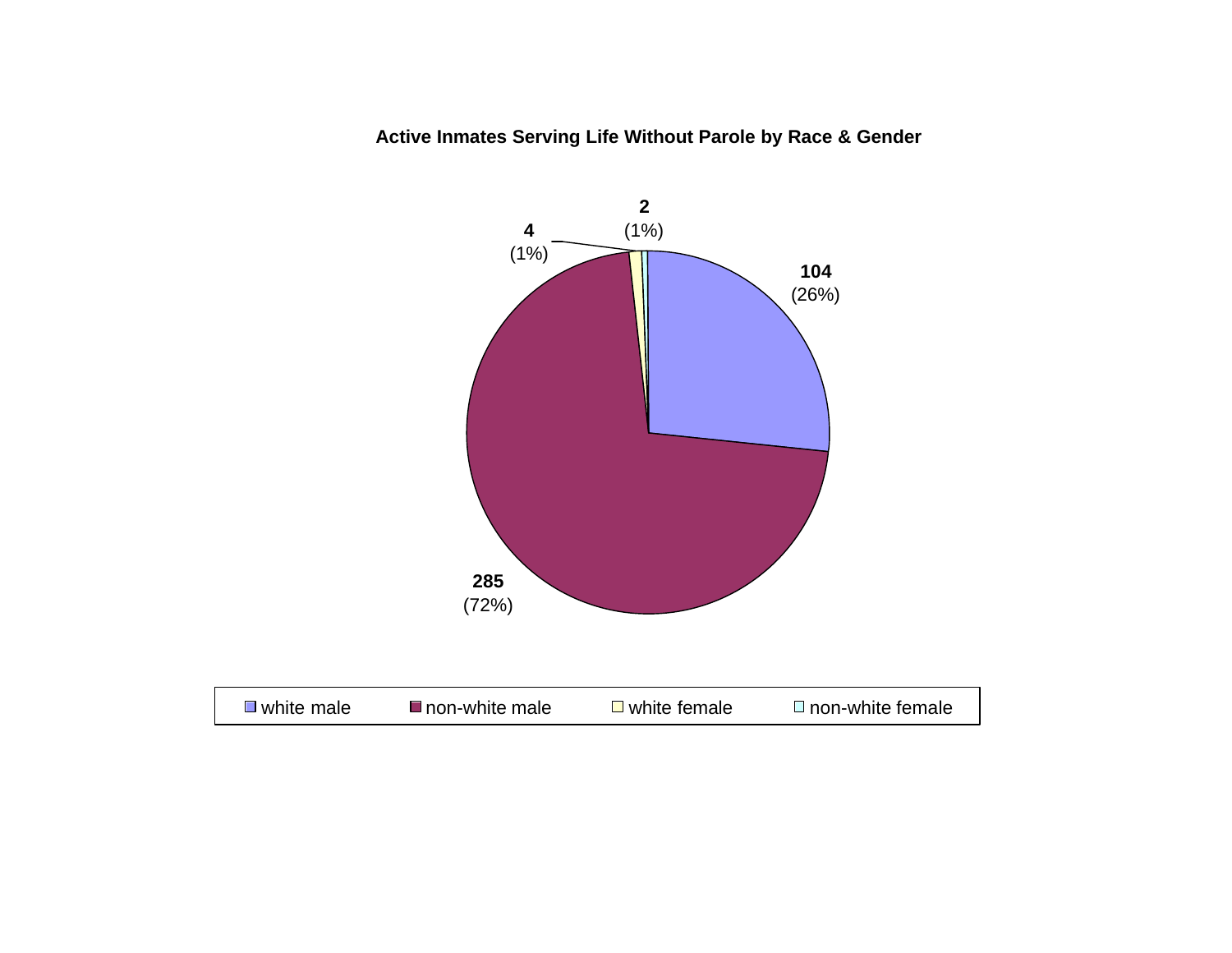

# **Active Inmates Serving Life Without Parole By Prior Incarcerations**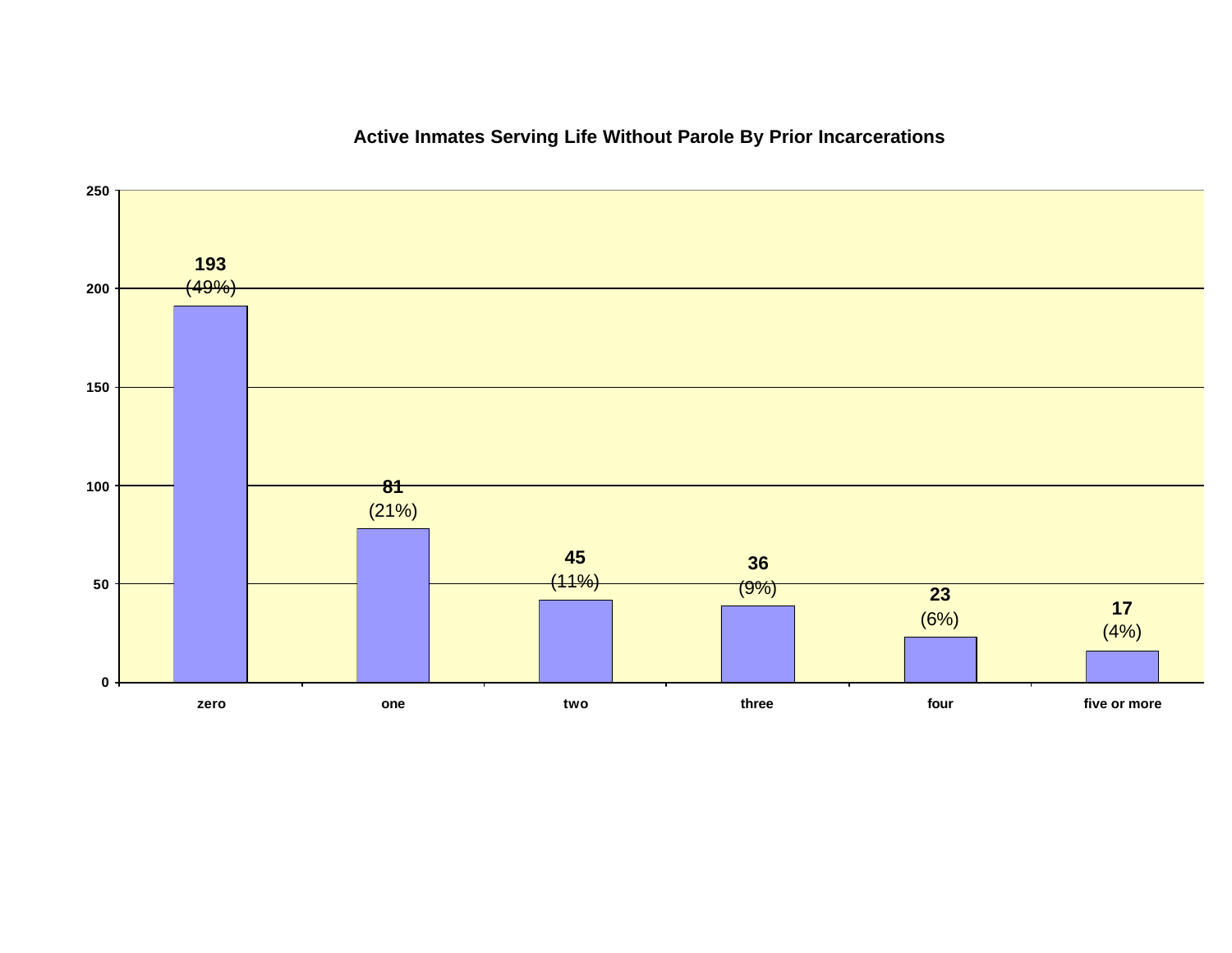**Active Inmates Serving Life Without Parole By Crime Type**



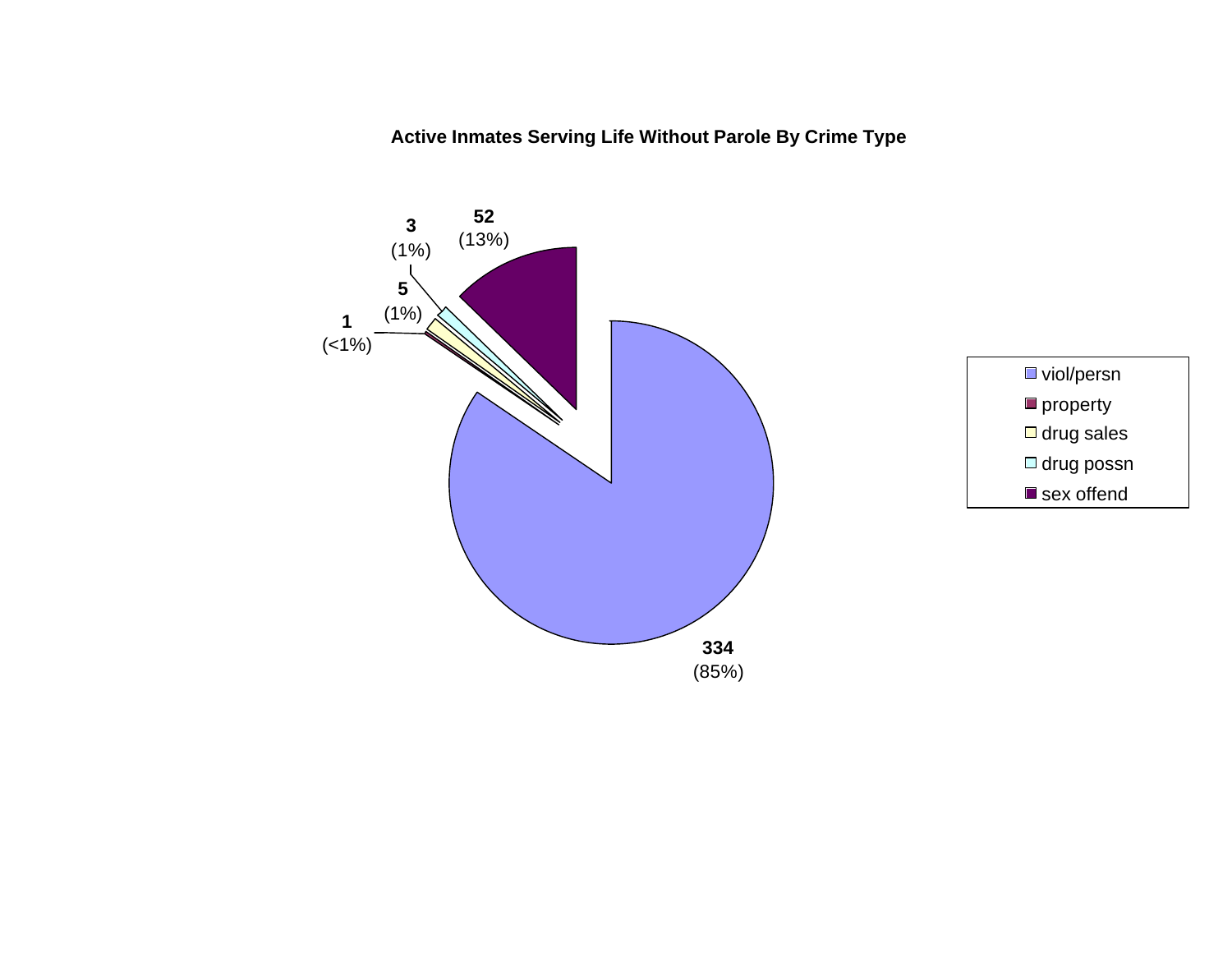Georgia Department of Corrections Page 1 Run 06/23/05 9:05 am Office of Planning and Analysis

Inmate statistical profile

TABLE OF CONTENTS FOR ACTIVE PRISONERS EXCLUDING JAIL

Title PAGE ----- ---- RACE AND SEX............................ 2 Culture Fair IQ Scores...................... 3 Self-Rpt Socioeconomic Class............ 4 Self-Rpt Environment To Age 16.......... 5 Self-Rpt Education Level................ 6 Functional Reading Level (WRAT Scores).. 7 Functional Math Level (WRAT Scores)..... 8 Functional Spelling Level (WRAT Scores). 9 Self-Rpt Guardian Status To Age 16......10 Self-Rpt Employment Status Before Prison11 Self-Rpt Marital Status At Admission....12 Self-Rpt Number Of Children At Admission13 Self-Rpt Religious Affiliation..........14 Self-Rpt Family Behavior Patterns \*.....15 Inmate Diagnostic Behavior Problem \*....16 Physical Profile (General Condition)....17 Security Status..............................18 Number Of Sentences.....................19 Number Of Disciplinaries................20 Number Of Escapes.........................21 Number Of Prior Georgia Incarcerations \*22 Number Of Transfers.....................23 County Of Conviction....................24 Circ Of Conviction........................27 Home County.............................29 Prison Sentence In Years................32 Probation To Follow Prison..............33 Admission Type.............................34 Release Type...............................35 Inst By  $Group \ldots, \ldots, \ldots, \ldots, \ldots, \ldots, 36$  Institution.............................37 Misdemeanors And Felonies...............38 Crimes By Group............................39 Most Serious Offense....................40 Most Serious Crime Type.................41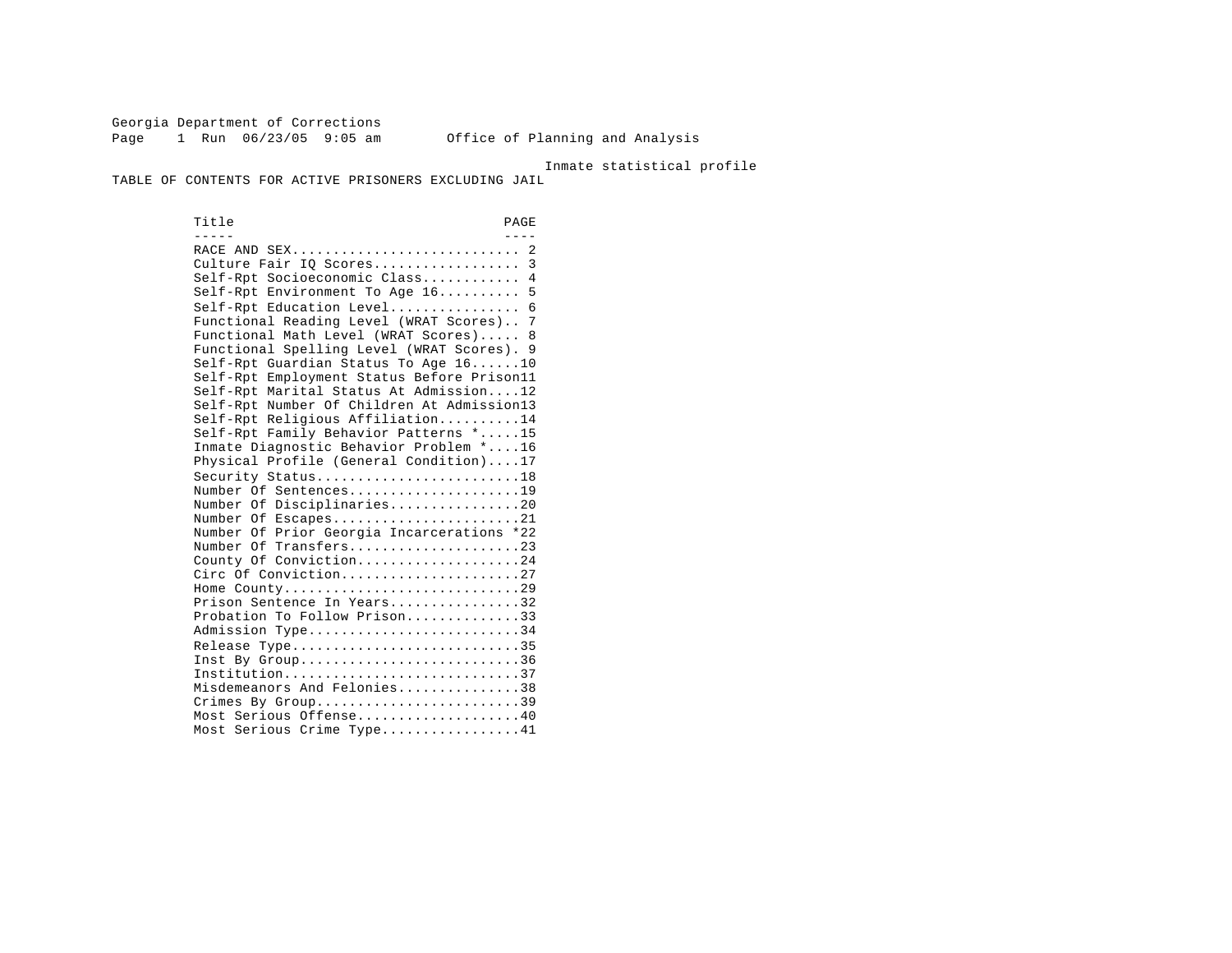# Georgia Department of Corrections<br>Page 2 Run 06/23/05 9:05 am 6ffice of Planning and Analysis Office of Planning and Analysis

Inmate statistical profile

Sample: ACTIVE PRISONERS EXCLUDING JAIL **Requestor:** Statistics Active inmates 06/23/2005

RACE AND SEX by current age & sex

|                                                                  |                          |                                                   | M E N                                       |                                                                  |                                       |                                  |                                                                      |                                                                    | W O M E N             |                                            |                                               |
|------------------------------------------------------------------|--------------------------|---------------------------------------------------|---------------------------------------------|------------------------------------------------------------------|---------------------------------------|----------------------------------|----------------------------------------------------------------------|--------------------------------------------------------------------|-----------------------|--------------------------------------------|-----------------------------------------------|
| RACE AND SEX                                                     | Age<br>  00-21           | Age<br>$ 22-39$                                   | Age<br>$ 40-54 $                            | Age<br>$8 55-99$                                                 | Men<br>% Total                        | Age<br>$ 00-21$<br>$\approx$     | Age<br>$ 22-39 $                                                     | Age<br>$ 40-54 $                                                   | Age<br>% 55-99        | Women<br>% Total                           | Grand<br>%   Total %                          |
| WHITE MALE<br>NON WHITE MALE<br>WHITE FEMALE<br>NON WHITE FEMALE | 50 <br>50<br>0<br>0<br>0 | 51<br>24<br>76<br>160<br>0<br>0<br>$\overline{0}$ | 34<br>24<br>108<br>76<br>$\Omega$<br>0<br>0 | 18<br>53<br>16<br>47<br>$\Omega$<br>$\Omega$<br>$\mathbf 0$<br>0 | 104<br>27<br>285<br>73<br>0<br>0<br>0 | 0<br>0<br>$\Omega$<br>0<br>1 100 | 0<br>0<br>$\Omega$<br>$\Omega$<br>2 100<br>$\overline{0}$<br>$\circ$ | 0<br>0<br>$\mathbf 0$<br>$\mathbf 0$<br>67<br>$\overline{2}$<br>33 | 0<br>0<br>0<br>0<br>0 | $\Omega$<br>$\Omega$<br>67<br>4<br>33<br>2 | 104<br>26<br>285<br>72<br>4<br>$\overline{a}$ |
| Total reported                                                   | 2 100                    | 211 100                                           | 142 100                                     | 34 100                                                           | 389 100                               | 1 100                            | 2 100                                                                | 3 100                                                              | 0 <br>0               | 6 100                                      | 395 100                                       |
| Percent reported                                                 | 100.0                    | 100.0                                             | 100.0                                       | 100.0                                                            | 100.0                                 | 100.0                            | 100.0                                                                | 100.0                                                              | .0 <sub>1</sub>       | 100.0                                      | 100.0                                         |
| NOT REPORTED                                                     | $\Omega$                 | $\Omega$                                          | $\mathbf 0$                                 | 0                                                                | $\mathbf 0$                           | $\Omega$                         | 0                                                                    | 0                                                                  |                       | O                                          |                                               |
| Total                                                            | 2                        | 211                                               | 142                                         | 34                                                               | 389                                   |                                  | 2                                                                    |                                                                    |                       | 6                                          | 395                                           |
| AVERAGE AGE                                                      | 20.50                    | 31.90                                             | 46.04                                       | 60.56                                                            | 39.51                                 | 21.00                            | 35.00                                                                | 47.00                                                              | .00                   | 38.67                                      | 39.50                                         |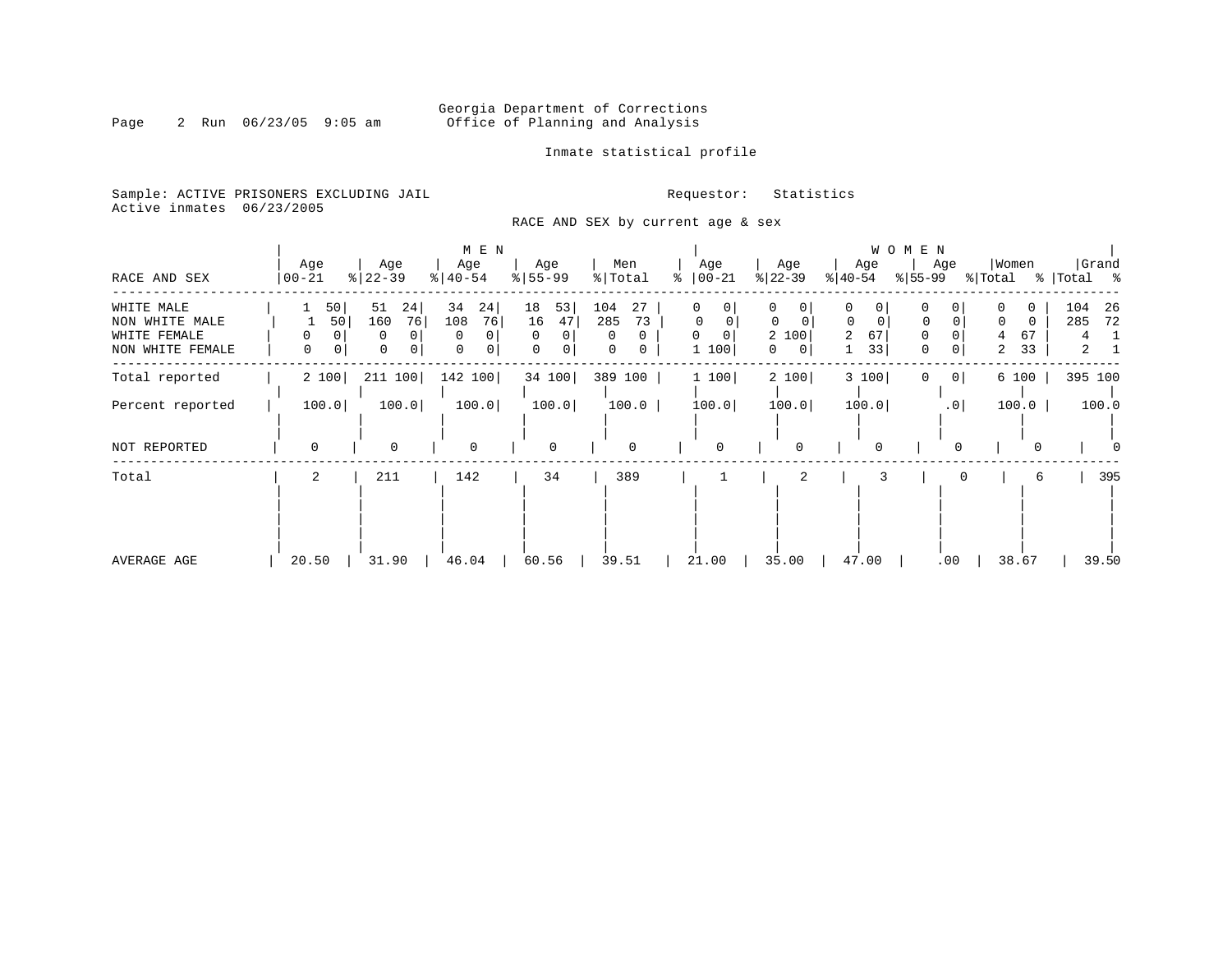# Georgia Department of Corrections<br>Page 3 Run 06/23/05 9:05 am 6ffice of Planning and Analysis Office of Planning and Analysis

Inmate statistical profile

Sample: ACTIVE PRISONERS EXCLUDING JAIL **Requestor:** Statistics Active inmates 06/23/2005

Culture Fair IQ Scores by current age & sex

| IQ Score                  | Age<br>$ 00 - 21$ | Age<br>$ 22-39$                  | M E N<br>Age<br>$\frac{1}{6}$   40-54 | Age<br>$8 55-99$      | Men<br>$\frac{1}{2}$ Total | Age<br>$ 00-21$<br>ႜ                | Age<br>$ 22-39 $                       | Age<br>$ 40-54 $                    | W O M E N<br>Age<br>$ 55-99 $        | Women<br>% Total       | Grand<br>%   Total % |
|---------------------------|-------------------|----------------------------------|---------------------------------------|-----------------------|----------------------------|-------------------------------------|----------------------------------------|-------------------------------------|--------------------------------------|------------------------|----------------------|
| LESS THAN 70<br>70 AND UP | 0<br>2 100        | 6<br>0 <sup>1</sup><br>185<br>97 | 10<br>3  <br>92 <br>112               | $8 \mid$<br>96 <br>26 | 17<br>4 <br>95<br>325      | $\overline{0}$<br> 0 <br>5<br>1 100 | $\mathbf 0$<br>$\overline{0}$<br>2 100 | $\Omega$<br>$\overline{0}$<br>3 100 | 0<br>0<br>$\Omega$<br>0 <sup>1</sup> | 0<br>$\Omega$<br>6 100 | 17<br>5<br>331 95    |
| Total reported            | 2 100             | 191 100                          | 122 100                               | 27 100                | 342 100                    | 1 100                               | 2 100                                  | 3 100                               | 0 <sup>1</sup>                       | 6 100                  | 348 100              |
| Percent reported          | 100.0             | 90.5                             | 85.9                                  | 79.4                  | 87.9                       | 100.0                               | 100.0                                  | 100.0                               | .0 <sub>1</sub>                      | 100.0                  | 88.1                 |
| NOT REPORTED              | 0                 | 20                               | 20                                    | $7\phantom{.0}$       | 47                         | $\mathbf 0$                         | $\mathbf 0$                            | $\mathbf 0$                         | $\Omega$                             | $\Omega$               | 47                   |
| Total                     | $\overline{a}$    | 211                              | 142                                   | 34                    | 389                        |                                     | 2                                      | 3                                   |                                      | 6                      | 395                  |
| AVERAGE IO                | 87.50             | 100.78                           | 95.49                                 | 98.96                 | 98.67                      | 127.00                              | 107.00                                 | 94.67                               | .00                                  | 104.17                 | 98.77                |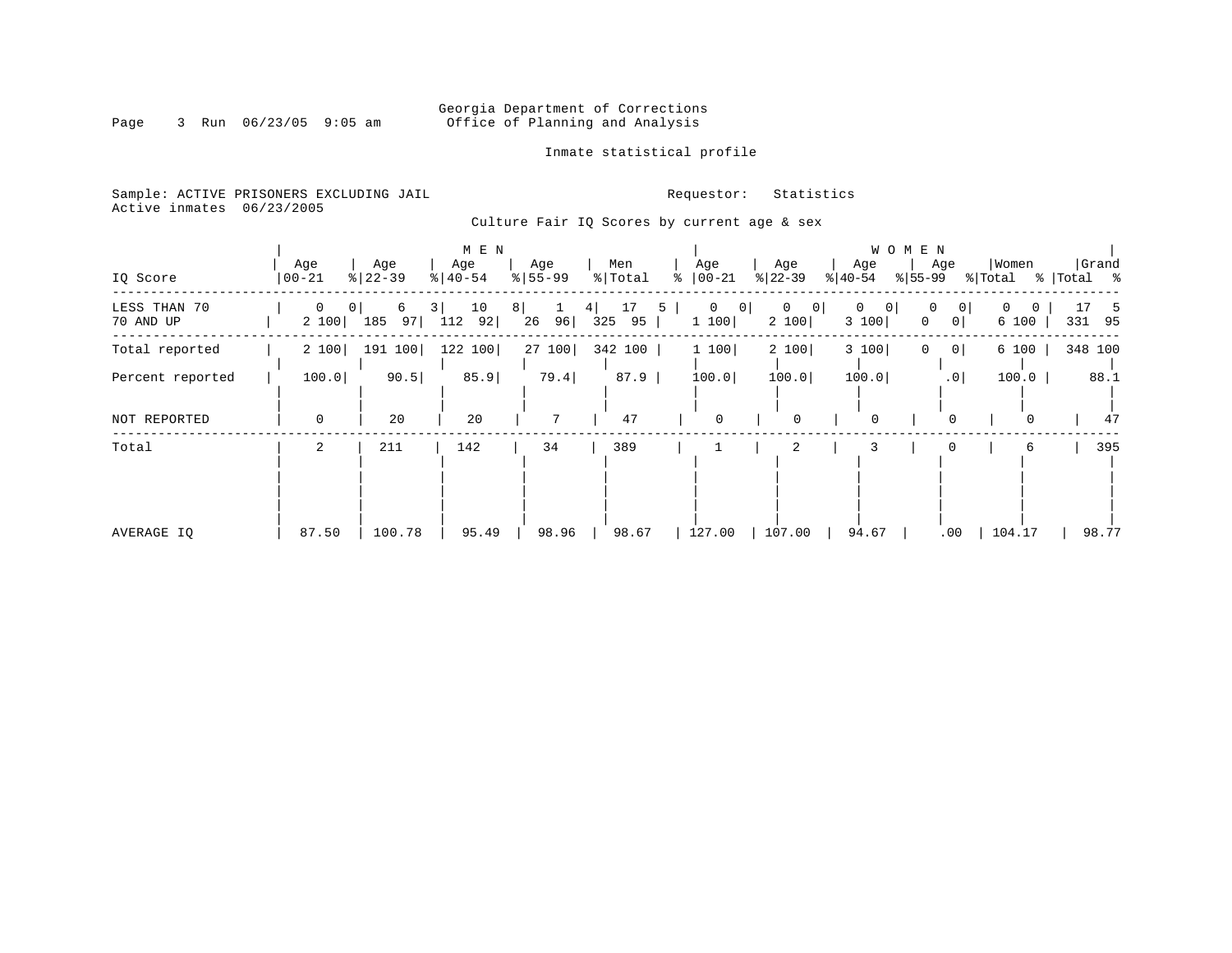# Georgia Department of Corrections<br>Page 4 Run 06/23/05 9:05 am 6ffice of Planning and Analysis Office of Planning and Analysis

### Inmate statistical profile

Sample: ACTIVE PRISONERS EXCLUDING JAIL **Requestor:** Statistics Active inmates 06/23/2005

# Self-Rpt Socioeconomic Class by current age & sex

| Socioeconomic Class                                     | Age<br>$ 00 - 21 $                                    | Age<br>$8 22-39$                                                       | M E N<br>Age<br>$\frac{1}{6}$   40-54                   | Age<br>$8155 - 99$                                    | Men<br>% Total                                    | Age<br>ွေ<br>$ 00-21 $                                                  | Age<br>$ 22-39 $                                                                                                           | W O M E N<br>Age<br>$ 40-54$<br>% 55-99                                                                                             | Grand<br>Women<br>Age<br>% Total<br>%   Total %                                                                                                                       |
|---------------------------------------------------------|-------------------------------------------------------|------------------------------------------------------------------------|---------------------------------------------------------|-------------------------------------------------------|---------------------------------------------------|-------------------------------------------------------------------------|----------------------------------------------------------------------------------------------------------------------------|-------------------------------------------------------------------------------------------------------------------------------------|-----------------------------------------------------------------------------------------------------------------------------------------------------------------------|
| WELFARE<br>OCC EMPLOY<br>MINIMUM STD<br>MIDDLE<br>OTHER | 0<br>0 <sup>1</sup><br>0<br>50<br>0<br>0 <sup>1</sup> | 13<br>6  <br>10<br>5 <sub>1</sub><br>55 <br>114<br>69<br>50<br>33<br>2 | 8<br>6  <br>6<br>4<br>53<br>73<br>47<br>34  <br>3 <br>4 | 3<br>$\circ$<br>0 <sup>1</sup><br>55<br>18<br>13<br>3 | 22<br>6<br>16<br>4<br>206<br>54<br>130<br>39<br>2 | 0 <sup>1</sup><br>0<br>$\circ$<br>0<br>34<br>100<br>0 <sup>1</sup><br>0 | 0<br>0 <sup>1</sup><br>0 <sup>1</sup><br>$\mathbf{0}$<br>0 <sup>1</sup><br>0 <sup>1</sup><br>0<br>$\mathbf{1}$<br>50<br>50 | 0<br>0 <sub>1</sub><br>0<br>$\mathbf{0}$<br>0<br>0 <sup>1</sup><br>33<br>0<br>$\overline{a}$<br>67<br>0<br>0 <sup>1</sup><br>0<br>0 | 22 6<br>0 <sup>1</sup><br>0<br>16<br>$\mathbf 0$<br>$\overline{0}$<br>207<br>53<br>0 <sup>1</sup><br>134 35<br>67<br>4<br>$\overline{2}$<br>17<br>$\overline{0}$<br>8 |
| Total reported<br>Percent reported                      | 2 100<br>100.0                                        | 208 100<br>98.6                                                        | 138 100<br>97.2                                         | 33 100<br>97.1                                        | 381 100<br>97.9                                   | 1 100<br>100.0                                                          | 2 100<br>100.0                                                                                                             | 3 100<br>0<br>100.0                                                                                                                 | 0 <br>6 100<br>387 100<br>100.0<br>.0 <sup>1</sup><br>98.0                                                                                                            |
| NOT RPTD                                                | $\Omega$                                              | 3                                                                      | 4                                                       |                                                       | 8                                                 | $\Omega$                                                                |                                                                                                                            |                                                                                                                                     | $\Omega$<br>8                                                                                                                                                         |
| Total                                                   | 2                                                     | 211                                                                    | 142                                                     | 34                                                    | 389                                               |                                                                         | 2                                                                                                                          | 3                                                                                                                                   | 395<br>0<br>6                                                                                                                                                         |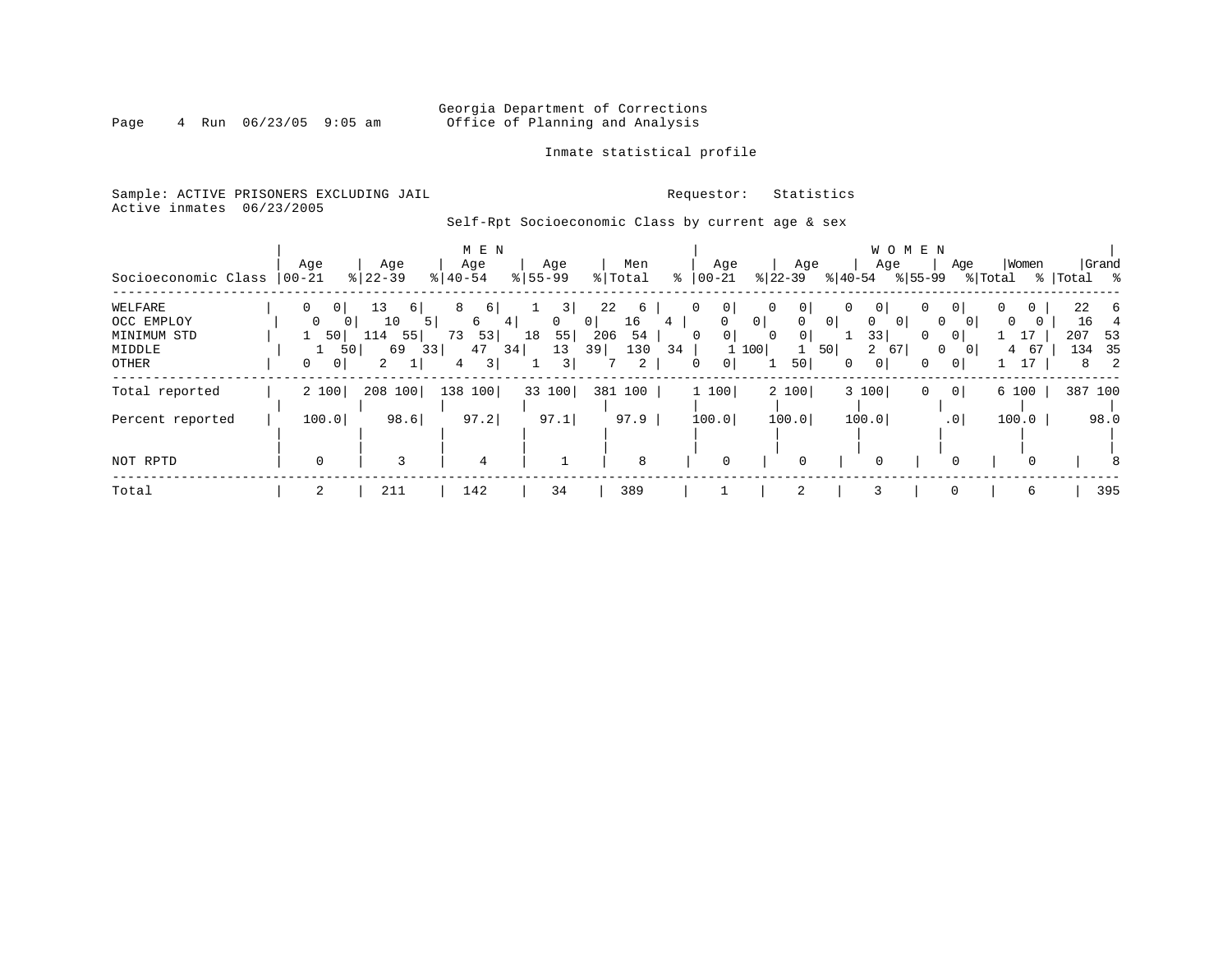# Georgia Department of Corrections<br>Page 5 Run 06/23/05 9:05 am 60ffice of Planning and Analysis Office of Planning and Analysis

### Inmate statistical profile

Sample: ACTIVE PRISONERS EXCLUDING JAIL **Requestor:** Statistics Active inmates 06/23/2005

Self-Rpt Environment To Age 16 by current age & sex

|                  |           |                |              |                     |                |                       | M E N |                        |                      |       |                |         |          |                |                |                |                |                |    | W O M E N |                 |          |          |             |              |
|------------------|-----------|----------------|--------------|---------------------|----------------|-----------------------|-------|------------------------|----------------------|-------|----------------|---------|----------|----------------|----------------|----------------|----------------|----------------|----|-----------|-----------------|----------|----------|-------------|--------------|
|                  | Age       |                |              | Age                 |                | Age                   |       |                        | Age                  |       | Men            |         |          | Age            |                | Age            |                | Age            |    |           | Age             |          | Women    |             | Grand        |
| Environment      | $00 - 21$ |                |              | $\frac{8}{22} - 39$ |                | $\frac{1}{6}$   40-54 |       | $\frac{8}{55}$ 55 - 99 |                      |       | % Total        | ႜ       |          | $ 00 - 21$     |                | $ 22-39 $      |                | $ 40-54 $      |    | $ 55-99 $ |                 | % Total  |          | %   Total % |              |
| RURAL/FARM       | 0         | 0 <sup>1</sup> |              |                     | 0 <sup>1</sup> |                       | 3     | $\overline{4}$         | 12                   |       | 9              | 2       | $\Omega$ | 0 <sup>1</sup> | $\mathbf{0}$   | $\overline{0}$ | 0              | $\overline{0}$ |    | 0         | 0 I             | 0        | 0        |             | $\mathbf{z}$ |
| RURAL/NFARM      | 0         | 0              |              | 4                   | 2              | 10                    |       |                        | 12<br>$\overline{4}$ |       | 18             | 5       |          | 0<br> 0        |                | $\mathbf{1}$   | 50             | $\overline{2}$ | 67 | 0         | $\Omega$        | 3        | 50       | 21          |              |
| S.M.S.A          | 0         | 0 <sup>1</sup> | 100          | 48                  |                | 48                    | 35    | 10                     | 29                   | 158   | 41             |         | $\Omega$ | $\overline{0}$ | $\mathbf{0}$   | 0              | $\Omega$       | 0 <sup>1</sup> |    | 0         | 0 <sup>1</sup>  | $\Omega$ | $\Omega$ | 158         | 41           |
| URBAN            | 0         | 0 I            |              | 42                  | 20             | 31                    | 22    |                        | $\overline{a}$       | 6     | 75             | 20      |          | 1 100          |                | $\mathbf{0}$   | 0 <sup>1</sup> |                | 33 | 0         |                 | 2        | 33       | 77          | -20          |
| SMALL TOWN       |           | 2 100          |              | 59<br>29            |                | 45                    | 32    | 14                     | 41                   | 120   | 31             |         | $\Omega$ | 0 <sup>1</sup> |                | 50             | $\Omega$       | 0 <sup>1</sup> |    | 0         | $\mathbf{0}$    |          |          | 121         | 31           |
| OTHER            |           | $\mathbf{0}$   | $\mathbf{0}$ |                     | 0              |                       |       |                        | 0                    | 0     |                | 2       |          | $\mathbf 0$    | $\overline{0}$ | 0              | $\overline{0}$ | $\Omega$       | 0  | 0         | 0               | 0        |          |             | $2 \quad 1$  |
| Total reported   |           | 2 100          |              | 207 100             |                | 139                   | 100   |                        | 34 100               |       |                | 382 100 |          | 1100           |                | 2 100          |                | 3 100          |    | $\Omega$  | 0               |          | 6 100    |             | 388 100      |
|                  |           |                |              |                     |                |                       |       |                        |                      |       |                |         |          |                |                |                |                |                |    |           |                 |          |          |             |              |
| Percent reported |           | 100.0          |              |                     | 98.1           |                       | 97.9  |                        |                      | 100.0 |                | 98.2    |          | 100.0          |                | 100.0          |                | 100.0          |    |           | .0 <sub>1</sub> |          | 100.0    |             | 98.2         |
|                  |           |                |              |                     |                |                       |       |                        |                      |       |                |         |          |                |                |                |                |                |    |           |                 |          |          |             |              |
| NOT RPTD         | 0         |                |              | 4                   |                | 3                     |       |                        | $\Omega$             |       | $\overline{ }$ |         |          | 0              |                | 0              |                | $\Omega$       |    |           |                 |          | $\Omega$ |             |              |
| Total            | 2         |                |              | 211                 |                | 142                   |       | 34                     |                      |       | 389            |         |          |                |                | 2              |                | 3              |    |           | 0               |          | 6        |             | 395          |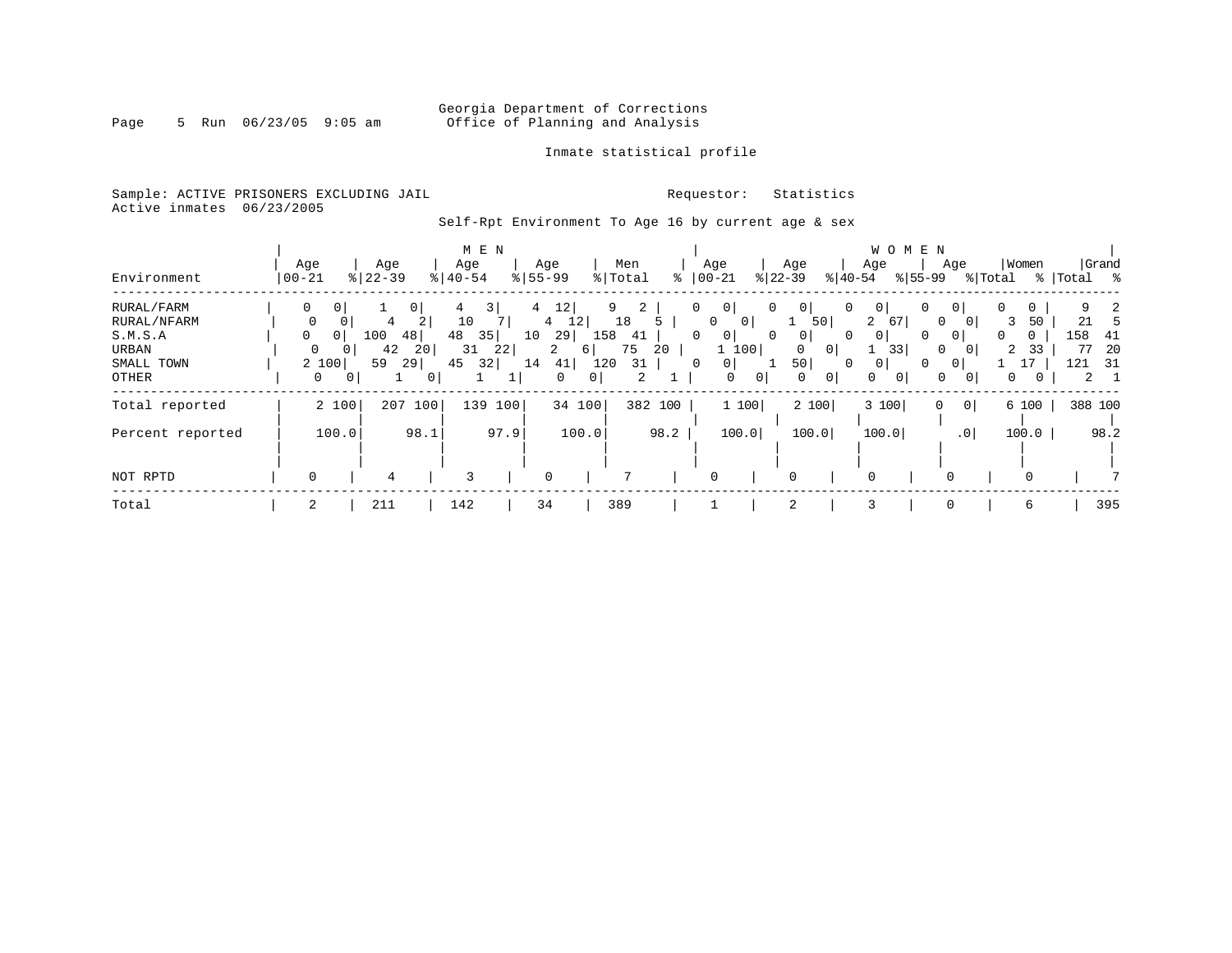### Georgia Department of Corrections<br>Page 6 Run 06/23/05 9:05 am 6 Office of Planning and Analysis Office of Planning and Analysis

### Inmate statistical profile

Sample: ACTIVE PRISONERS EXCLUDING JAIL **Requestor:** Statistics Active inmates 06/23/2005

Self-Rpt Education Level by current age & sex

|                                                                                        | Age                                                                                  | Age                                                                              | M E N<br>Age                                                                            | Age                                                              | Men                                                                                       | Age                                                                                                                       | Age                                                                                                                                                                             | <b>WOMEN</b><br>Age                                                                                                                               | Age                                                                                                                                             | Women                                                   | Grand                                                                      |
|----------------------------------------------------------------------------------------|--------------------------------------------------------------------------------------|----------------------------------------------------------------------------------|-----------------------------------------------------------------------------------------|------------------------------------------------------------------|-------------------------------------------------------------------------------------------|---------------------------------------------------------------------------------------------------------------------------|---------------------------------------------------------------------------------------------------------------------------------------------------------------------------------|---------------------------------------------------------------------------------------------------------------------------------------------------|-------------------------------------------------------------------------------------------------------------------------------------------------|---------------------------------------------------------|----------------------------------------------------------------------------|
| Education Level                                                                        | $ 00 - 21$                                                                           | $ 22-39 $                                                                        | $ 40-54 $                                                                               | $8 55-99$                                                        | % Total                                                                                   | $\frac{1}{6}$   00 - 21                                                                                                   | $ 22-39 $                                                                                                                                                                       | $ 40-54 $<br>%∣55-99                                                                                                                              |                                                                                                                                                 |                                                         | % Total % Total %                                                          |
| LESS THAN GRADE 7<br>GRADE 7<br>GRADE 8<br>GRADE 9<br>GRADE 10<br>GRADE 11<br>GRADE 12 | 0<br>0<br>0<br>0<br>$\overline{0}$<br>2 100<br>$\overline{0}$<br>$\overline{0}$<br>0 | $\overline{2}$<br>5<br>27<br>13<br>30<br>14<br>44<br>21<br>35<br>17<br>17 <br>35 | 5<br>8<br>6<br>9<br>6<br>17<br>12 <br>34<br>24<br>13<br>9 <sup>1</sup><br>$21 \quad 15$ | 15<br>2<br>6 <br>15<br>15<br>5<br>3 <br>12 <br>4<br>$5 \quad 15$ | 15<br>15<br>$4\overline{ }$<br>11<br>41<br>$52 \quad 14$<br>81<br>21<br>52<br>14<br>61 16 | 0 <sup>1</sup><br>0<br>$\mathbf{0}$<br>0<br>1 100<br>0<br>0 <sup>1</sup><br>$\mathbf{0}$<br>0<br>0<br>0 <sup>1</sup><br>0 | 0 <sup>1</sup><br>$\Omega$<br>$\Omega$<br>0 <sup>1</sup><br> 0 <br>0<br>0 <sup>1</sup><br>$\Omega$<br>0 <sup>1</sup><br>$\circ$<br>2 100<br>$\mathbf{0}$<br> 0 <br>$\mathbf{0}$ | $\Omega$<br>0 <sup>1</sup><br>$\Omega$<br>$\Omega$<br>0 I<br>0 <sup>1</sup><br>$\Omega$<br>33<br>0 <sup>1</sup><br>$\Omega$<br>33<br>$\mathbf{1}$ | $\Omega$<br>0 <sup>1</sup><br><sup>0</sup><br>$\Omega$<br>0 <sup>1</sup><br>$\Omega$<br>$\overline{0}$<br>0 <sup>1</sup><br>0<br>$\overline{0}$ | 0<br>$\overline{0}$<br>0<br>17<br>17<br>33<br>2<br>1 17 | 15<br>15<br>4<br>41<br>10<br>53<br>14<br>82<br>-21<br>14<br>54<br>16<br>62 |
| MORE THAN GRADE 12                                                                     | 0<br>0 <sup>1</sup>                                                                  | 28<br>13                                                                         | 33<br>24                                                                                | 7<br>21                                                          | 18<br>68                                                                                  | $\circ$<br>0                                                                                                              | 0 <sup>1</sup><br>$\circ$                                                                                                                                                       | 33                                                                                                                                                | 0 <sup>1</sup>                                                                                                                                  | 17                                                      | 18<br>69                                                                   |
| Total reported                                                                         | 2 100                                                                                | 209 100                                                                          | 140 100                                                                                 | 34 100 385 100                                                   |                                                                                           | 1 100                                                                                                                     | 2 100                                                                                                                                                                           | 3 100<br>$\mathbf{0}$                                                                                                                             | 0 <sup>1</sup>                                                                                                                                  | 6 100                                                   | 391 100                                                                    |
| Percent reported                                                                       | 100.0                                                                                | 99.1                                                                             | 98.6                                                                                    | 100.0                                                            | 99.0                                                                                      | 100.0                                                                                                                     | 100.0                                                                                                                                                                           | 100.0                                                                                                                                             | .0                                                                                                                                              | 100.0                                                   | 99.0                                                                       |
| NOT REPORTED                                                                           | $\Omega$                                                                             | 2                                                                                | 2                                                                                       | 0                                                                |                                                                                           |                                                                                                                           | <sup>0</sup>                                                                                                                                                                    | ∩                                                                                                                                                 |                                                                                                                                                 |                                                         |                                                                            |
| Total                                                                                  | 2                                                                                    | 211                                                                              | 142                                                                                     | 34                                                               | 389                                                                                       |                                                                                                                           | 2                                                                                                                                                                               | 3                                                                                                                                                 |                                                                                                                                                 |                                                         | 395                                                                        |
| AVG EDUCATION LEVEL                                                                    | 10.00                                                                                | 11.32                                                                            | 11.91                                                                                   | 10.56                                                            | 11.46                                                                                     | 9.00                                                                                                                      | 11.00                                                                                                                                                                           | 12.00                                                                                                                                             | $.00 \,$                                                                                                                                        | 11.17                                                   | 11.45                                                                      |

\* NOTE: THE FIELD LABLED "LESS THAN GRADE 7" WAS CORRECTED IN MARCH 1989: MISSING DATA FOR INMATES STILL IN DIAGNOSTICS NOW HAS BEEN REMOVED FROM THIS FIELD AND IDENTIFIED AS "NOT REPORTED" INFORMATION.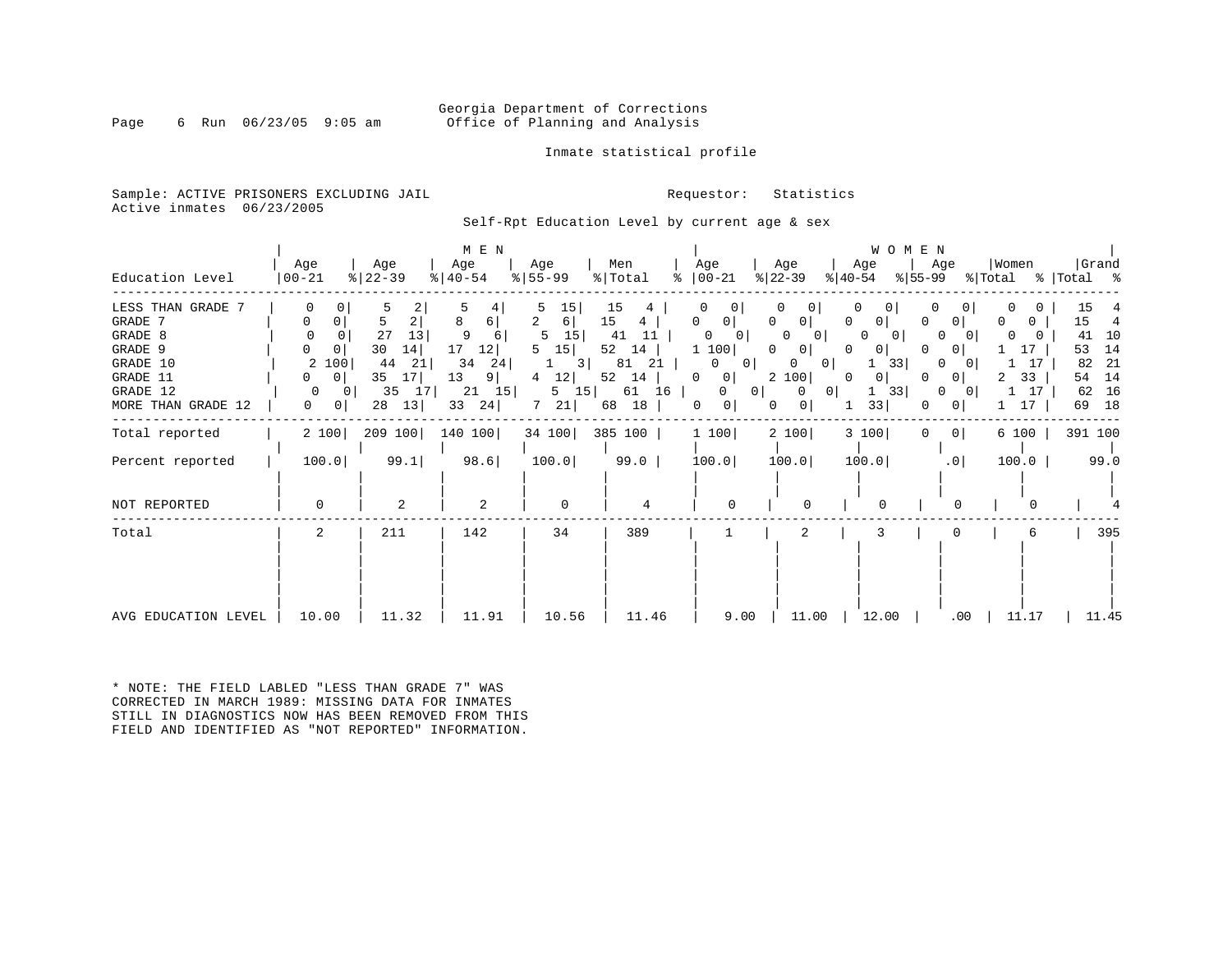# Georgia Department of Corrections<br>Page 7 Run 06/23/05 9:05 am 6ffice of Planning and Analysis Office of Planning and Analysis

Inmate statistical profile

Sample: ACTIVE PRISONERS EXCLUDING JAIL **Requestor:** Statistics Active inmates 06/23/2005

Functional Reading Level (WRAT Scores) by current age & sex

|                                                                                                              |                                                                                                                                   |                                                                         | M E N                                                              |                                                       |                                                                                  |    |                    |                                          |                                | WOMEN                   |                  |                                                                                                        |
|--------------------------------------------------------------------------------------------------------------|-----------------------------------------------------------------------------------------------------------------------------------|-------------------------------------------------------------------------|--------------------------------------------------------------------|-------------------------------------------------------|----------------------------------------------------------------------------------|----|--------------------|------------------------------------------|--------------------------------|-------------------------|------------------|--------------------------------------------------------------------------------------------------------|
| WRAT Reading Score                                                                                           | Age<br>$ 00-21$                                                                                                                   | Age<br>$ 22-39 $                                                        | Age<br>$ 40-54 $                                                   | Age<br>$ 55 - 99 $                                    | Men<br>% Total                                                                   | °≈ | Age<br>$ 00-21 $   | Age<br>$ 22-39 $                         | Age<br>$ 40-54 $               | Age<br>%∣55-99          | Women<br>% Total | Grand<br>%   Total %                                                                                   |
| LESS THAN GRADE 6<br>6TH THRU 8TH GRADE<br>GRADE 9<br>GRADE 10<br>GRADE 11<br>GRADE 12<br>MORE THAN GRADE 12 | 2 100<br>$\mathbf{0}$<br>0 <sup>1</sup><br>$\Omega$<br>0 <sub>1</sub><br>0<br>0<br>$\Omega$<br>$\Omega$<br>$\mathbf{0}$<br>0<br>0 | 53<br>28<br>45<br>23<br>16<br>8<br>3<br>5<br>10<br>36<br>19<br>27<br>14 | 52<br>41 <br>23<br>18<br>16<br>13<br>2<br>6<br>16<br>13<br>11<br>9 | 8 30<br>22<br>6<br>3<br>11<br>11<br>3<br>2<br>15<br>4 | 115<br>33<br>74<br>21<br>35<br>10<br>10<br>3<br>18<br>5.<br>56<br>16<br>39<br>11 |    | 0<br>100<br>0<br>0 | 50<br>0<br>$\Omega$<br>$\mathbf 0$<br>50 | 33<br>$\Omega$<br>0<br>2<br>67 | $\Omega$<br>0<br>0<br>0 | 33<br>0<br>50    | 117<br>33<br>74<br>-21<br>10<br>36<br>10<br>$\overline{\mathbf{3}}$<br>18<br>5<br>56<br>16<br>42<br>12 |
| Total reported                                                                                               | 2 100                                                                                                                             | 192 100                                                                 | 126 100                                                            |                                                       | 27 100 347 100                                                                   |    | 1 100              | 2 100                                    | 3 100                          | 0 <sup>1</sup><br>0     | 6 100            | 353 100                                                                                                |
| Percent reported                                                                                             | 100.0                                                                                                                             | 91.0                                                                    | 88.7                                                               | 79.4                                                  | 89.2                                                                             |    | 100.0              | 100.0                                    | 100.0                          | .0                      | 100.0            | 89.4                                                                                                   |
| NOT REPORTED                                                                                                 |                                                                                                                                   | 19                                                                      | 16                                                                 |                                                       | 42                                                                               |    |                    | $\Omega$                                 |                                |                         |                  | 42                                                                                                     |
| Total                                                                                                        | 2                                                                                                                                 | 211                                                                     | 142                                                                | 34                                                    | 389                                                                              |    |                    |                                          |                                |                         | b                | 395                                                                                                    |
| AVG READING SCORE                                                                                            | 4.65                                                                                                                              | 8.74                                                                    | 7.41                                                               | 8.14                                                  | 8.19                                                                             |    | 9.20               | 9.10                                     | 9.57                           | .00                     | 9.35             | 8.21                                                                                                   |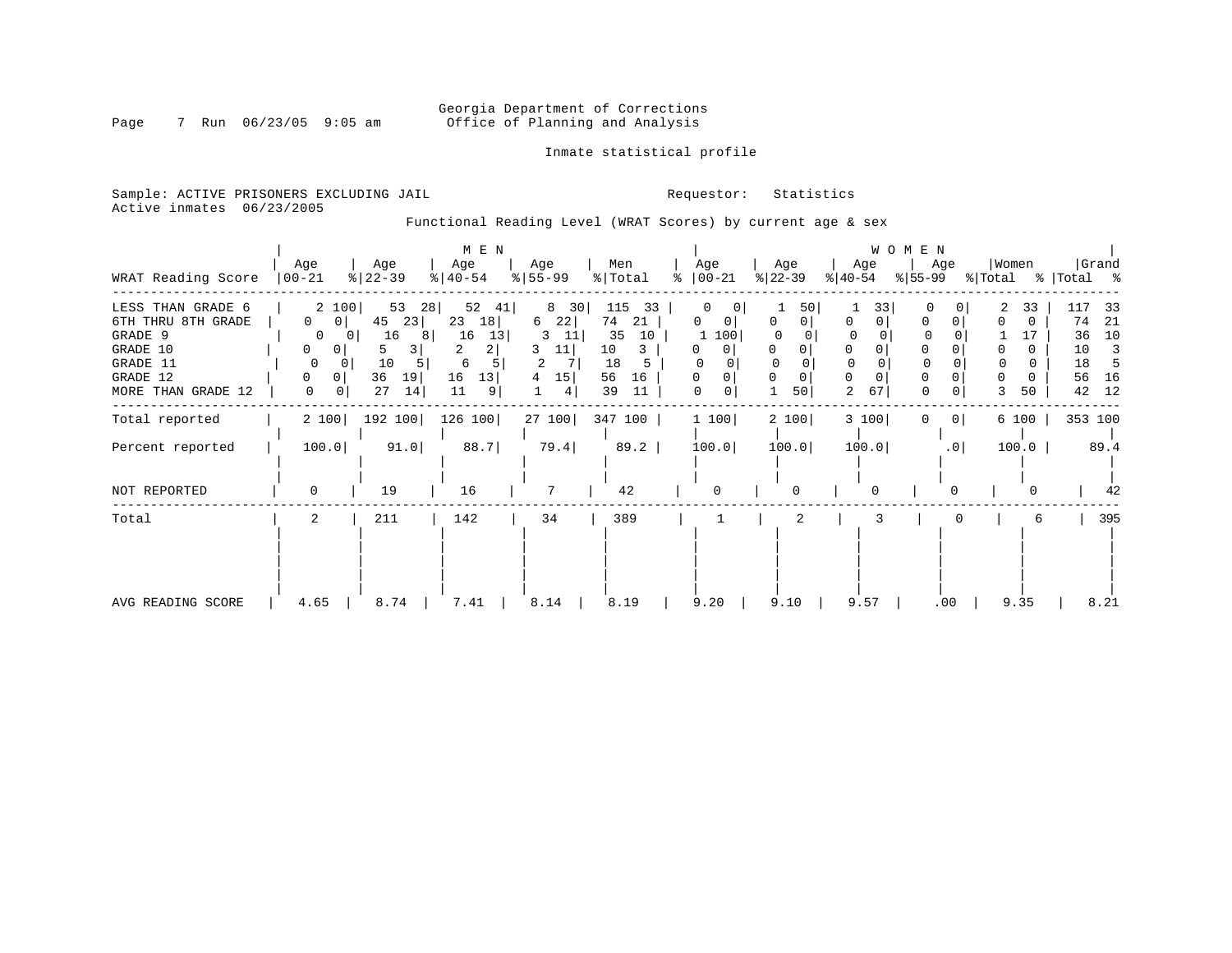# Georgia Department of Corrections<br>Page 8 Run 06/23/05 9:05 am 60ffice of Planning and Analysis Office of Planning and Analysis

Inmate statistical profile

Sample: ACTIVE PRISONERS EXCLUDING JAIL **Requestor:** Statistics Active inmates 06/23/2005

Functional Math Level (WRAT Scores) by current age & sex

|                                                                                                                  | Age                                                                                | Age                                                                                                      | M E N<br>Age                                                                  | Age                                                       | Men                                                                 | Age                                                                                        | Age                                   | Age                                                              | WOMEN<br>Age       | Women             | Grand                                                     |
|------------------------------------------------------------------------------------------------------------------|------------------------------------------------------------------------------------|----------------------------------------------------------------------------------------------------------|-------------------------------------------------------------------------------|-----------------------------------------------------------|---------------------------------------------------------------------|--------------------------------------------------------------------------------------------|---------------------------------------|------------------------------------------------------------------|--------------------|-------------------|-----------------------------------------------------------|
| WRAT Math Score                                                                                                  | $ 00-21$                                                                           | $ 22-39 $                                                                                                | $8   40 - 54$                                                                 | $8 55-99$                                                 | % Total                                                             | $\frac{1}{6}$   00-21                                                                      | $ 22-39 $                             | ୫∣40-54                                                          | %∣55-99            | % Total % Total % |                                                           |
| LESS THAN GRADE 6<br>6TH THRU 8TH GRADE<br>GRADE 9<br>GRADE 10<br>GRADE 11<br>GRADE 12<br>MORE THAN GRADE<br>-12 | 50  <br>0<br>$\Omega$<br>0 <sup>1</sup><br>$\mathbf{0}$<br>0<br>01<br>$\mathbf{0}$ | 54<br>28<br>50<br>90<br>47<br>21<br>11<br>0 I<br>12<br>6<br>9<br>5<br>0 <sup>1</sup><br>2<br>4<br>2<br>0 | 51<br>40<br>52<br>41<br>12<br>10<br>3<br>4<br>3<br>2  <br>3<br>$\overline{2}$ | 13<br>48<br>7 26<br>4 <sub>1</sub><br>11<br>3<br>4 I<br>4 | 119<br>34<br>150<br>43<br>10<br>34<br>19<br>5.<br>11<br>8<br>6<br>2 | 0<br>0<br>1 100<br>$\Omega$<br>0<br>0 I<br>$^{(1)}$<br>$\Omega$<br>$\Omega$<br>0<br>0<br>0 | 0<br>$\Omega$<br>50<br>$\Omega$<br>50 | 33<br>33 <br>33<br>0<br>$\Omega$<br>$\Omega$<br>0<br>$\mathbf 0$ | 0<br>$\Omega$<br>0 | 33<br>33<br>17    | 120<br>-34<br>152<br>43<br>36<br>10<br>19<br>5<br>11<br>2 |
| Total reported                                                                                                   | 2 100                                                                              | 192 100                                                                                                  | 126 100                                                                       | 27 100                                                    | 347 100                                                             | 1 100                                                                                      | 2 100                                 | 3 100                                                            | 0 <br>$\Omega$     | 6 100             | 353 100                                                   |
| Percent reported                                                                                                 | 100.0                                                                              | 91.0                                                                                                     | 88.7                                                                          | 79.4                                                      | 89.2                                                                | 100.0                                                                                      | 100.0                                 | 100.0                                                            | .0                 | 100.0             | 89.4                                                      |
| NOT REPORTED                                                                                                     | $\Omega$                                                                           | 19                                                                                                       | 16                                                                            | 7                                                         | 42                                                                  | <sup>0</sup>                                                                               |                                       |                                                                  |                    |                   | 42                                                        |
| Total                                                                                                            | 2                                                                                  | 211                                                                                                      | 142                                                                           | 34                                                        | 389                                                                 |                                                                                            | 2                                     | 3                                                                |                    | 6                 | 395                                                       |
| AVG MATH SCORE                                                                                                   | 5.45                                                                               | 7.33                                                                                                     | 6.55                                                                          | 6.69                                                      | 6.99                                                                | 7.80                                                                                       | 11.40                                 | 7.33                                                             | $.00 \,$           | 8.77              | 7.02                                                      |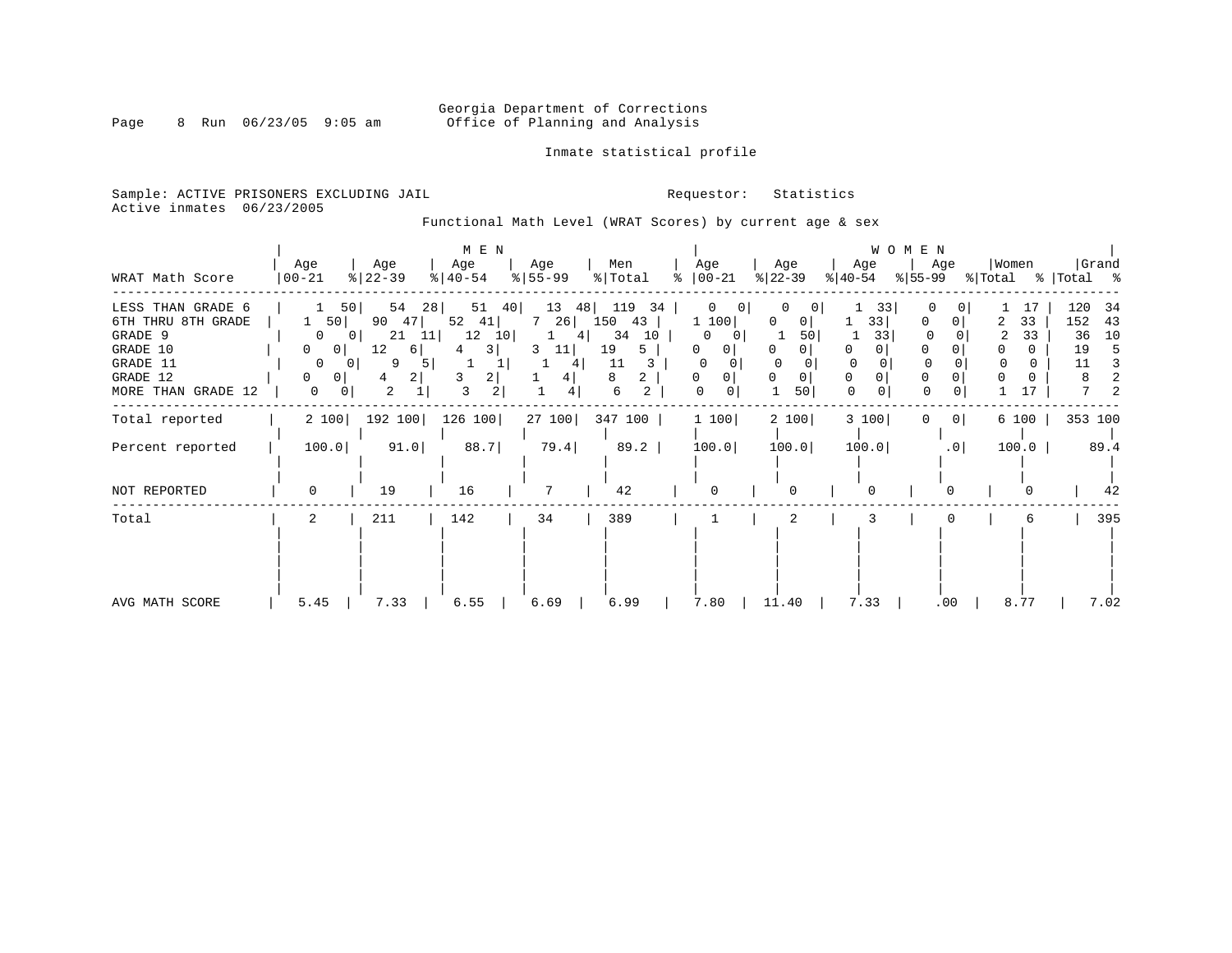# Georgia Department of Corrections<br>Page 9 Run 06/23/05 9:05 am 6ffice of Planning and Analysis Office of Planning and Analysis

Inmate statistical profile

Sample: ACTIVE PRISONERS EXCLUDING JAIL **Requestor:** Statistics Active inmates 06/23/2005

Functional Spelling Level (WRAT Scores) by current age & sex

| WRAT Spelling Score                                                                                              | Age<br>$ 00 - 21$                                                                                                                                                          | Age<br>$ 22-39 $                                                                        | M E N<br>Age<br>$ 40-54 $                                                        | Age<br>$8 55-99$                                             | Men<br>% Total                                                           | Age<br>$8   00 - 21$                                                                                                 | Age<br>$ 22-39 $                                                                       | WOMEN<br>Age<br>$ 40-54 $                 | Age<br>% 55−99          | Women<br>% Total | Grand<br>%   Total %                                                      |
|------------------------------------------------------------------------------------------------------------------|----------------------------------------------------------------------------------------------------------------------------------------------------------------------------|-----------------------------------------------------------------------------------------|----------------------------------------------------------------------------------|--------------------------------------------------------------|--------------------------------------------------------------------------|----------------------------------------------------------------------------------------------------------------------|----------------------------------------------------------------------------------------|-------------------------------------------|-------------------------|------------------|---------------------------------------------------------------------------|
| LESS THAN GRADE 6<br>6TH THRU 8TH GRADE<br>GRADE 9<br>GRADE 10<br>GRADE 11<br>GRADE 12<br>MORE THAN GRADE<br>-12 | 2 100<br>0<br>0 <sup>1</sup><br>0<br>0 <sup>1</sup><br>$\mathbf{0}$<br>0 <sup>1</sup><br>$\mathbf{0}$<br>0<br>$\Omega$<br>0 <sup>1</sup><br>$\mathbf{0}$<br>0 <sup>1</sup> | 55<br>29<br>58<br>30<br>21<br>11 <br>14<br>-71<br>15<br>$8 \mid$<br>16<br>81<br>13<br>7 | 62<br>49 <br>35<br>28<br>4 <br>5  <br>6<br>3 <br>6  <br>8<br>6<br>5 <sup>1</sup> | 13<br>48<br>33<br>9<br>4  <br> 0 <br>0<br>4<br>7 I<br>2<br>4 | 132<br>38<br>102<br>29<br>27<br>8<br>20<br>6<br>20<br>6<br>26<br>20<br>6 | $\Omega$<br>$\Omega$<br>0<br>$\overline{0}$<br>0<br>0<br>0 <sup>1</sup><br>0<br>0<br>$\mathbf{0}$<br>1 100<br>0<br>0 | 50 <br>O<br>$\Omega$<br>$\Omega$<br>0 <sup>1</sup><br>$\Omega$<br>50 <sub>1</sub><br>1 | 33<br>0<br>$\Omega$<br>0<br>33<br>33<br>0 | 0<br>$\Omega$<br>0<br>0 | 17<br>33<br>17   | 133<br>-38<br>103<br>29<br>27<br>8<br>20<br>6<br>21<br>6<br>28<br>21<br>6 |
| Total reported                                                                                                   | 2 100                                                                                                                                                                      | 192 100                                                                                 | 126 100                                                                          | 27100                                                        | 347 100                                                                  | 1 100                                                                                                                | 2 100                                                                                  | 3 100                                     | 0 <br>0                 | 6 100            | 353 100                                                                   |
| Percent reported                                                                                                 | 100.0                                                                                                                                                                      | 91.0                                                                                    | 88.7                                                                             | 79.4                                                         | 89.2                                                                     | 100.0                                                                                                                | 100.0                                                                                  | 100.0                                     | .0                      | 100.0            | 89.4                                                                      |
| NOT REPORTED                                                                                                     | $\Omega$                                                                                                                                                                   | 19                                                                                      | 16                                                                               | 7                                                            | 42                                                                       | $\Omega$                                                                                                             |                                                                                        | 0                                         | $\Omega$                |                  | 42                                                                        |
| Total                                                                                                            | 2                                                                                                                                                                          | 211                                                                                     | 142                                                                              | 34                                                           | 389                                                                      |                                                                                                                      | 2                                                                                      |                                           |                         | 6                | 395                                                                       |
| AVG SPELLING SCORE                                                                                               | 2.15                                                                                                                                                                       | 8.01                                                                                    | 6.41                                                                             | 6.46                                                         | 7.28                                                                     | 12.30                                                                                                                | 9.70                                                                                   | 9.23                                      | $.00 \,$                | 9.90             | 7.32                                                                      |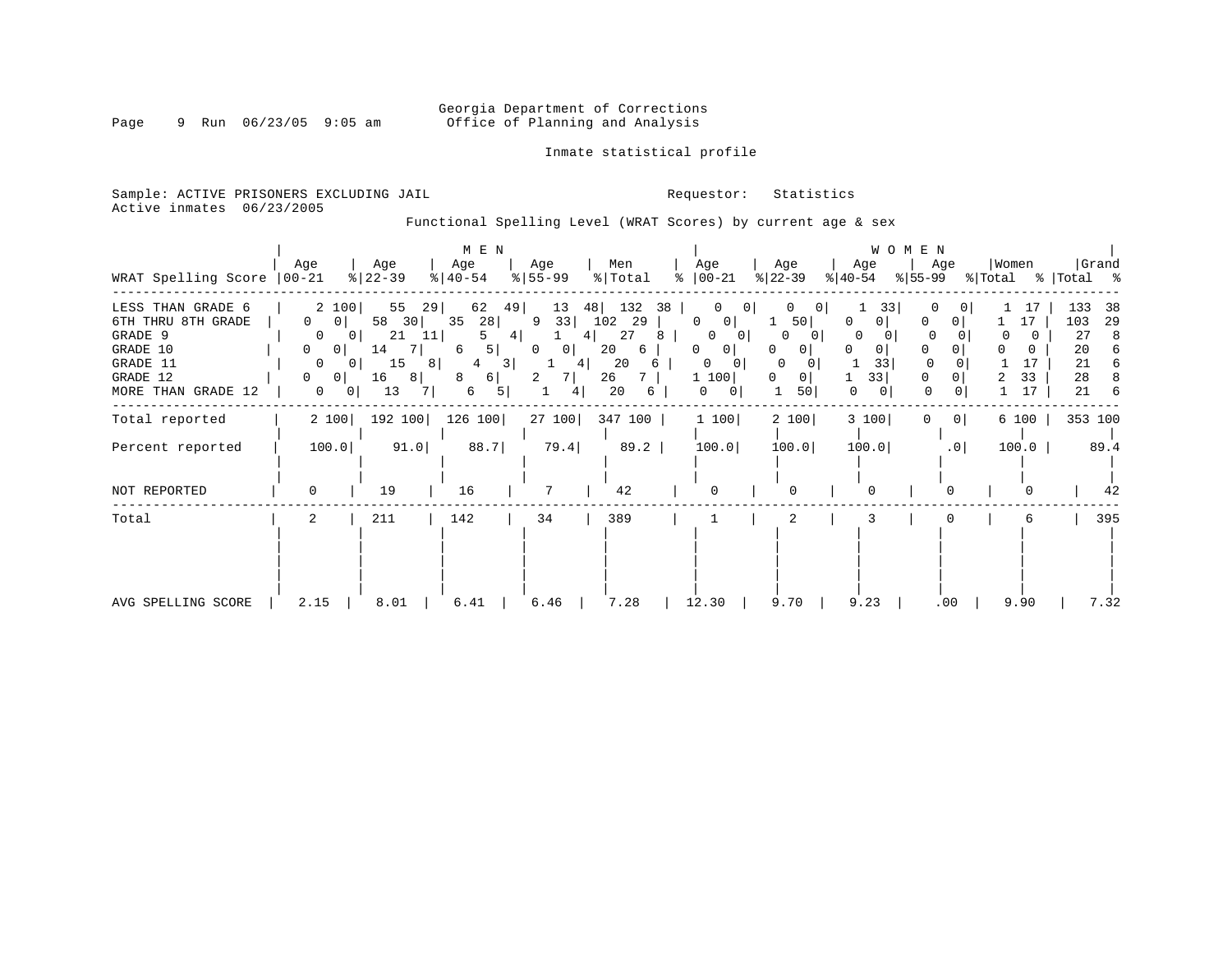# Georgia Department of Corrections<br>Page 10 Run 06/23/05 9:05 am 60ffice of Planning and Analysis Office of Planning and Analysis

Inmate statistical profile

### Sample: ACTIVE PRISONERS EXCLUDING JAIL **Requestor:** Statistics Active inmates 06/23/2005

Self-Rpt Guardian Status To Age 16 by current age & sex

|                                                                                                              |                   |                                            | M E N                                                       |                                                   |                                                                            |                                                 |                                                                                              |                                                               |                                                           | W O M E N                 |                                          |                                                    |
|--------------------------------------------------------------------------------------------------------------|-------------------|--------------------------------------------|-------------------------------------------------------------|---------------------------------------------------|----------------------------------------------------------------------------|-------------------------------------------------|----------------------------------------------------------------------------------------------|---------------------------------------------------------------|-----------------------------------------------------------|---------------------------|------------------------------------------|----------------------------------------------------|
| Guardian Status                                                                                              | Age<br>$ 00 - 21$ | Age<br>$ 22-39$                            | Age<br>$ 40-54 $                                            | Age<br>$8 55-99$                                  |                                                                            | Men<br>% Total                                  | Age<br>$ 00-21 $                                                                             | Age<br>$ 22-39 $                                              | Age<br>$ 40-54 $                                          | Age<br>$ 55-99 $          | Women<br>% Total                         | Grand<br>%   Total %                               |
| ORPHANAGE<br>FATHER ONLY<br>FTR MTR HD<br>MOTHER ONLY<br>MTR FTR HD<br>OTH FEMALE<br>OTH MALE<br>STEP-PARNTS | 0<br>0            | 2 100<br>50<br>83<br>40<br>61<br>0 I<br>50 | 211 100<br>3<br>Τ.<br>9<br>81<br>42<br>59<br>49<br>29<br>3. | 142 101<br><sup>0</sup><br>6<br>5<br>35<br>2<br>0 | 34 100<br>q<br>0<br>9<br>15<br>148<br>18<br>53<br>9<br>13<br>0<br>11<br>61 | 389 101<br>2<br>29<br>8<br>38<br>33<br>128<br>3 | 1 100<br>0 <sup>1</sup><br>$\Omega$<br>0<br>0 <sub>1</sub><br>$\Omega$<br>$\Omega$<br>0<br>0 | 2 100<br>$\Omega$<br>O<br>0<br>$\Omega$<br>0<br>100<br>2<br>0 | 3 100<br>0 <sup>1</sup><br>0<br>$\Omega$<br>33<br>2<br>67 | 0<br>$\Omega$<br>$\Omega$ | 6 100<br>0 <sup>1</sup><br>17<br>67<br>4 | 395 101<br>29<br>149<br>38<br>34<br>132<br>13<br>3 |
| FOSTER HOME<br>GRAND PRNTS<br>OTHER                                                                          | <sup>0</sup><br>0 | 6<br>0<br>11<br>8<br>0                     | 12<br>5 I<br>4                                              |                                                   | 3<br>24<br>13<br>3                                                         | 8<br>6<br>3                                     | 1 100<br>$\Omega$                                                                            | 0<br>O                                                        | $\Omega$                                                  |                           | 0                                        | 25<br>13                                           |
| Total reported                                                                                               | 4 100             | 421 100                                    | 282 100                                                     | 68 100                                            |                                                                            | 775 100                                         | 2 100                                                                                        | 4 100                                                         | 6 100                                                     | $\overline{0}$<br>0       | 12 100                                   | 787 100                                            |
| Percent reported                                                                                             | 100.0             | 99.5                                       | 98.6                                                        |                                                   | 100.0                                                                      | 99.2                                            | 100.0                                                                                        | 100.0                                                         | 100.0                                                     | .0 <sub>1</sub>           | 100.0                                    | 99.2                                               |
| NOT RPTD                                                                                                     | $\Omega$          |                                            | 2                                                           | $\Omega$                                          |                                                                            | 3                                               | O                                                                                            |                                                               |                                                           |                           |                                          |                                                    |
| Total                                                                                                        |                   | 211                                        | 142                                                         | 34                                                |                                                                            | 389                                             |                                                                                              | $\overline{2}$                                                |                                                           | $\Omega$                  | 6                                        | 395                                                |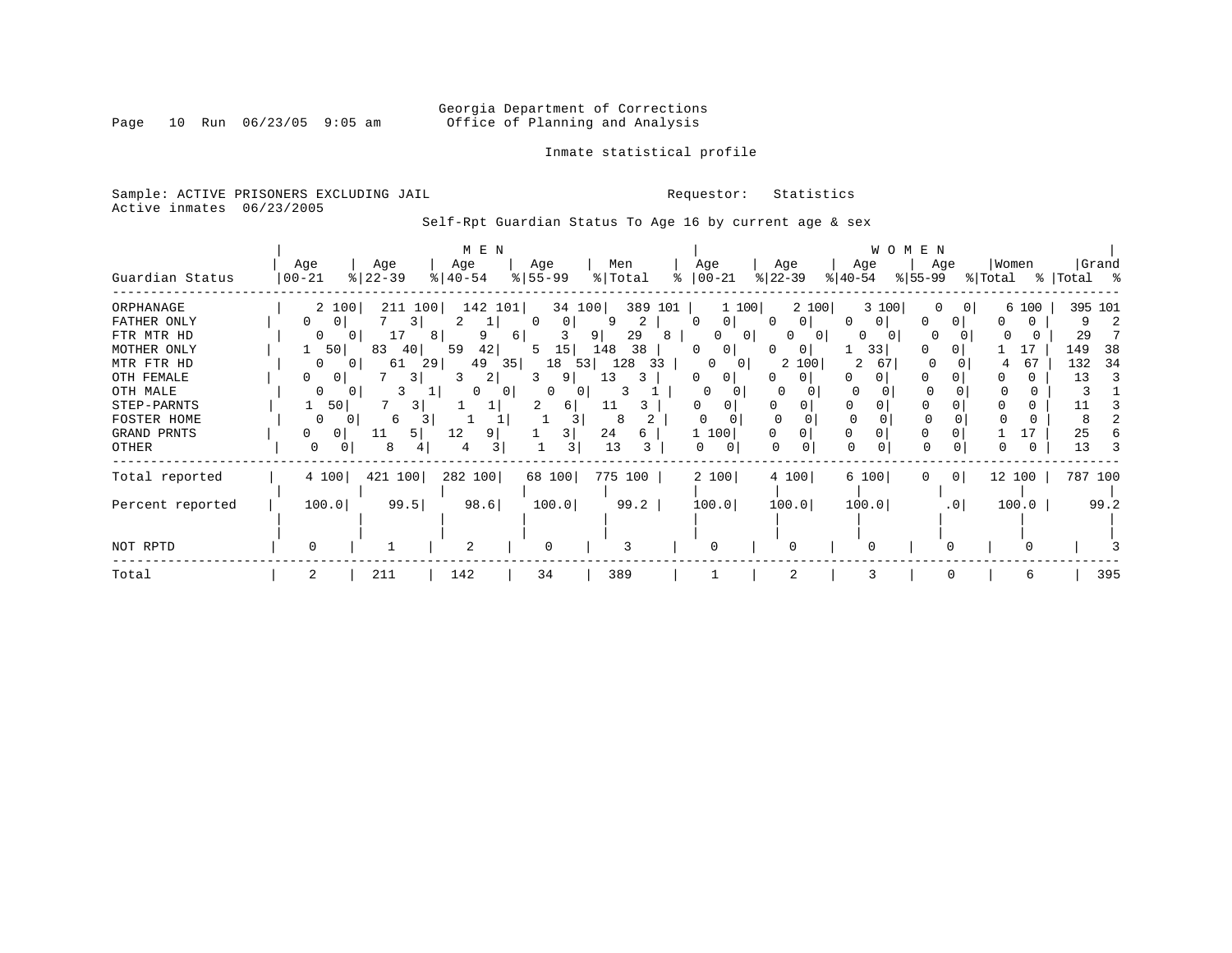### Georgia Department of Corrections<br>Page 11 Run 06/23/05 9:05 am 6ffice of Planning and Analysis Office of Planning and Analysis

Inmate statistical profile

Sample: ACTIVE PRISONERS EXCLUDING JAIL **Requestor:** Statistics Active inmates 06/23/2005

Self-Rpt Employment Status Before Prison by current age & sex

|                  |           |                            | M E N                       |                     |           |               |                   |                   | W O M E N       |                         |                |
|------------------|-----------|----------------------------|-----------------------------|---------------------|-----------|---------------|-------------------|-------------------|-----------------|-------------------------|----------------|
|                  | Age       | Age                        | Age                         | Age                 | Men       | Age           | Age               | Age               | Age             | Women                   | Grand          |
| Employment       | $00 - 21$ | $ 22-39$                   | $ 40-54 $                   | $8 55-99$           | % Total   | $8   00 - 21$ | $ 22-39 $         | $ 40-54 $         | $ 55-99$        | % Total                 | %   Total<br>ႜ |
| FULL TIME        |           | 2 100<br>90                | 83<br>47                    | 67<br>21<br>68      | 196<br>56 | 1100          | 2 100             | 50 <sub>1</sub>   | 0               | 80<br>4                 | 200<br>57      |
| PART TIME        | 0         | 13<br>0 <sup>1</sup>       | 4                           | 0 <sup>1</sup><br>0 | 18<br>5   | 0<br>0        | $\mathbf{0}$<br>0 | 0<br>$\mathbf{0}$ | 0               | 0                       | 18<br>5        |
| UNEMPL < 6M      | $\Omega$  | 24<br>$\overline{0}$       | 13 <br>11<br>9 <sup>1</sup> | 3 <sup>1</sup>      | 36<br>10  | 0<br>0        |                   | 50                |                 | 20                      | 37<br>10       |
| UNEMPL > 6M      | 0         | 34<br>18<br>0 <sup>1</sup> | 18<br>15                    | 3<br>10             | 55<br>16  | 0<br>0        | 0<br>$\Omega$     | 0                 | O               |                         | 16<br>55       |
| NEVER WORKD      | $\Omega$  | 23<br>12<br>01             | 2<br>2                      | 3                   | 26        | $\Omega$      | 0<br>0            | $\Omega$          |                 |                         | 26             |
| STUDENT          | 0         |                            | $\Omega$                    | 0<br>0              | $\Omega$  | 0<br>0        | 0                 | 0                 | 0               | 0                       |                |
| INCAPABLE        |           | 6<br>0                     | 5                           | 16<br>5             | 16        | $\Omega$      |                   | $\Omega$          |                 |                         | 16             |
| OTHER            |           | 0<br>0                     |                             | 0<br>0              | 0         | 0<br>0        | 0                 | 0                 | $\mathbf 0$     |                         | 0              |
| Total reported   | 2 100     | 100<br>191                 | 124 100                     | 31 100              | 348 100   | 1 100         | 2 100             | 2 100             | 0               | 5 100<br>0 <sup>1</sup> | 353 100        |
| Percent reported | 100.0     | 90.5                       | 87.3                        | 91.2                | 89.5      | 100.0         | 100.0             | 66.7              | .0 <sup>1</sup> | 83.3                    | 89.4           |
|                  |           |                            |                             |                     |           |               |                   |                   |                 |                         |                |
| NOT RPTD         | $\Omega$  | 20                         | 18                          | 3                   | 41        | 0             |                   |                   |                 |                         | 42             |
| Total            |           | 211                        | 142                         | 34                  | 389       |               | $\overline{2}$    |                   |                 | 6                       | 395            |

\* NOTE: THE FIELD LABELD "OTHER" WAS CORRECTED IN APRIL 1989; INMATES CODED "PRE-OTIS NOT REPORTED" NOW HAVE BEEN REMOVED FROM THIS FIELD AND IDENTIFIED AS "NOT REPORTED".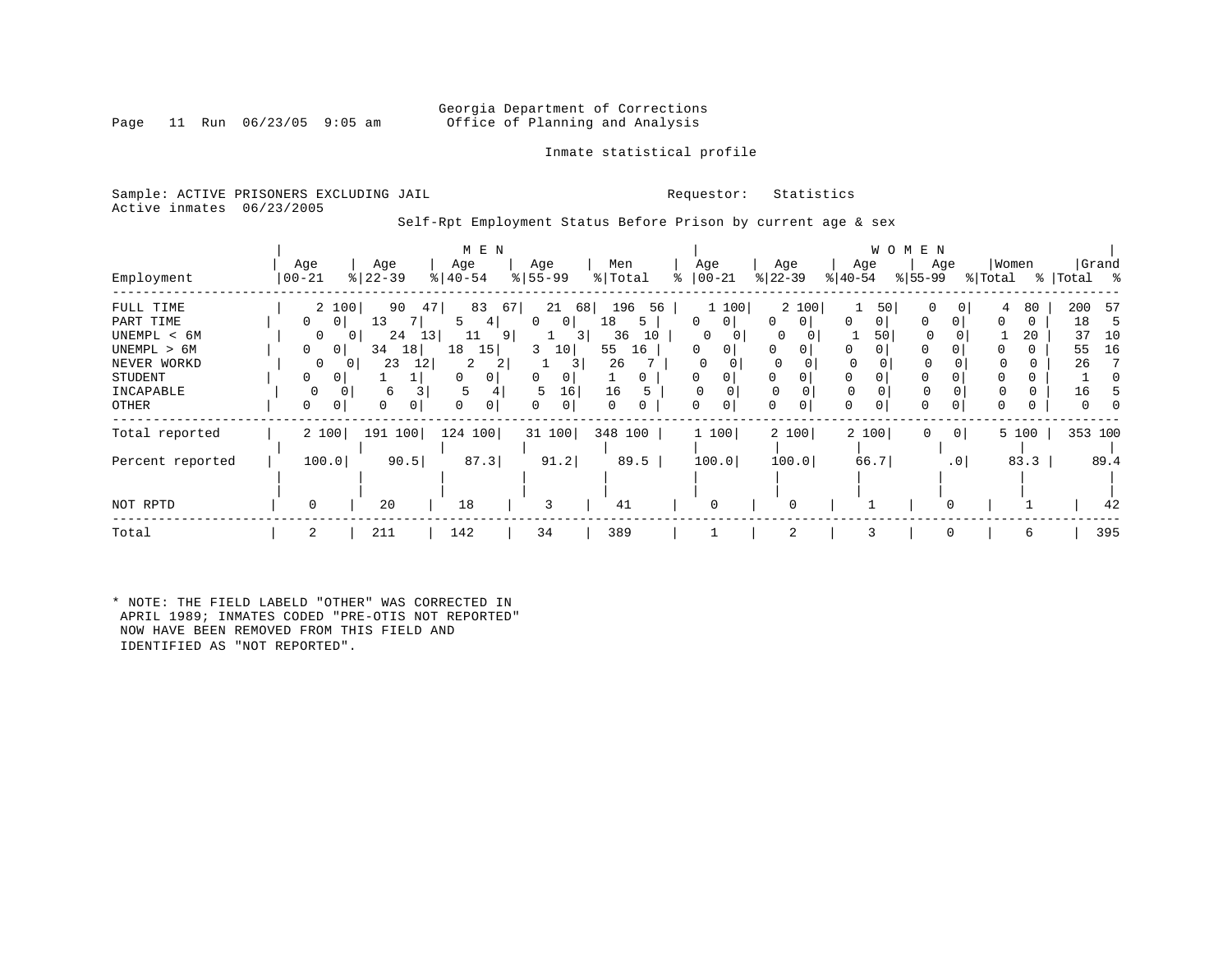# Georgia Department of Corrections<br>Page 12 Run 06/23/05 9:05 am 6ffice of Planning and Analysis Office of Planning and Analysis

### Inmate statistical profile

Sample: ACTIVE PRISONERS EXCLUDING JAIL **Requestor:** Statistics Active inmates 06/23/2005

Self-Rpt Marital Status At Admission by current age & sex

|                  |                |                        | M E N                |                      |              |                     |                     |                            | W O M E N                  |                   |             |
|------------------|----------------|------------------------|----------------------|----------------------|--------------|---------------------|---------------------|----------------------------|----------------------------|-------------------|-------------|
|                  | Age            | Age                    | Age                  | Age                  | Men          | Age                 | Age                 | Age                        | Age                        | Women             | Grand       |
| Marital Status   | $00 - 21$      | $ 22-39$               | $8140 - 54$          | $8 55-99$            | % Total<br>° | $ 00-21$            | $ 22-39 $           | $ 40-54 $                  | $ 55-99 $                  | % Total           | %   Total % |
| SINGLE           | 2 100          | 155<br>73 <sub>1</sub> | 58<br>41             | 5<br>15 <sub>1</sub> | 220<br>57    | 1 100               | 50                  | $\overline{a}$<br>67       | 0<br>0 <sup>1</sup>        | 67<br>4           | 224<br>57   |
| MARRIED          |                | 10<br>22               | 12<br>17             | 14<br>-41            | 53<br>14     | 0<br>0              | $\Omega$<br>$\circ$ | $\Omega$<br>0              | $\Omega$                   | $\Omega$          | 13<br>53    |
| SEPARATED        | 0<br>0         | $\overline{0}$         | 12<br>9 <sup>1</sup> | 0<br>$\Omega$        | 13<br>3      | 01                  | 0<br>0              | 0<br>0                     | 0<br>$\Omega$              | <sup>0</sup><br>0 | 13<br>3     |
| DIVORCED         | 0<br>0         | 11<br>5                | 27<br>19             | 8<br>24              | 46<br>12     | 0<br>$\circ$        | 0<br>$\overline{0}$ | 33                         | $\Omega$<br>$\overline{0}$ |                   | 47<br>12    |
| WIDOWED          | 0<br>0         |                        | 6                    | 3                    | 13<br>3      | 0 <sup>1</sup><br>O | 50                  |                            |                            |                   | 14          |
| COMMON LAW       | $\Omega$<br>01 | 19<br>9                | 17<br>12             | 6<br>18              | 42           | $\Omega$            | $\overline{0}$<br>0 | $\overline{0}$<br>$\Omega$ | $\Omega$<br>$\Omega$       | 0                 | 42<br>-11   |
| OTHER            | 0<br>0         | 0<br>0                 | 0 <sup>1</sup>       | $\circ$<br>0         | 0            | 0 <sup>1</sup>      | $\overline{0}$<br>0 | 0<br>$\mathbf 0$           | $\circ$<br>0               | 0<br>0            | 0<br>-0     |
| Total reported   | 2 100          | 211 100                | 140 100              | 34 100               | 387 100      | 1100                | 2 100               | 3 100                      | 0 <sup>1</sup><br>0        | 6 100             | 393 100     |
| Percent reported | 100.0          | 100.0                  | 98.6                 | 100.0                | 99.5         | 100.0               | 100.0               | 100.0                      | .0 <sub>1</sub>            | 100.0             | 99.5        |
|                  |                |                        |                      |                      |              |                     |                     |                            |                            |                   |             |
| NOT RPTD         | $\Omega$       | $\mathbf 0$            | $\overline{2}$       | $\mathbf 0$          | 2            | $\Omega$            | $\Omega$            |                            | $\Omega$                   |                   |             |
| Total            | 2              | 211                    | 142                  | 34                   | 389          |                     | 2                   |                            |                            | 6                 | 395         |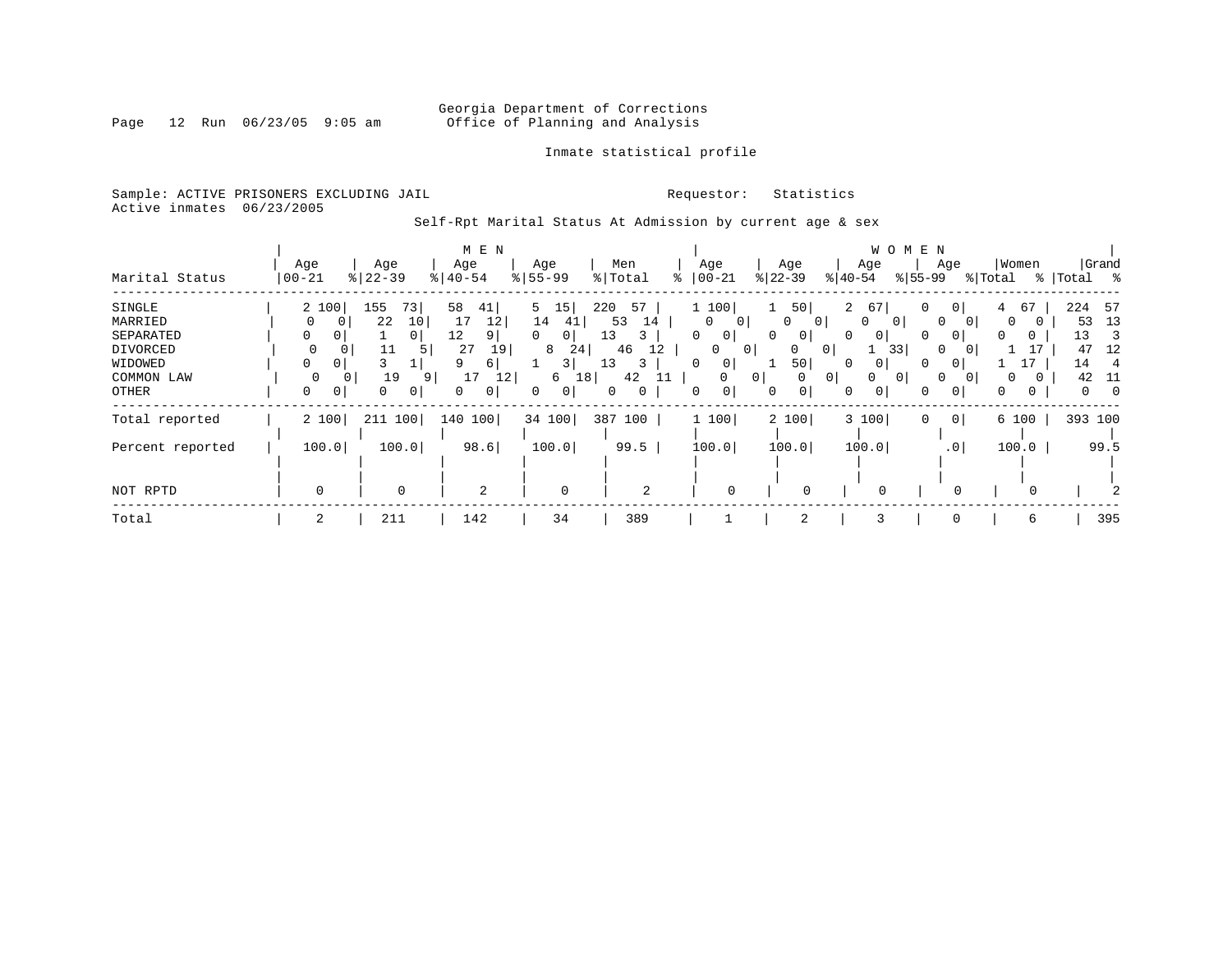### Georgia Department of Corrections<br>Page 13 Run 06/23/05 9:05 am Office of Planning and Analysis Office of Planning and Analysis

Inmate statistical profile

Sample: ACTIVE PRISONERS EXCLUDING JAIL **Requestor:** Statistics Active inmates 06/23/2005

Self-Rpt Number Of Children At Admission by current age & sex

| Number Of Children                                                                                                   | Age<br>$00 - 21$                                                                                          | Age<br>$\frac{2}{6}$   22 - 39                                                                                | M E N<br>Age<br>$ 40-54 $                                                      | Age<br>$8 55-99$                                                                                       | Men<br>% Total<br>$\approx$                                               | Age<br>$ 00-21$                                                                                                                        | Age<br>$ 22-39 $                                                                                                                                                         | W O M E N<br>Age<br>% 55-99<br>$ 40-54 $                                                           | Age<br>% Total                                                                                                                             | Women                                                          | Grand<br>%   Total %                                                   |
|----------------------------------------------------------------------------------------------------------------------|-----------------------------------------------------------------------------------------------------------|---------------------------------------------------------------------------------------------------------------|--------------------------------------------------------------------------------|--------------------------------------------------------------------------------------------------------|---------------------------------------------------------------------------|----------------------------------------------------------------------------------------------------------------------------------------|--------------------------------------------------------------------------------------------------------------------------------------------------------------------------|----------------------------------------------------------------------------------------------------|--------------------------------------------------------------------------------------------------------------------------------------------|----------------------------------------------------------------|------------------------------------------------------------------------|
| NO CHILDREN<br>ONE CHILD<br>TWO CHILDREN<br>THREE CHILDREN<br>FOUR CHILDREN<br>FIVE CHILDREN<br>MORE THAN 5 CHILDREN | 2 100<br>0<br>0<br>0<br>0 <sup>1</sup><br>0<br>$\Omega$<br>0<br>0<br>$\Omega$<br>$\overline{0}$<br>0<br>0 | 87<br>41 <br>28<br>59<br>35<br>17 <sup>1</sup><br>14<br>7<br>11<br>5<br>4<br>$\overline{2}$<br>$\overline{0}$ | 44<br>31<br>33<br>24<br>25<br>18<br>24<br>17<br>5<br>4  <br>6<br>4 <br>2 <br>3 | $5 \quad 15$<br>24<br>8<br>8<br>24<br>18<br>6<br>2<br>$6 \mid$<br>2<br>$6 \mid$<br>9 <sup>1</sup><br>3 | 138<br>36<br>100<br>26<br>68<br>18<br>44<br>11<br>18<br>ל<br>12<br>3<br>2 | $\mathbf{0}$<br>0<br>1 100<br>0<br>0 <sup>1</sup><br>0<br>$\vert 0 \vert$<br>0 <sup>1</sup><br>0<br>0<br>0 <sup>1</sup><br>0<br>0<br>0 | 50<br>0<br>$\mathbf{0}$<br>$\overline{\phantom{0}}$ 0<br>50<br>$\Omega$<br>0 <sup>1</sup><br>0<br>$\overline{0}$<br>0<br>0<br>0 <sup>1</sup><br>0<br>$\overline{0}$<br>0 | 0 <br>0<br>3 100<br>$\Omega$<br>0<br>0 <sup>1</sup><br>0 <sup>1</sup><br>$\circ$<br>0 <sup>1</sup> | $\overline{0}$<br>$\Omega$<br>$\overline{0}$<br>0 <sup>1</sup><br>$\Omega$<br>$\Omega$<br>0 <sup>1</sup><br>0<br>$\circ$<br>0 <sup>1</sup> | 17<br>67<br>4<br>17<br>0<br>0<br>$\overline{0}$<br>0<br>0<br>0 | 139<br>35<br>104 26<br>18<br>69<br>11<br>44<br>18<br>5<br>12<br>3<br>2 |
| Total reported                                                                                                       | 2 100                                                                                                     | 211 100                                                                                                       | 140 100                                                                        | 34 100                                                                                                 | 387 100                                                                   | 1 100                                                                                                                                  | 2 100                                                                                                                                                                    | 3 100<br>0                                                                                         | 0 <sup>1</sup>                                                                                                                             | 6 100                                                          | 393 100                                                                |
| Percent reported                                                                                                     | 100.0                                                                                                     | 100.0                                                                                                         | 98.6                                                                           | 100.0                                                                                                  | 99.5                                                                      | 100.0                                                                                                                                  | 100.0                                                                                                                                                                    | 100.0                                                                                              | .0                                                                                                                                         | 100.0                                                          | 99.5                                                                   |
| NOT REPORTED                                                                                                         | $\Omega$                                                                                                  | $\mathbf 0$                                                                                                   | $\overline{2}$                                                                 | $\mathbf 0$                                                                                            | 2                                                                         | $\Omega$                                                                                                                               | U                                                                                                                                                                        | $\Omega$                                                                                           | ∩                                                                                                                                          |                                                                |                                                                        |
| Total                                                                                                                | 2                                                                                                         | 211                                                                                                           | 142                                                                            | 34                                                                                                     | 389                                                                       |                                                                                                                                        | 2                                                                                                                                                                        | 3                                                                                                  |                                                                                                                                            | 6                                                              | 395                                                                    |
| AVG NUM CHILDREN                                                                                                     | .00                                                                                                       | 1.14                                                                                                          | 1.64                                                                           | 2.68                                                                                                   | 1.45                                                                      | 1.00                                                                                                                                   | 1.00                                                                                                                                                                     | 1.00                                                                                               | .00                                                                                                                                        | 1.00                                                           | 1.45                                                                   |

\* NOTE: THE FIELD LABLED "NO CHILDREN" WAS CORRECTED IN MARCH 1989: MISSING DATA FOR INMATES STILL IN DIAGNOSTICS NOW HAS BEEN REMOVED FROM THIS FIELD AND IDENTIFIED AS "NOT REPORTED" INFORMATION.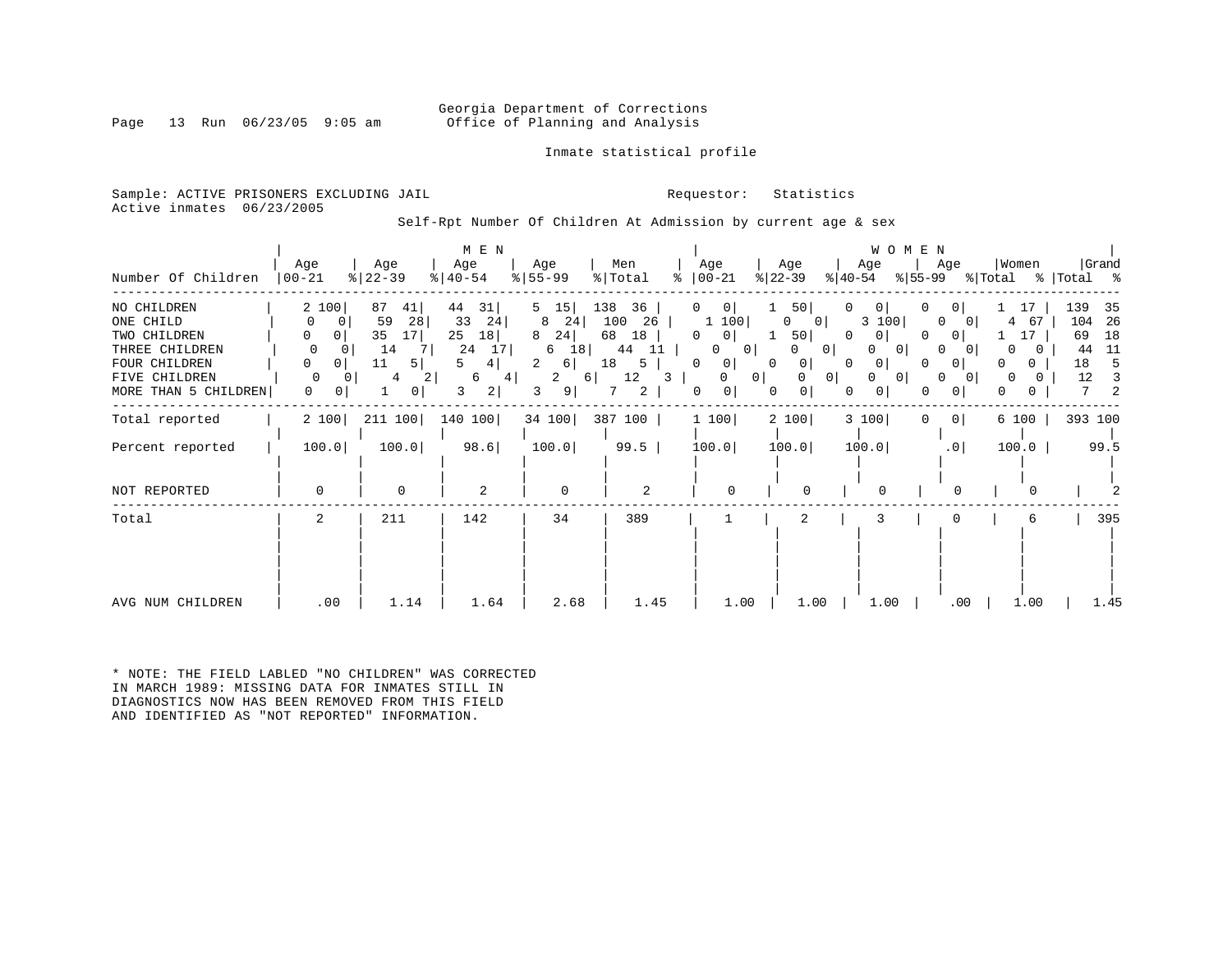# Georgia Department of Corrections<br>Page 14 Run 06/23/05 9:05 am 6ffice of Planning and Analysis Office of Planning and Analysis

Inmate statistical profile

Sample: ACTIVE PRISONERS EXCLUDING JAIL **Requestor:** Statistics Active inmates 06/23/2005

Self-Rpt Religious Affiliation by current age & sex

|                  |                      |               | M E N                |                          |                |                   |                        | WOMEN                |                            |              |             |
|------------------|----------------------|---------------|----------------------|--------------------------|----------------|-------------------|------------------------|----------------------|----------------------------|--------------|-------------|
|                  | Age                  | Age           | Age                  | Age                      | Men            | Age               | Age                    | Age                  | Age                        | Women        | Grand       |
| Religion         | $00 - 21$            | $8   22 - 39$ | $8   40 - 54$        | $8 55-99$                | %   Total<br>ႜ | $ 00 - 21$        | $ 22-39$               | $ 40-54$             | $ 55-99$                   | % Total      | %   Total % |
| <b>ISLAM</b>     | $\mathbf{0}$         | 10<br>21      | 5 <sup>1</sup>       | 2<br>6                   | 30<br>8        | 0                 | 0                      | 0                    |                            | 0            | 30          |
| CATHOLIC         | 50                   | 3<br>6        | 2                    | 0<br>0                   | 9<br>2         | 0<br>0            | 0                      | 0<br>0               | 0<br>0                     | 0            | 9           |
| <b>BAPTIST</b>   | 50                   | 64<br>31      | 74<br>53             | 15<br>44                 | 154<br>41      | 0<br>0            | 50                     | 2<br>67              | 0<br>$\Omega$              | 50<br>3      | 157<br>41   |
| METHODIST        | 0<br>0               | 2<br>1        | 1                    | 6                        | 5              | 0<br>0            | 0<br>0                 | 0<br>0               | 0<br><sup>n</sup>          | 0<br>C       |             |
| EPISCOPLN        | 0<br>0               | 0<br>0        | 0<br>0               | $\Omega$<br>0            | $\Omega$<br>n  | 0<br>0            | O                      | 0<br><sup>0</sup>    | O                          | <sup>0</sup> |             |
| PRESBYTRN        | 0                    | 0<br>0        | $\Omega$<br>0        | 0                        | O<br>O         | O<br>O            | O<br>0                 | 0<br>O               | $\Omega$<br>O              | 0            |             |
| CHC OF GOD       | 0<br>O               | 0             | 2                    | 0<br>$\Omega$            |                | O<br>O            | $\Omega$<br>O          | $\Omega$             | U<br>O                     | $\Omega$     |             |
| <b>HOLINESS</b>  |                      | 2             | 3                    | 9                        | 9<br>2         | $\Omega$<br>U     | 50<br>1                | 0<br>$\Omega$        | $\Omega$<br>O              | 17           | 10          |
| JEWISH           |                      | 0             | $\Omega$             | O<br>O                   | O              | 0<br>U            | O<br>$\Omega$          | $\Omega$             | $\Omega$                   | 0<br>O       |             |
| ANGLICAN         | 0                    | O<br>0        | 0<br>0               |                          |                | Ω<br>O            |                        | 0                    | 0                          | 0            |             |
| GRK ORTHDX       | 0                    | 0<br>0        | 0<br>0               | $\Omega$<br>U            | 0<br>0         | $\Omega$<br>0     | $\Omega$<br>0          | 0<br>0               | $\Omega$                   | 0            |             |
| HINDU            |                      | 0<br>0        | 0                    | $\Omega$<br><sup>0</sup> | U              | O<br><sup>0</sup> | $\Omega$<br>C          | $\Omega$<br>$\Omega$ | 0                          |              |             |
| <b>BUDDHIST</b>  |                      | 0<br>0        | 0<br>0               | 0                        | 0<br>0         | 0<br>O            | 0<br>O                 | 0<br>O               | 0<br>0                     | 0<br>O       |             |
| TAOIST           | <sup>0</sup>         | $\Omega$      | $\Omega$<br>$\Omega$ | $\Omega$<br>$\Omega$     | O              | $\Omega$          | <sup>0</sup><br>0      | O<br>0               | <sup>0</sup>               | O            |             |
| SHINTOIST        | n                    | 0<br>0        | $\Omega$<br>0        | 0<br>U                   | U              | 0<br><sup>0</sup> | 0                      | U<br>O               | O                          | O<br>O       |             |
| SEVEN D AD       | $\Omega$<br>$\Omega$ | 1             | 2                    | 3                        |                | $\Omega$          | <sup>0</sup><br>0      | 0                    | 0                          | O            |             |
| JEHOVAH WT       |                      | 2<br>4        |                      | 3                        | 6              | 0<br>0            | 0                      | 0<br>0               | n<br>0                     |              |             |
| LATR DAY S       | 0                    | 0             | 0<br>0               | 0<br>$\Omega$            |                |                   | 0<br>0<br>$\Omega$     | 0                    | U                          |              |             |
| QUAKER           | O<br>0               | O<br>0        | 0<br>0               | O<br>0                   | 0<br>0         | 0<br>0            | 0                      | 0<br>U               | 0<br>n                     | 0            |             |
| OTHER PROD       | 0<br>0               | 32<br>16      | 13<br>9              | 2<br>$6 \mid$            | 47<br>12       | 1                 | 100<br>0<br>0          | 33<br>1              | 0                          | 33<br>2      | 49<br>13    |
| $\rm{NONE}$      | 0<br>0               | 23<br>47      | 20<br>14             | 24<br>8                  | 20<br>75       | 0<br>0            | 0<br>0                 | 0<br>0               | 0                          | 0<br>0       | 19<br>75    |
| OTHER            | 0<br>0               | 25<br>12      | 13<br>9 <sup>1</sup> | 0                        | 38<br>10<br>0  | $\Omega$          | 0<br><sup>0</sup><br>0 | 0                    | 0<br>O                     | U            | 38<br>10    |
| Total reported   | 2 100                | 205 100       | 139 100              | 34 100                   | 380 100        | 1100              | 2 100                  | 3 100                | 0 <sup>1</sup><br>$\Omega$ | 6 100        | 386 100     |
| Percent reported | 100.0                | 97.2          | 97.9                 | 100.0                    | 97.7           | 100.0             | 100.0                  | 100.0                | .0                         | 100.0        | 97.7        |
|                  |                      |               |                      |                          |                |                   |                        |                      |                            |              |             |
|                  |                      |               |                      |                          |                |                   |                        |                      |                            |              |             |
| NOT RPTD         | O                    | 6             | 3                    | O                        | 9              | U                 | O                      |                      | O                          |              |             |
| Total            |                      | 211           | 142                  | 34                       | 389            |                   | 2                      | 3                    | 0                          | 6            | 395         |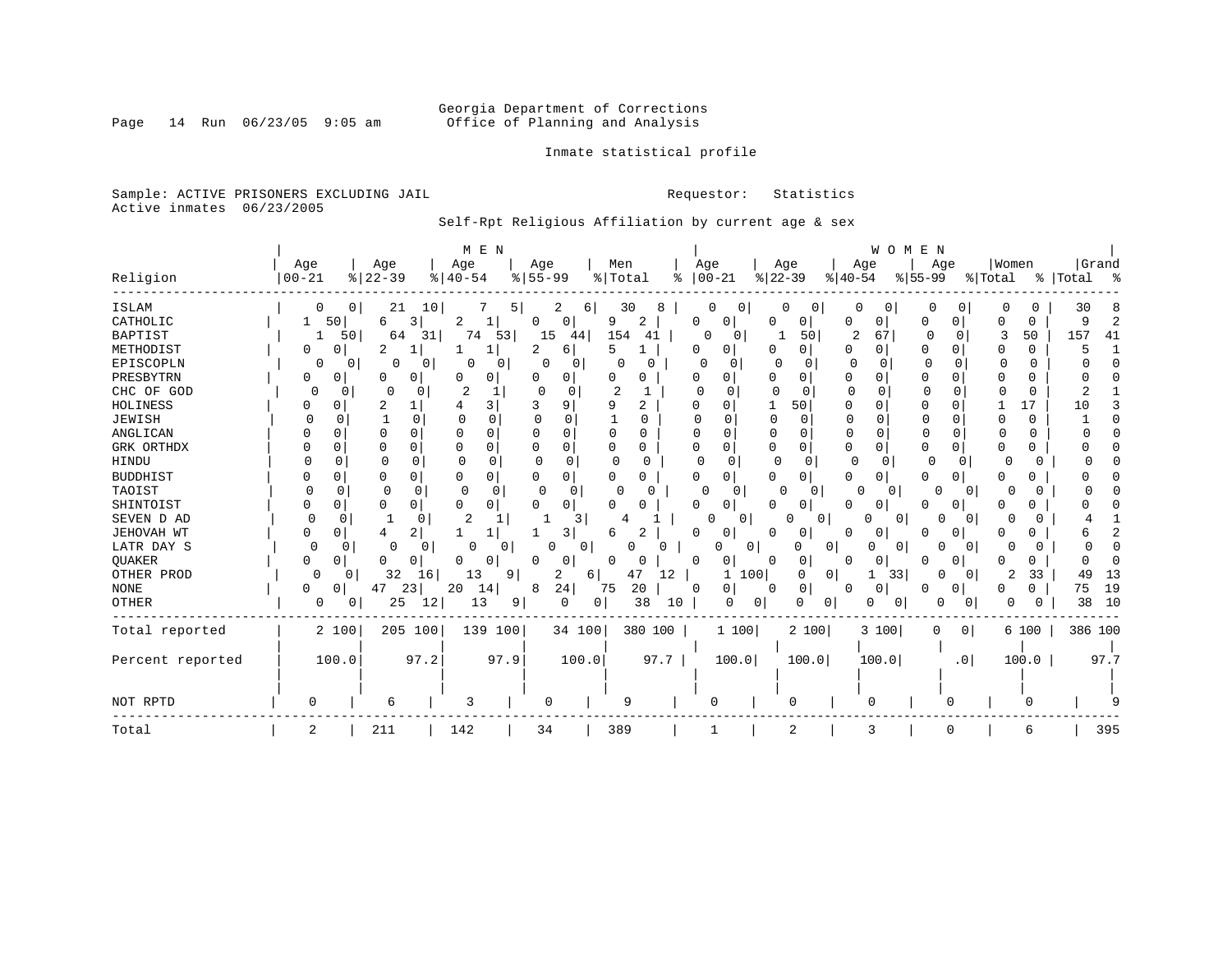### Georgia Department of Corrections<br>Page 15 Run 06/23/05 9:05 am Office of Planning and Analysis Office of Planning and Analysis

### Inmate statistical profile

Sample: ACTIVE PRISONERS EXCLUDING JAIL **Requestor:** Statistics Active inmates 06/23/2005

Self-Rpt Family Behavior Patterns \* by current age & sex

|                                                                                                                               |                                                                      |                                                                                                               | M E N                                                                                                                                       |                                                                                                                        |                                                                                                   |                                                                                            |                                                                                                               | W O M E N                                                                                                                                                                    |                                                                              |                                                                       |
|-------------------------------------------------------------------------------------------------------------------------------|----------------------------------------------------------------------|---------------------------------------------------------------------------------------------------------------|---------------------------------------------------------------------------------------------------------------------------------------------|------------------------------------------------------------------------------------------------------------------------|---------------------------------------------------------------------------------------------------|--------------------------------------------------------------------------------------------|---------------------------------------------------------------------------------------------------------------|------------------------------------------------------------------------------------------------------------------------------------------------------------------------------|------------------------------------------------------------------------------|-----------------------------------------------------------------------|
| Family Behavior                                                                                                               | Age<br>  00-21                                                       | Age<br>$8   22 - 39$                                                                                          | Age<br>$ 40-54 $                                                                                                                            | Age<br>$8 55-99$                                                                                                       | Men<br>% Total                                                                                    | Age<br>$ 00-21 $                                                                           | Age<br>$ 22-39 $                                                                                              | Age<br>Age<br>$ 40-54 $<br>$8155 - 99$                                                                                                                                       | Women<br>% Total                                                             | Grand<br>%   Total %                                                  |
| CRIMINLTY<br>ALCOHOLISM<br>DRUG ABUSE<br>DOMINERING<br>MIGRANT<br>INFL BTGS<br>PERMISSIVE<br>FATH ABSNT<br>MOTH ABSNT<br>NONE | 25<br>25 <br>25<br>0<br>$\Omega$<br>0<br>0<br>0<br>25<br>0<br>0<br>0 | 65<br>21<br>46<br>15<br>31<br>10<br>0<br>3<br>T,<br>14<br>41<br>$^{\circ}$<br>116<br>37<br>34<br>11<br>2<br>6 | 48<br>23<br>28<br>14 <br>18<br>9<br>$\Omega$<br>0<br>3<br>┸<br>8<br>4<br>0<br>0 <sup>1</sup><br>75<br>37<br>20<br>10 <sup>1</sup><br>2<br>5 | 8<br>24<br>6<br>18<br>2<br>6<br>$\circ$<br>$\Omega$<br>0<br>$\overline{0}$<br>9<br>$\Omega$<br>33<br>11<br>3<br>0<br>0 | 122<br>22<br>81<br>14<br>52<br>$\Omega$<br>6<br>25<br>0<br>203<br>36<br>57<br>9 <br>10<br>11<br>2 | 0<br>0<br>$\Omega$<br>0<br>20<br>0<br><sup>0</sup><br>20<br>20 <br>0<br>20<br>20<br>0<br>0 | 17<br>17 <br>17<br>0 <sup>1</sup><br>0 <sup>1</sup><br>$\Omega$<br>0<br>17  <br>0<br>$\Omega$<br>0<br>0<br>17 | 2<br>50<br>$\Omega$<br>$\Omega$<br>0<br>$\Omega$<br>$\Omega$<br>$\Omega$<br>25<br>$\Omega$<br>$\Omega$<br>$\Omega$<br>0<br>U<br>0<br>$\Omega$<br>25<br>0<br>0<br>0<br>0<br>0 | 3<br>20<br>$\overline{0}$<br>13<br>2<br>$\Omega$<br>13<br>0<br>13<br>2<br>13 | 125<br>22<br>82<br>14<br>54<br>б<br>26<br>205<br>36<br>58<br>10<br>12 |
| Total reported<br>Percent reported                                                                                            | 4 100<br>100.0                                                       | 317 100<br>91.0                                                                                               | 205 100<br>85.9                                                                                                                             | 33 100<br>79.4                                                                                                         | 559 100<br>88.2                                                                                   | 5 100<br>100.0                                                                             | 6 100<br>100.0                                                                                                | 4 100<br> 0 <br>$\Omega$<br>66.7<br>.0 <sub>1</sub>                                                                                                                          | 15 100<br>83.3                                                               | 574 100<br>88.1                                                       |
| OTHER                                                                                                                         | $\Omega$                                                             | 19                                                                                                            | 20                                                                                                                                          |                                                                                                                        | 46                                                                                                |                                                                                            | $\cap$                                                                                                        |                                                                                                                                                                              |                                                                              |                                                                       |
| Total                                                                                                                         | 2                                                                    | 211                                                                                                           | 142                                                                                                                                         | 34                                                                                                                     | 389                                                                                               |                                                                                            | 2                                                                                                             | 3<br>0                                                                                                                                                                       | 6                                                                            | 395                                                                   |

\* NOTE: SINCE THERE CAN BE UP TO FIVE BEHAVIOR CODES PER INMATE, THE NUMBER OF CASES REPORTED IN THE DETAIL LINES AND THE TOTAL REPORTED LINE MAY EXCEED THE TOTAL NUMBER OF CASES. IN SHORT, THIS TABLE COUNTS THE NUMBER OF BEHAVIOR PROBLEMS, NOT INMATES.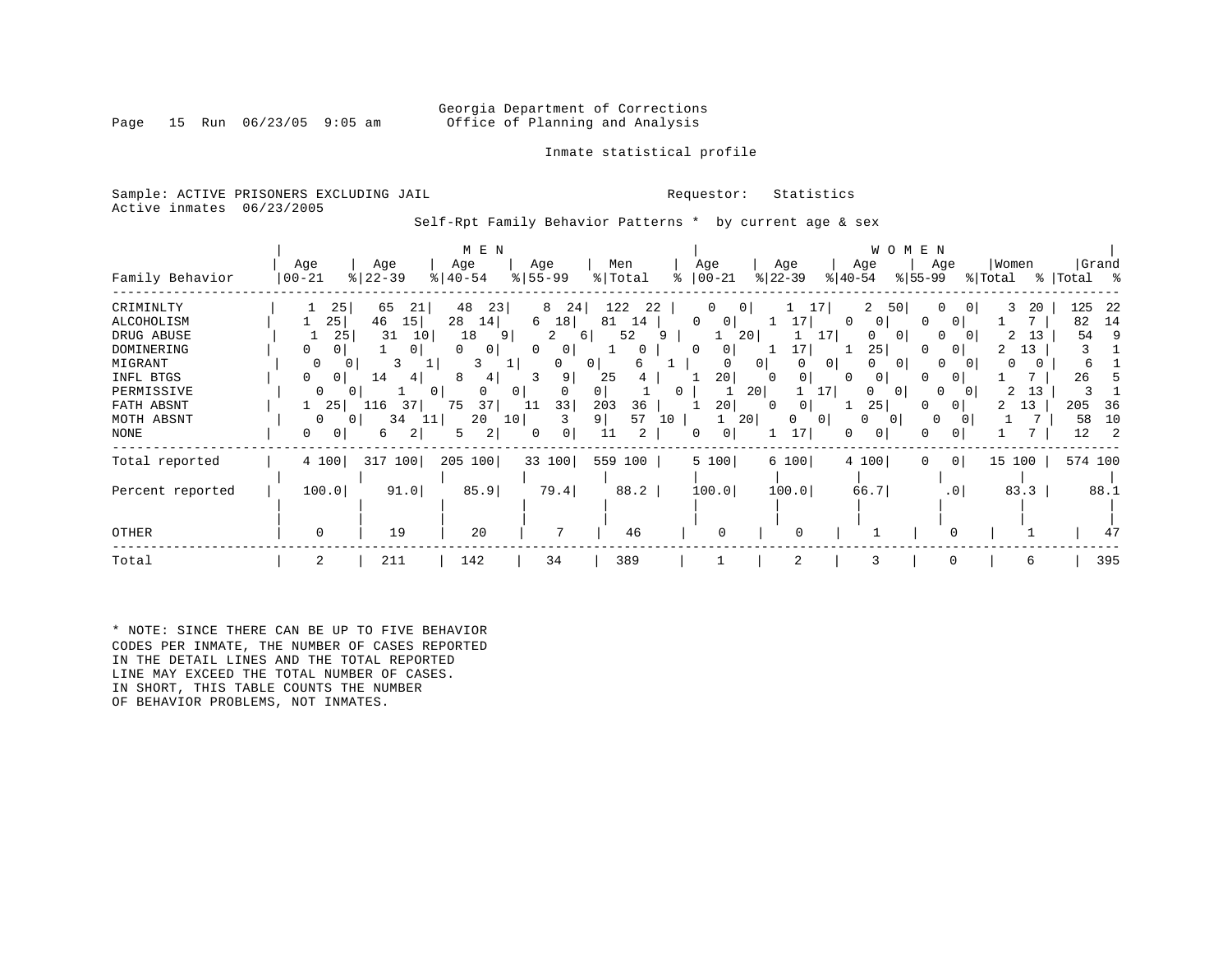### Georgia Department of Corrections<br>Page 16 Run 06/23/05 9:05 am Office of Planning and Analysis Office of Planning and Analysis

### Inmate statistical profile

Sample: ACTIVE PRISONERS EXCLUDING JAIL **Requestor:** Statistics Active inmates 06/23/2005

Inmate Diagnostic Behavior Problem \* by current age & sex

|                    |           |                      | M E N         |             |                  |                            |               | WOMEN         |                     |         |             |
|--------------------|-----------|----------------------|---------------|-------------|------------------|----------------------------|---------------|---------------|---------------------|---------|-------------|
|                    | Age       | Age                  | Age           | Age         | Men              | Age                        | Age           | Age           | Age                 | Women   | Grand       |
| Diagnostic Problem | $00 - 21$ | $ 22-39 $            | $8   40 - 54$ | $ 55 - 99 $ | % Total          | $ 00-21 $<br>$\frac{8}{6}$ | $ 22-39 $     | $ 40-54 $     | % 55−99             | % Total | %   Total % |
| <b>ALCOHOLIC</b>   | 20        | 10<br>$\overline{2}$ | 2 <br>8       | 5           | 24<br>3          | 0 <sub>1</sub><br>0        | 25            |               |                     |         | 25          |
| ALCOH ABSE         | $\Omega$  | 51<br>10<br>$\Omega$ | 38<br>11      | 5           | 7 I<br>94<br>10  | 33                         | 0<br>$\Omega$ | O<br>$\Omega$ | O                   |         | 95<br>10    |
| DRUG EXP           | 0         | 13<br>68             | 13 <br>42     | 10<br>14    | 120<br>13        |                            | 0             | 13            |                     |         | 13<br>121   |
| DRUG ABSE          | 2         | 82<br>40<br>16       | 15<br>51      | 4           | 139<br>6  <br>15 | 331                        | 25            | $\Omega$<br>0 |                     | 13      | 15<br>141   |
| NARC ADDCT         | 0         | 6                    |               |             |                  | 0                          | $\Omega$      |               | 0                   |         | 11          |
| EPILEPTIC          |           |                      |               |             | 0                | $\Omega$                   |               |               |                     | 0       |             |
| MANIPULTVE         |           | 49<br>10             | 30<br>9       |             | 84<br>9          |                            | 0             | 13            |                     |         | 85          |
| ASSAULTIVE         | 2         | 177<br>35<br>40      | 107<br>32     | 28<br>39    | 314<br>34        | 33                         | 50            | 38            |                     | 40      | 320<br>34   |
| <b>ESCPE TEND</b>  |           | 23<br>4              | 16<br>5.      | 8<br>11     | 47<br>5          |                            | 0             | 0             |                     |         | 47          |
| SUICIDAL           |           | 19                   | 6             |             | 27               |                            |               | 25            |                     | 13      | 29          |
| WITHDRAWN          |           |                      |               | O           |                  |                            |               | 13            |                     |         |             |
| PR RLTY CT         | Ω         | 8                    |               |             | 12               |                            |               |               |                     | 0       | 12          |
| HOMOSEXUAL         |           |                      |               |             | 2                |                            |               |               |                     |         |             |
| <b>NONE</b>        |           |                      |               |             | 5                |                            |               |               |                     |         |             |
| <b>OTHER</b>       |           |                      |               |             | 18               |                            |               | $\Omega$      |                     | 0       | 18          |
| NOT RPTD           | $\Omega$  | б                    | 2             | 3           | 13               |                            | U             |               |                     |         | 13          |
| Total reported     | 5 100     | 513 100              | 331 100       | 72 100      | 921 100          | 3 100                      | 4 100         | 8 100         | 0 <sup>1</sup><br>0 | 15 100  | 936 100     |
| Percent reported   | 100.0     | 100.0                | 99.3          | 100.0       | 99.7             | 100.0                      | 100.0         | 100.0         | .0 <sub>1</sub>     | 100.0   | 99.7        |
|                    |           |                      |               |             |                  |                            |               |               |                     |         |             |
| UNKNOWN            |           |                      |               | $\cap$      |                  |                            |               |               |                     |         |             |
| Total              | 2         | 211                  | 142           | 34          | 389              |                            |               |               |                     | 6       | 395         |

\* NOTE: SINCE THERE CAN BE UP TO FIVE BEHAVIOR CODES PER INMATE, THE NUMBER OF CASES REPORTED IN THE DETAIL LINES AND THE TOTAL REPORTED LINE MAY EXCEED THE TOTAL NUMBER OF CASES. IN SHORT, THIS TABLE COUNTS THE NUMBER OF BEHAVIOR PROBLEMS, NOT INMATES.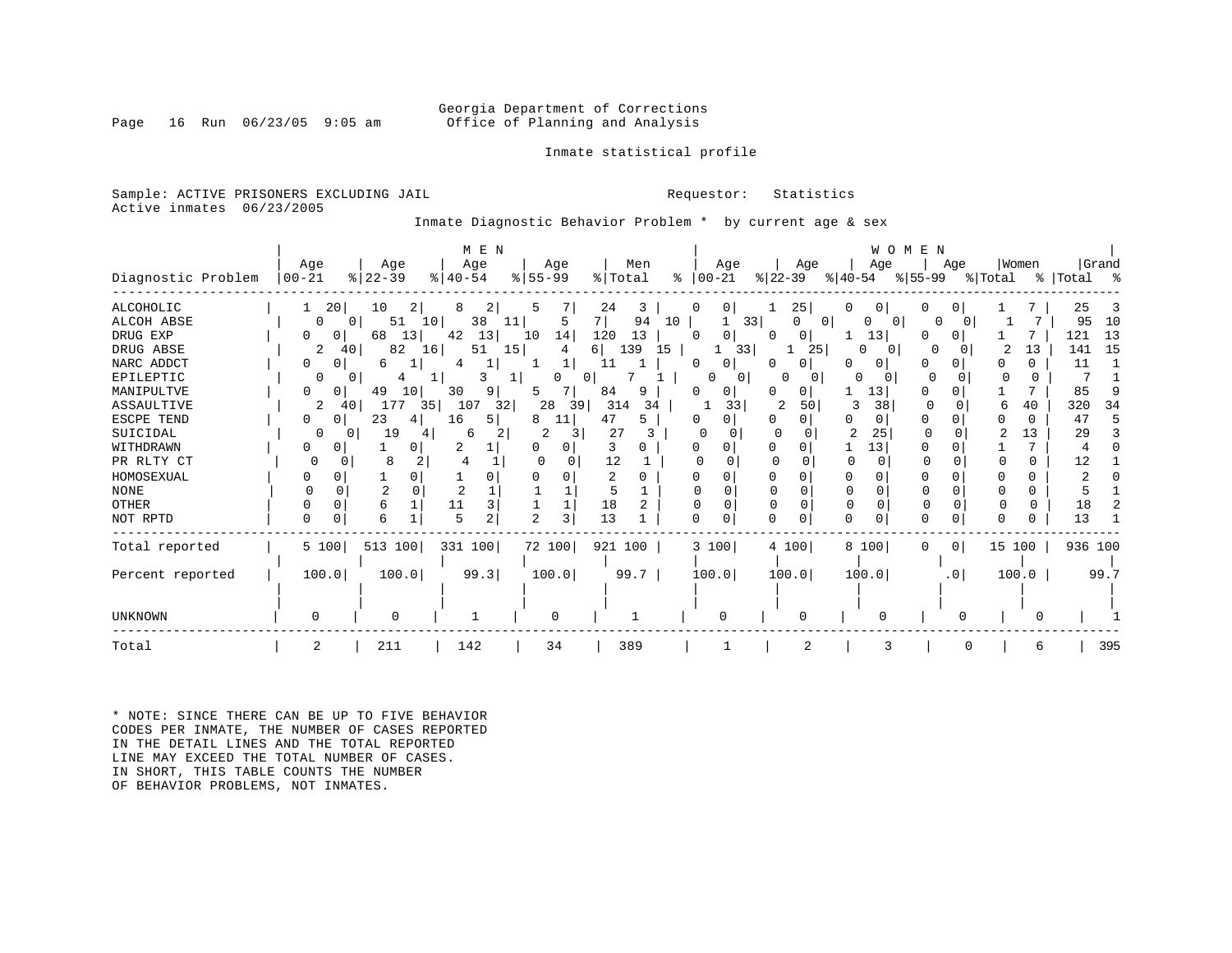# Georgia Department of Corrections<br>Page 17 Run 06/23/05 9:05 am 6ffice of Planning and Analysis Office of Planning and Analysis

## Inmate statistical profile

Sample: ACTIVE PRISONERS EXCLUDING JAIL **Requestor:** Statistics Active inmates 06/23/2005

Physical Profile (General Condition) by current age & sex

|                      |          |                  | M E N       |             |                |                         |                      |                     | W O M E N            |               |                  |
|----------------------|----------|------------------|-------------|-------------|----------------|-------------------------|----------------------|---------------------|----------------------|---------------|------------------|
|                      | Age      | Age              | Age         | Age         | Men            | Age                     | Age                  | Age                 | Age                  | Women         | Grand            |
| Physical Profile     | 00-21    | $8   22 - 39$    | $8140 - 54$ | $8155 - 99$ | % Total        | $ 00-21 $               | $ 22-39 $            | $ 40-54 $           | $8155 - 99$          | % Total       | %   Total<br>- % |
| NO LIMITATION        | 2 100    | 167<br>80        | 84<br>60    | 13<br>38    | 266<br>69      | $\Omega$<br>$\Omega$    | 2 100                | 33                  | 0<br>0               | 50<br>3       | 269 68           |
| DEFECT NO MAJOR LIMT | - 0 I    | 25<br>12         | 33<br>23    | 9<br>26     | 67<br>17       | 1 100                   | $\Omega$<br>$\Omega$ | 2<br>67             | $\Omega$<br>$\Omega$ | 50            | 70<br>18         |
| DEFECT MAJOR LIMIT   |          | 18<br>9          | 23<br>16    | 35<br>12    | 53<br>14       | $\mathbf{0}$<br>0       | $\Omega$<br>$\Omega$ | $\Omega$            | $\Omega$<br>0        | $\Omega$<br>0 | 53<br>13         |
| VERY MAJOR DEFECT    | 0        | $\mathbf 0$<br>0 |             | $\Omega$    | 0              | $\Omega$<br>$\mathbf 0$ | $\Omega$<br>0        | $\Omega$<br>$\circ$ | $\Omega$<br>0        | $\mathbf 0$   | $\Omega$         |
| Total reported       | 2 100    | 210 100          | 141<br>100  | 34 100      | 387<br>100     | 1 100                   | 2 100                | 3 100               | 0                    | 6 100         | 393 100          |
| Percent reported     | 100.0    | 99.5             | 99.3        | 100.0       | 99.5           | 100.0                   | 100.0                | 100.0               | .0 <sub>1</sub>      | 100.0         | 99.5             |
|                      |          |                  |             |             |                |                         |                      |                     |                      |               |                  |
| NOT REPORTED         | $\Omega$ |                  | ᆂ           | $\mathbf 0$ | $\overline{2}$ | 0                       | 0                    | 0                   | $\Omega$             | $\Omega$      |                  |
| Total                | 2        | 211              | 142         | 34          | 389            |                         | 2                    | 3                   | $\Omega$             | 6             | 395              |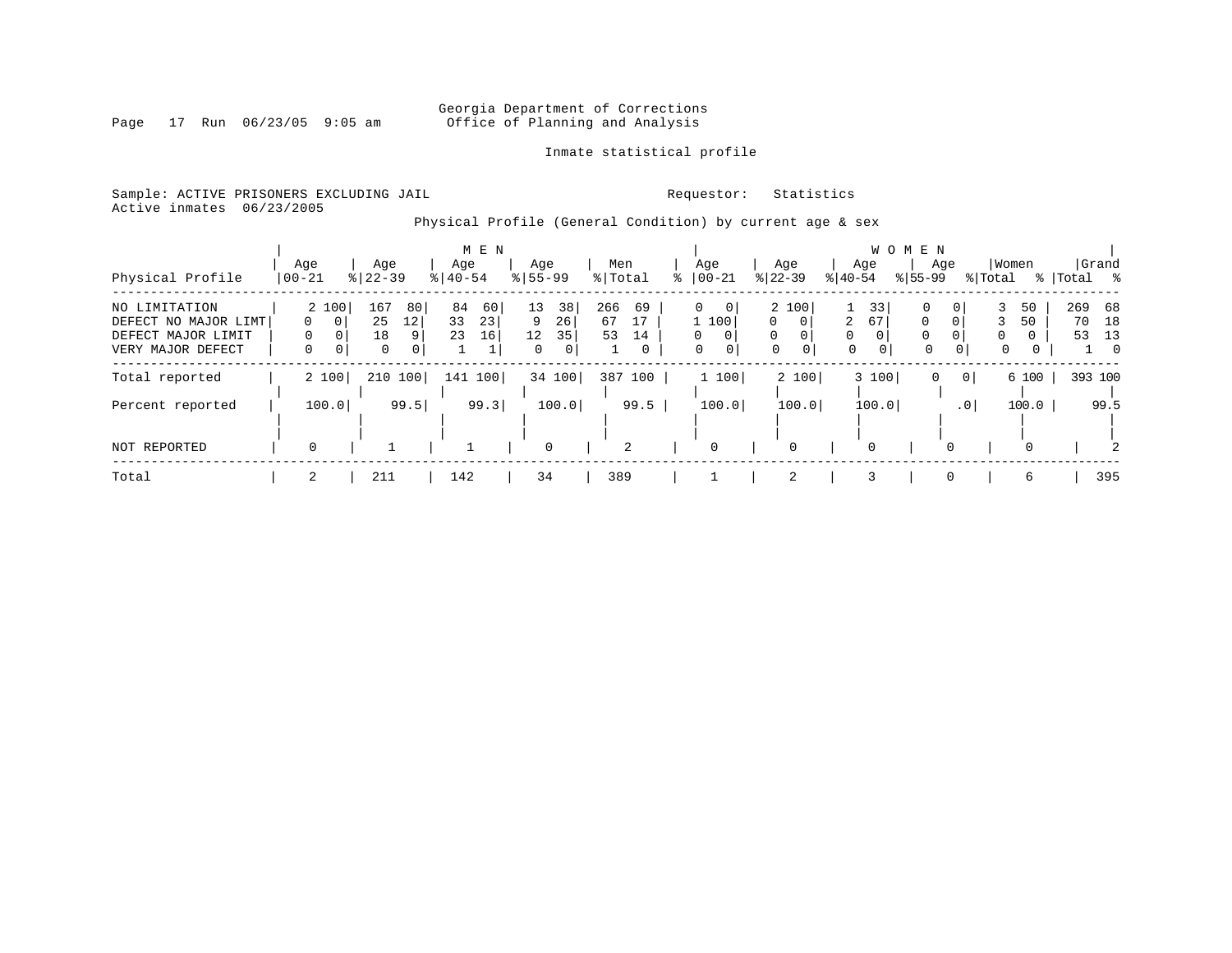### Georgia Department of Corrections<br>Page 18 Run 06/23/05 9:05 am 6ffice of Planning and Analysis Office of Planning and Analysis

### Inmate statistical profile

Sample: ACTIVE PRISONERS EXCLUDING JAIL **Requestor:** Statistics Active inmates 06/23/2005

Security Status by current age & sex

|                  |                                |                          | M E N                    |                     |           |               |               |                     | W O M E N           |              |            |
|------------------|--------------------------------|--------------------------|--------------------------|---------------------|-----------|---------------|---------------|---------------------|---------------------|--------------|------------|
|                  | Age                            | Age                      | Age                      | Age                 | Men       | Age           | Age           | Age                 | Age                 | Women        | Grand      |
| Security         | $ 00 - 21$                     | $ 22-39 $                | $ 40-54 $                | $8 55-99$           | % Total   | $ 00-21$<br>⊱ | $ 22-39 $     | $ 40-54 $           | $ 55-99 $           | % Total<br>ະ | Total<br>ႜ |
| DIAG INCOM       | $\mathbf{0}$<br>0 <sup>1</sup> | 0<br>0 <sub>1</sub>      | 0 <sup>1</sup><br>0      | 0<br>0              | 0<br>0    | $\circ$<br>0  | 0<br>0        | 0<br>0 <sup>1</sup> | 0<br>0              |              |            |
| WRK RELEAS       | 0                              | 0<br>$\overline{0}$<br>0 | $\circ$<br>$\circ$       | 0<br>0 <sup>1</sup> | $\Omega$  | 0             | 0             | 0                   | 0                   | 0            |            |
| TRUSTY           | $\Omega$<br>0                  | 0 <sub>1</sub><br>0      | $\Omega$<br>$\mathbf{0}$ | $\Omega$<br>01      | 0         |               | 0<br>$\Omega$ | $\Omega$            |                     |              |            |
| MINIMUM          | 0                              | $\mathbf{0}$<br>0<br>0   | 0                        |                     |           |               | 0             | 0                   | 0                   |              |            |
| MEDIUM           | 0                              | 10<br>21                 | 15<br>21                 | 5<br>15             | 47<br>12  | 0             | $\Omega$<br>0 | 0<br>$\Omega$       | $\Omega$            |              | 12<br>41   |
| CLOSE            |                                | 50<br>170<br>81          | 113<br>80                | 26<br>76            | 310<br>80 | 100           | 2 100         | 100<br>3            | 0                   | 6 100        | 316<br>80  |
| MAXIMUM          | 0<br>0                         | 14                       |                          | 6                   | 23<br>6   | 0             | $\Omega$<br>0 | 0<br>$\Omega$       |                     |              | 23<br>6    |
| DIAGNOSTIC       | 50                             | 6<br>3                   |                          | $\mathbf 0$<br>0    | 8<br>2    | 0<br>0        | 0             | 0<br>0              | $\Omega$<br>0       | 0<br>0       | 8          |
| Total reported   | 2 100                          | 211 100                  | 142 100                  | 34 100              | 389 100   | 1 100         | 2 100         | 3 100               | 0 <sup>1</sup><br>0 | 6 100        | 395 100    |
| Percent reported | 100.0                          | 100.0                    | 100.0                    | 100.0               | 100.0     | 100.0         | 100.0         | 100.0               | .0 <sub>1</sub>     | 100.0        | 100.0      |
|                  |                                |                          |                          |                     |           |               |               |                     |                     |              |            |
| HI-MAXIMUM       |                                | 0                        | 0                        | $\mathbf 0$         | 0         | 0             |               |                     |                     |              |            |
| Total            | 2                              | 211                      | 142                      | 34                  | 389       |               | 2             | 3                   | $\Omega$            | 6            | 395        |
|                  |                                |                          |                          |                     |           |               |               |                     |                     |              |            |

\* NOTE: BEGINNING IN JULY 1987, THE FACILITIES DIVISION NO LONGER CODED INMATES AS BEING WORK RELEASE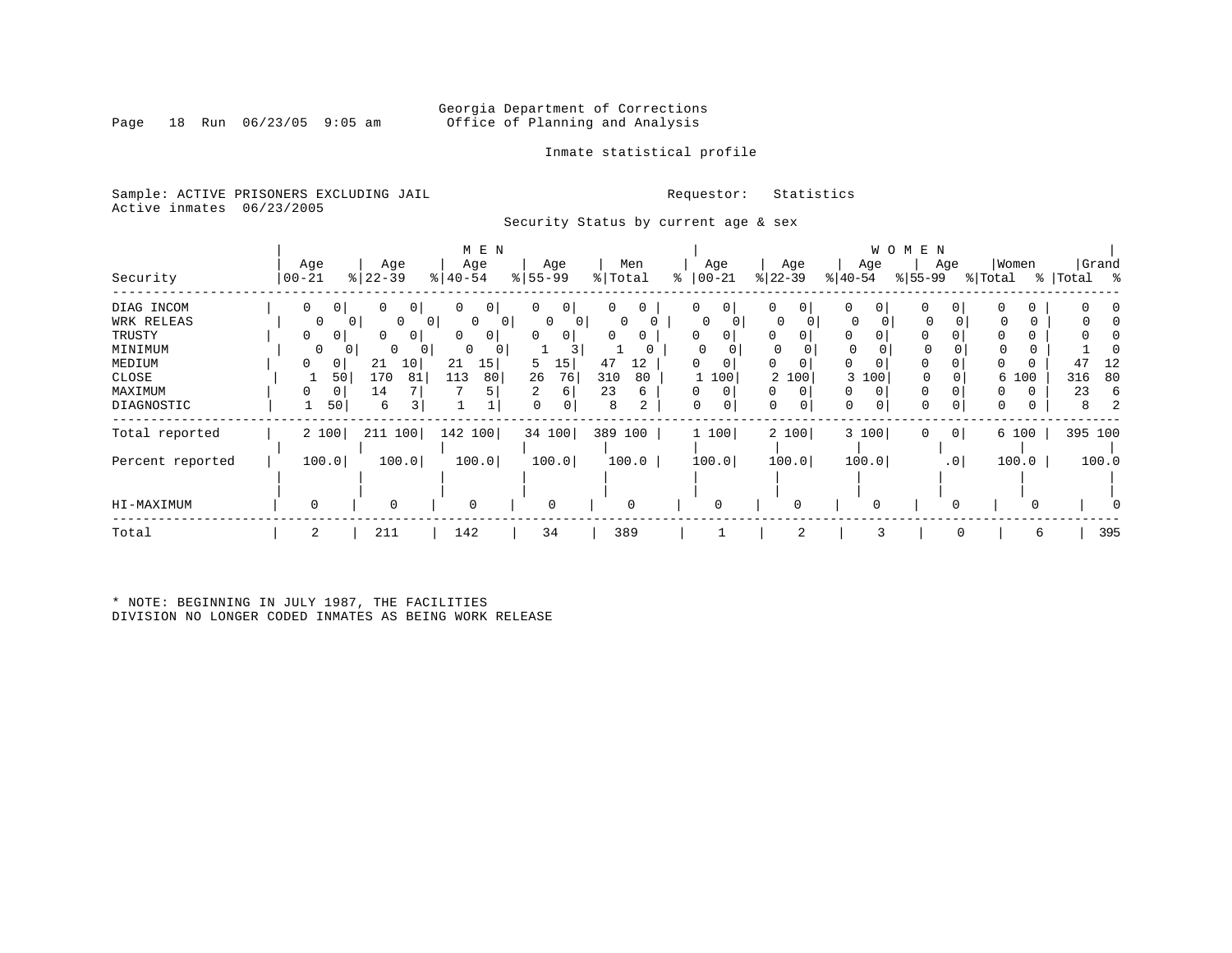# Georgia Department of Corrections<br>Page 19 Run 06/23/05 9:05 am 60ffice of Planning and Analysis Office of Planning and Analysis

### Inmate statistical profile

Sample: ACTIVE PRISONERS EXCLUDING JAIL **Requestor:** Statistics Active inmates 06/23/2005

Number Of Sentences by current age & sex

| Number Of Sentences                                   | Age<br>  00-21                                                                                                                                              | Age<br>$ 22-39 $                                                        | M E N<br>Age<br>$8   40 - 54$                                          | Age<br>$8 55-99$                                           | Men<br>% Total                                                            | Age<br>$\approx$ 00-21                                                                                          | Age<br>$ 22-39 $                                                                         | W O M E N<br>Age<br>$ 40-54 $                               | Age<br>$ 55-99 \t{ Total}$                                          | Women               | Grand<br>%   Total %                                                   |
|-------------------------------------------------------|-------------------------------------------------------------------------------------------------------------------------------------------------------------|-------------------------------------------------------------------------|------------------------------------------------------------------------|------------------------------------------------------------|---------------------------------------------------------------------------|-----------------------------------------------------------------------------------------------------------------|------------------------------------------------------------------------------------------|-------------------------------------------------------------|---------------------------------------------------------------------|---------------------|------------------------------------------------------------------------|
| ONE<br>TWO<br>THREE<br>FOUR<br>FIVE<br>MORE THAN FIVE | $\mathbf{0}$<br>0 <sup>1</sup><br>$\overline{0}$<br>0 <sup>1</sup><br>2 100<br>$\overline{0}$<br>0 <sup>1</sup><br>0<br>0<br>$\mathbf{0}$<br>0 <sup>1</sup> | 23<br>11 <br>37<br>18<br>56<br>27<br>30<br>14<br> 11 <br>23<br>42<br>20 | 28<br>20 <br>32<br>23<br>19 <br>27<br>17 <br>24<br>6 <br>9<br>15<br>22 | 6<br>18<br>8<br>24<br>8<br>15 <br>5<br>12 <br>4<br>9 <br>3 | 57<br>15<br>77<br>24<br>20<br>93<br>24<br>59<br>15<br>36<br>9<br>67<br>17 | $\mathbf{0}$<br>0<br>0<br>0 <sup>1</sup><br>1 100<br>$\Omega$<br>01<br>0<br>0 <sup>1</sup><br>0<br>$\mathbf{0}$ | 0<br>0 <sup>1</sup><br>50<br>0<br>0 <sub>1</sub><br>0<br>0<br>50 <br>$\overline{0}$<br>0 | 33<br>$\Omega$<br>$\overline{0}$<br>33<br>33<br>0<br>0<br>0 | $\mathbf{0}$<br>0<br>0<br>$\Omega$<br>$\Omega$<br>$\circ$<br>0<br>0 | 17<br>33<br>17<br>0 | 58<br>15<br>-20<br>78<br>24<br>95<br>15<br>60<br>37<br>- 9<br>67<br>17 |
| Total reported                                        | 2 100                                                                                                                                                       | 211 100                                                                 | 142 100                                                                | 34 100                                                     | 389 100                                                                   | 1 100                                                                                                           | 2 100                                                                                    | 3 100                                                       | 0 <br>0                                                             | 6 100               | 395 100                                                                |
| Percent reported                                      | 100.0                                                                                                                                                       | 100.0                                                                   | 100.0                                                                  | 100.0                                                      | 100.0                                                                     | 100.0                                                                                                           | 100.0                                                                                    | 100.0                                                       | .0                                                                  | 100.0               | 100.0                                                                  |
| NOT REPORTED                                          |                                                                                                                                                             | $\Omega$                                                                |                                                                        | $\Omega$                                                   | U                                                                         | $\Omega$                                                                                                        |                                                                                          |                                                             |                                                                     |                     |                                                                        |
| Total                                                 | 2                                                                                                                                                           | 211                                                                     | 142                                                                    | 34                                                         | 389                                                                       |                                                                                                                 |                                                                                          |                                                             |                                                                     | 6                   | 395                                                                    |
| AVG NUM SENTENCES                                     | 3.00                                                                                                                                                        | 3.82                                                                    | 3.30                                                                   | 3.12                                                       | 3.57                                                                      | 3.00                                                                                                            | 3.50                                                                                     | 2.67                                                        | .00                                                                 | 3.00                | 3.56                                                                   |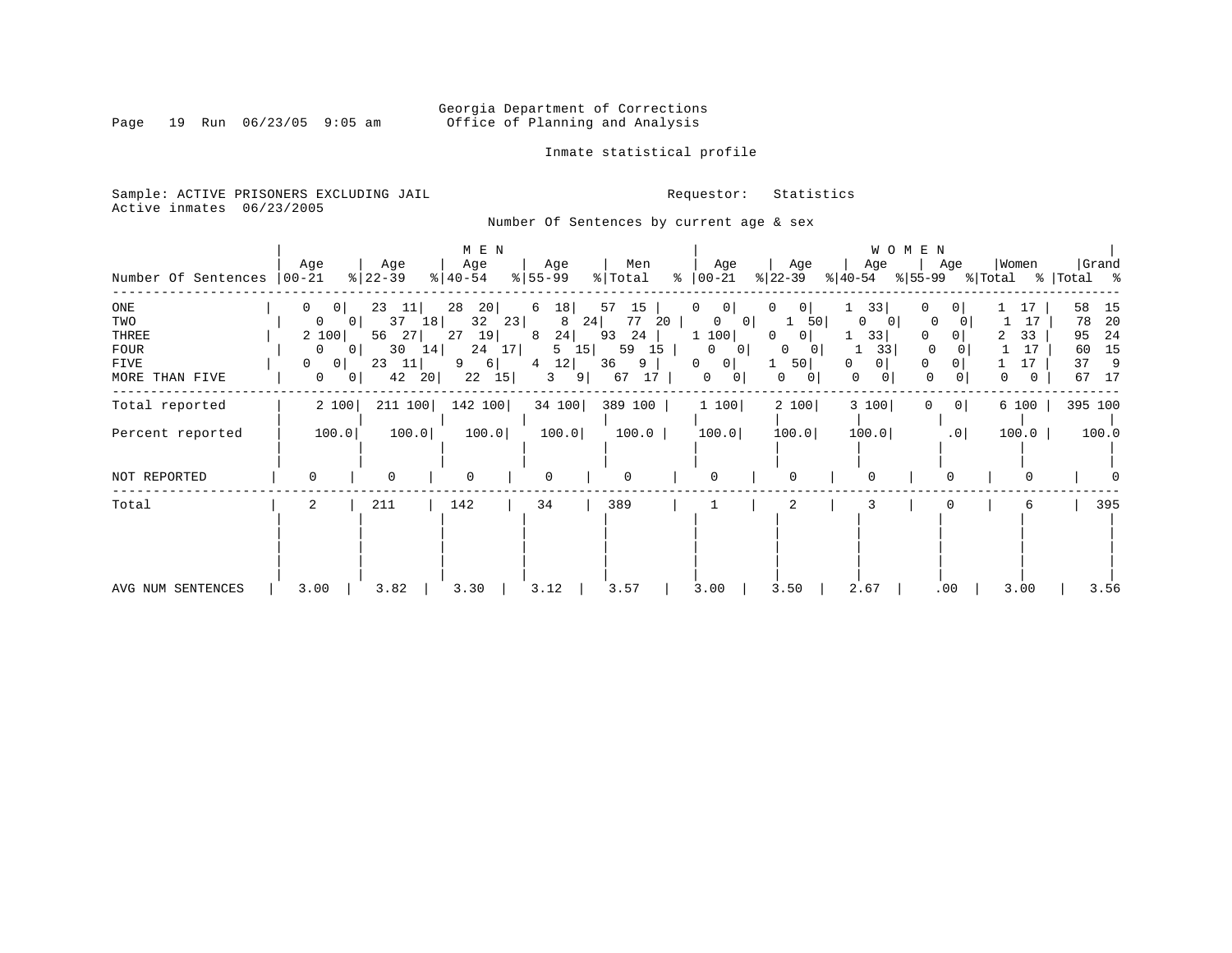# Georgia Department of Corrections<br>Page 20 Run 06/23/05 9:05 am 6ffice of Planning and Analysis Office of Planning and Analysis

### Inmate statistical profile

Sample: ACTIVE PRISONERS EXCLUDING JAIL **Requestor:** Statistics Active inmates 06/23/2005

Number Of Disciplinaries by current age & sex

|                  |                   |                  | M E N                        |                         |                           |                   |                               | WOMEN                   |                         |                    |
|------------------|-------------------|------------------|------------------------------|-------------------------|---------------------------|-------------------|-------------------------------|-------------------------|-------------------------|--------------------|
| Disciplinaries   | Age<br>$ 00 - 21$ | Age<br>$ 22-39 $ | Age<br>$\frac{1}{6}$   40-54 | Age<br>$8 55-99$        | Men<br>% Total<br>៖       | Age<br>$ 00-21$   | Age<br>$ 22-39 $<br>$ 40-54 $ | Age<br>Age<br>$ 55-99 $ | Women<br>% Total        | Grand<br>% Total % |
| ZERO             | 50                | 44<br>21         | 43<br>30                     | 10<br>29                | 98<br>25                  | 0                 | 0 <sup>1</sup>                | 3 100                   | 3<br>50<br>$\Omega$     | 101<br>26          |
| ONE              | 0<br>0            | 18<br>9          | 17<br>12                     | 21                      | 42<br>11                  | 0<br>0            | 0<br>0<br>0                   | 0<br>0                  | <sup>0</sup><br>0       | 42<br>11           |
| TWO              | 50                | 14               | 13<br>9                      | 21                      | 35<br>9                   | 0 <sup>1</sup>    | 0 <sub>1</sub>                | 0<br>O                  | $\Omega$                | 35<br>9            |
| THREE            | $\mathbf{0}$<br>0 | -7 I<br>14       | 16<br>11                     | 9 <sup>1</sup><br>3     | 33<br>8                   | 100               | 0<br>$\Omega$                 | $\overline{0}$<br>0     | 17                      | 34                 |
| <b>FOUR</b>      | 0<br>$\mathbf{0}$ | 16<br>8          | 11<br>8                      |                         | 30<br>9 <sup>1</sup><br>8 | $\circ$<br>0      | 0                             | 0<br>$\overline{0}$     | 0                       | 30<br>8            |
| FIVE             | $\mathbf{0}$<br>0 | 12<br>6          | 5                            | $\overline{\mathbf{3}}$ | 20<br>5                   | $\mathbf{0}$<br>0 | 0<br>0<br>0                   | 0<br>0                  | 0<br>0                  | 20                 |
| MORE THAN FIVE   | 0<br>0            | 93<br>44         | 35<br>25                     | 3<br>9                  | 131<br>34                 | 0<br> 0           | 2 100                         | 0<br>0<br>$\cup$        | 2<br>33<br>0            | 133<br>-34         |
| Total reported   | 2 100             | 211 100          | 142 100                      | 34 100                  | 389 100                   | 1 100             | 2 100                         | 3 100<br>$\Omega$       | $\overline{0}$<br>6 100 | 395 100            |
| Percent reported | 100.0             | 100.0            | 100.0                        | 100.0                   | 100.0                     | 100.0             | 100.0                         | 100.0                   | .0<br>100.0             | 100.0              |
| NOT REPORTED     | $\Omega$          | $\Omega$         | $\Omega$                     |                         | O                         | $\Omega$          |                               |                         |                         |                    |
| Total            | 2                 | 211              | 142                          | 34                      | 389                       |                   | 2                             |                         | 6                       | 395                |
|                  |                   |                  |                              |                         |                           |                   |                               |                         |                         |                    |
| AVG NUM DISCIP   | 1.00              | 8.52             | 4.49                         | 2.03                    | 6.44                      | 3.00              | 17.50                         | .00<br>.00              | 6.33                    | 6.44               |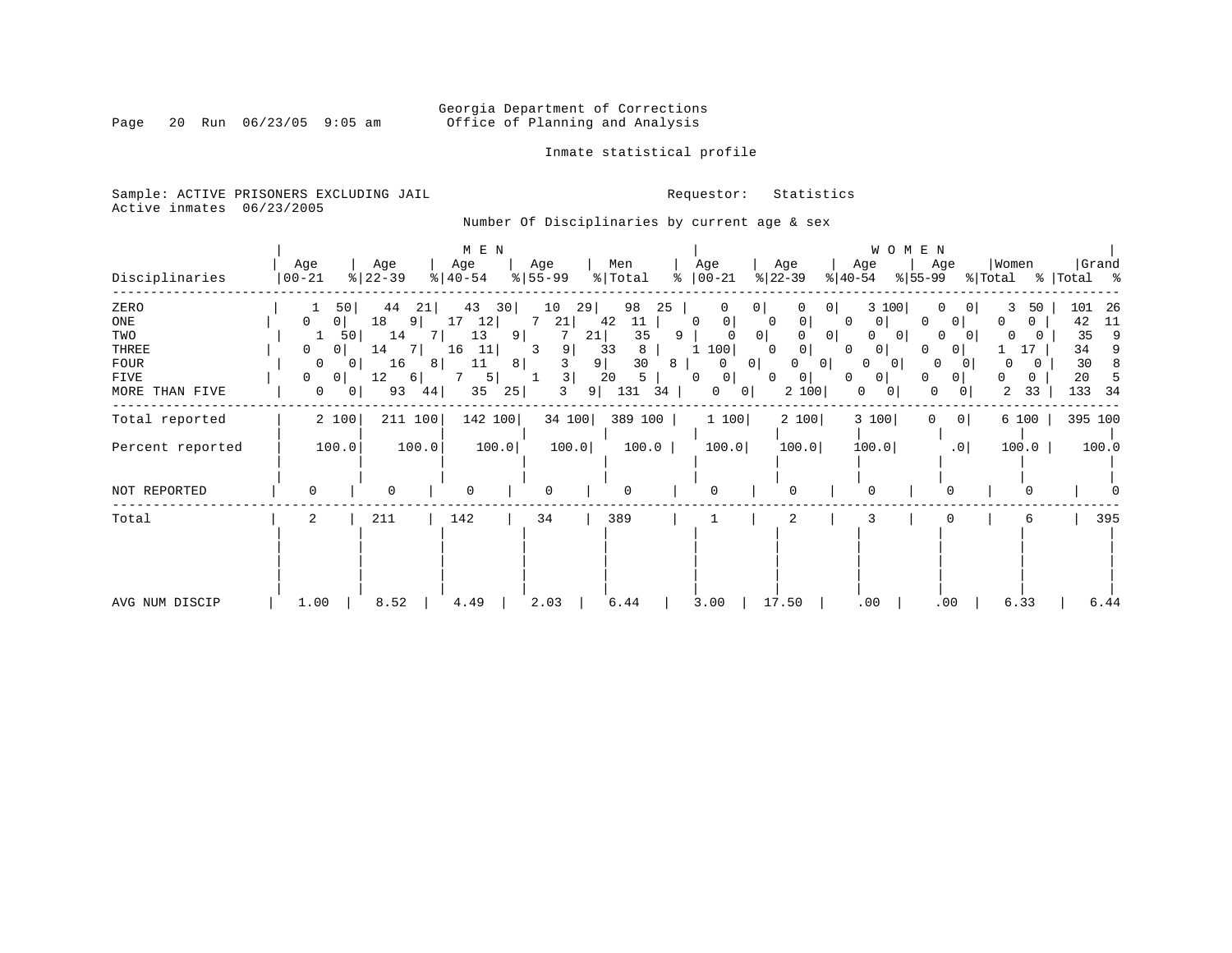# Georgia Department of Corrections<br>Page 21 Run 06/23/05 9:05 am 6ffice of Planning and Analysis Office of Planning and Analysis

### Inmate statistical profile

Sample: ACTIVE PRISONERS EXCLUDING JAIL **Requestor:** Statistics Active inmates 06/23/2005

Number Of Escapes by current age & sex

|                  | Age                 | Age                 | $M$ E $N$<br>Age                       | Age                    |                     | Men                 |          | Age                        | Age                 | W O M E N<br>Age    | Age                        | Women        | Grand          |
|------------------|---------------------|---------------------|----------------------------------------|------------------------|---------------------|---------------------|----------|----------------------------|---------------------|---------------------|----------------------------|--------------|----------------|
| Escapes          | $00 - 21$           | $ 22-39 $           | $\frac{1}{6}$   40-54                  | $\frac{8}{55}$ 55 - 99 |                     | $\frac{1}{2}$ Total | ွေ       | $ 00-21$                   | $ 22-39 $           | $ 40-54 $           | $ 55-99 $                  | % Total      | %   Total %    |
| ZERO             | 2 100               | 210 100             | 142 100                                |                        | 34 100              | 388 100             |          | 1 100                      | 2 100               | 3 100               | $\Omega$<br>0 <sup>1</sup> | 6 100        | 394 100        |
| ONE              | 0 <sup>1</sup><br>0 |                     | $\Omega$<br>$\Omega$<br>0 <sup>1</sup> | $\Omega$               | 0                   | 0                   | 0        | 0 <sup>1</sup>             | $\Omega$<br>0 I     | 0<br>$\Omega$       | $\overline{0}$<br>n        | U<br>0       | $\overline{0}$ |
| TWO              | 0                   | 0<br>0              | 0<br>0                                 | 0<br>$\overline{0}$    | 0 <sup>1</sup>      | 0                   | Ü        | 0<br>$\overline{0}$        | O<br>0 <sup>1</sup> | $\circ$             | $\Omega$<br>$\overline{0}$ | 0            | $\Omega$       |
| THREE            | 0<br>0 <sup>1</sup> | $\circ$<br>0        | 0<br>0 <sup>1</sup>                    | $\Omega$               | 0                   | 0<br>0              | 0        | $\mathbf{0}$               | 0<br>0              | 0<br>$\Omega$       | 0                          | 0            |                |
| <b>FOUR</b>      | 0                   | 0<br>0 <sup>1</sup> | 0<br>$\overline{0}$                    | 0 <sup>1</sup>         | 0<br>0 <sup>1</sup> | 0                   | 0        | $\overline{0}$<br>$\Omega$ | 0                   | $\circ$             | $\Omega$<br>$\overline{0}$ | <sup>0</sup> |                |
| <b>FIVE</b>      | 0 <sup>1</sup><br>0 | 0 <br>$\Omega$      | 0 <br>0                                | $\Omega$               | 0                   | 0<br>$\Omega$       | $\Omega$ | 0                          | $\circ$<br>0        | 0 <sup>1</sup><br>0 | $\overline{0}$             | 0<br>O.      |                |
| MORE THAN FIVE   | $\mathbf 0$         | 0<br>0              | 0<br>$\mathbf{0}$                      | 0                      | 0<br>$\mathbf{0}$   | 0                   | 0        | 0 <br>0                    | 0<br>0              | 0 <sup>1</sup>      | 0<br>0                     | 0            |                |
| Total reported   | 2 100               | 211 100             | 142 100                                |                        | 34 100              | 389 100             |          | 1 100                      | 2 100               | 3 100               | 0 <sup>1</sup><br>0        | 6 100        | 395 100        |
| Percent reported | 100.0               |                     | 100.0                                  | 100.0                  | 100.0               | 100.0               |          | 100.0                      | 100.0               | 100.0               | .0 <sub>1</sub>            | 100.0        | 100.0          |
| NOT REPORTED     | $\Omega$            | $\mathbf 0$         | $\Omega$                               | <sup>0</sup>           |                     | 0                   |          | 0                          | $\Omega$            |                     | 0                          | 0            |                |
| Total            | 2                   | 211                 | 142                                    | 34                     |                     | 389                 |          |                            | 2                   |                     |                            | 6            | 395            |
|                  |                     |                     |                                        |                        |                     |                     |          |                            |                     |                     |                            |              |                |
| AVG NUM ESCAPES  | .00                 | .00                 | .00                                    |                        | .00                 | .00                 |          | .00.                       | .00                 | .00                 | .00                        | .00          | .00            |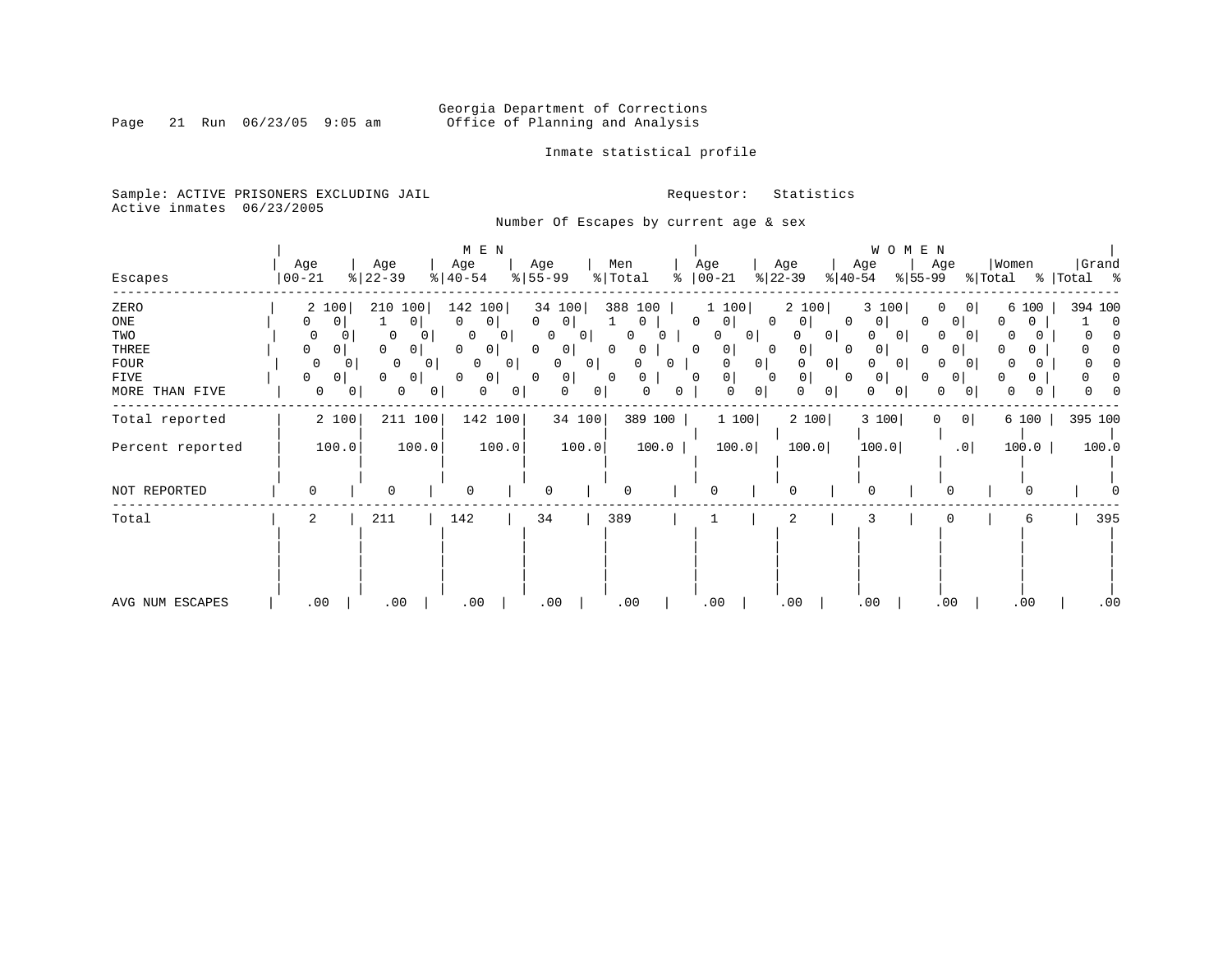#### Georgia Department of Corrections Page 22 Run 06/23/05 9:05 am Office of Planning and Analysis

Inmate statistical profile

|  | Sample: ACTIVE PRISONERS EXCLUDING JAIL |  | Requestor: Statistics |  |
|--|-----------------------------------------|--|-----------------------|--|
|  | Active inmates 06/23/2005               |  |                       |  |

#### Number Of Prior Georgia Incarcerations \* by current age & sex

| Prior Incarcerations   00-21                                                | Age                                                                                 | Age<br>$ 22-39 $                                           | M E N<br>Age<br>$\frac{1}{6}$   40-54                                          | Age<br>$8 55-99$                                                        | Men<br>% Total<br>$\approx$                                                 | Age<br>$ 00-21$                                                                                                                                   | Age<br>$ 22-39 $<br>$ 40-54 $                                                                             | W O M E N<br>Age<br>Age<br>$ 55-99 $                                                                                                                                                     | Women<br>% Total                                   | Grand<br>% Total %                                                          |
|-----------------------------------------------------------------------------|-------------------------------------------------------------------------------------|------------------------------------------------------------|--------------------------------------------------------------------------------|-------------------------------------------------------------------------|-----------------------------------------------------------------------------|---------------------------------------------------------------------------------------------------------------------------------------------------|-----------------------------------------------------------------------------------------------------------|------------------------------------------------------------------------------------------------------------------------------------------------------------------------------------------|----------------------------------------------------|-----------------------------------------------------------------------------|
| ZERO<br>ONE<br>TWO<br><b>THREE</b><br><b>FOUR</b><br>FIVE<br>MORE THAN FIVE | 100<br>2<br>0<br>0<br>0<br>0<br>0<br>0<br>0<br>0<br>$\Omega$<br>0<br>$\overline{0}$ | 121<br>57<br>21<br>44<br>20<br>17<br>8<br>5<br>2<br>2<br>2 | 49<br>35<br>20 <br>28<br>23<br>16<br>16<br>11<br>15<br>11<br>4 <br>6<br>5<br>4 | 15<br>44<br>26<br>9<br>2<br>6<br>3<br>9<br>3<br>9<br>$\frac{3}{ }$<br>3 | 187<br>48<br>21<br>81<br>45<br>12<br>36<br>9<br>23<br>6<br>9<br>2<br>8<br>2 | 1 100<br>0 <sup>1</sup><br>0<br>0<br>$\mathbf{0}$<br>0<br>0 <sup>1</sup><br>$\Omega$<br>0<br>$\overline{0}$<br>0<br>0<br>0<br>0 <sup>1</sup><br>0 | 2 100<br>$\Omega$<br>$\Omega$<br>0<br>0<br>0<br>0<br>$\Omega$<br>0<br>0<br>0<br>$\Omega$<br>$\Omega$<br>0 | 3 100<br>0<br> 0 <br>$\circ$<br>0<br><sup>o</sup><br>0<br><sup>0</sup><br>$\mathbf{0}$<br>$\Omega$<br>0<br>0<br>0 <sup>1</sup><br>O<br>0<br>0<br>0<br>$\Omega$<br>$\mathbf{0}$<br>U<br>0 | 6 100<br>0<br>0<br>0<br>0<br>0<br>0<br>N<br>0<br>0 | 193<br>49<br>21<br>81<br>11<br>45<br>9<br>36<br>23<br>6<br>2<br>9<br>2<br>8 |
| Total reported                                                              | 2 100                                                                               | 211 100                                                    | 142 100                                                                        | 34 100                                                                  | 389 100                                                                     | 1100                                                                                                                                              | 2 100                                                                                                     | 3 100<br> 0 <br>0                                                                                                                                                                        | 6 100                                              | 395 100                                                                     |
| Percent reported                                                            | 100.0                                                                               | 100.0                                                      | 100.0                                                                          | 100.0                                                                   | 100.0                                                                       | 100.0                                                                                                                                             | 100.0                                                                                                     | .0 <sub>1</sub><br>100.0                                                                                                                                                                 | 100.0                                              | 100.0                                                                       |
| NOT REPORTED                                                                | $\Omega$                                                                            | $\Omega$                                                   | $\Omega$                                                                       | 0                                                                       | 0                                                                           | ∩                                                                                                                                                 |                                                                                                           | U<br>$\cap$                                                                                                                                                                              |                                                    |                                                                             |
| Total                                                                       | 2                                                                                   | 211                                                        | 142                                                                            | 34                                                                      | 389                                                                         |                                                                                                                                                   | 2                                                                                                         | 0                                                                                                                                                                                        | 6                                                  | 395                                                                         |
| AVG # INCARCERATIONS                                                        | .00                                                                                 | .84                                                        | 1.75                                                                           | 1.32                                                                    | 1.21                                                                        | .00                                                                                                                                               | .00                                                                                                       | .00<br>.00                                                                                                                                                                               | .00                                                | 1.19                                                                        |

\* This data counts a parole revocation on an existing sentenCE AS A prior incarceration. Also, this data counts, for any cohort of inmates, the total number of Georgia incarcerations the inmate has had during his entire criminal career. For example, if an inmate was admitted to prison first in FY72, and then re-admitted in FY79 and FY85, he had two prior incarcerations before the FY85 admission. This inmate's records show two prior incarcerations in all three of his records since he has had two prior incarcerations in his criminal career. If the cohort of FY72 admissions is selected for analysis, two prior incarcerations will be listed for this inmate even though in FY72, he had no prior incarcerations.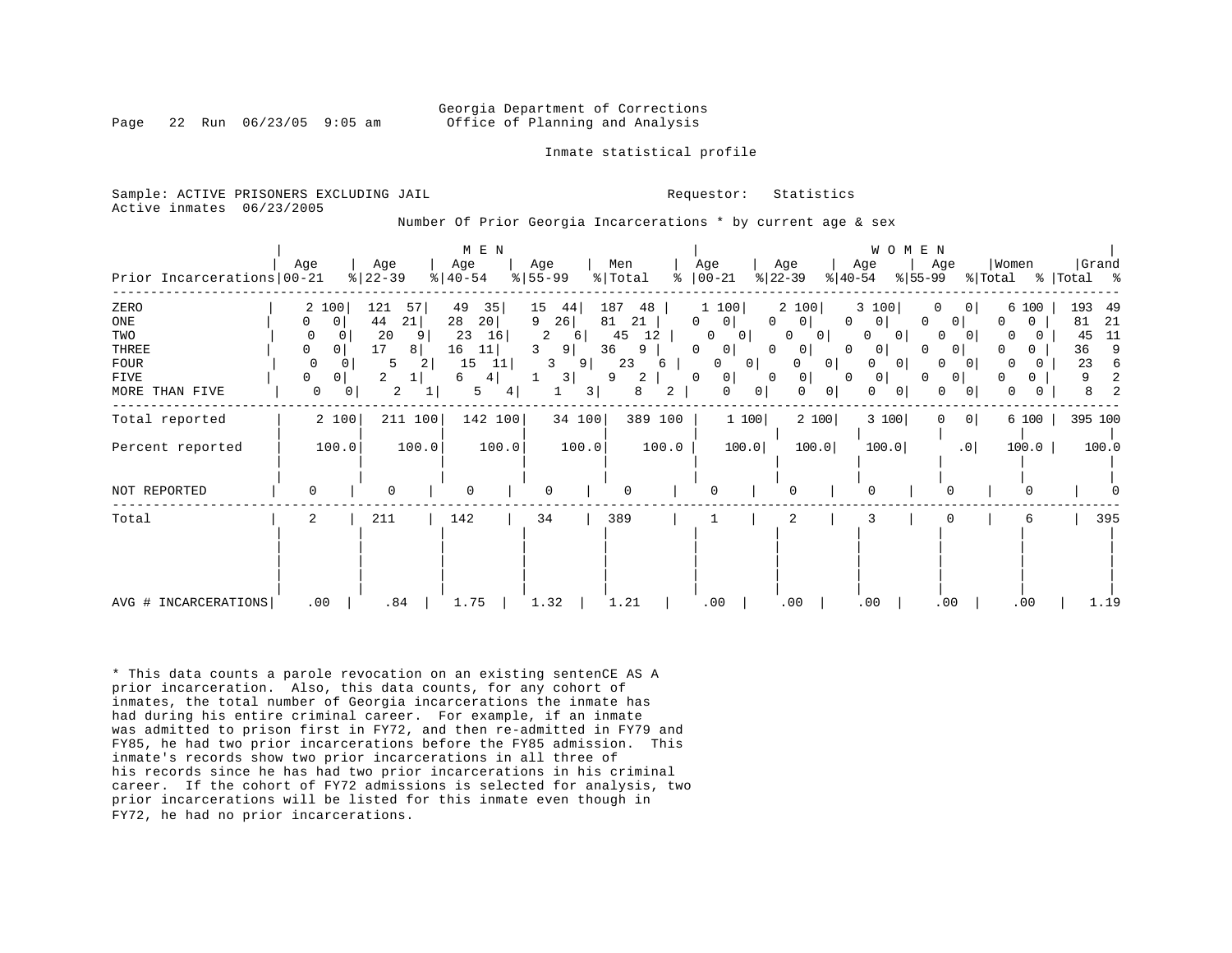# Georgia Department of Corrections<br>Page 23 Run 06/23/05 9:05 am 6ffice of Planning and Analysis Office of Planning and Analysis

## Inmate statistical profile

Sample: ACTIVE PRISONERS EXCLUDING JAIL **Requestor:** Statistics Active inmates 06/23/2005

Number Of Transfers by current age & sex

|                   |                            |                      | $M$ E $N$                    |                  |                     |                            |                               | W O M E N                   |                         |                      |
|-------------------|----------------------------|----------------------|------------------------------|------------------|---------------------|----------------------------|-------------------------------|-----------------------------|-------------------------|----------------------|
| Transfers         | Age<br>$ 00-21$            | Age<br>$ 22-39 $     | Age<br>$\frac{1}{6}$   40-54 | Age<br>$8 55-99$ | Men<br>% Total      | Age<br>ႜ<br>$ 00-21 $      | Age<br>$ 22-39 $              | Age<br>% 55−99<br>$ 40-54 $ | Women<br>Age<br>% Total | Grand<br>%   Total % |
| ZERO              | 50                         | 10<br>5 <sup>1</sup> | 2                            | 0<br>0           | 13<br>3             | $\mathbf{0}$               | 50                            | 0<br>0                      | 0                       | 14<br>17             |
| ONE               | 50                         | 70<br>33             | 49<br>35                     | 13<br>38         | 133<br>34           | 100                        | 50                            | 33                          | $\Omega$                | 50<br>136<br>34      |
| TWO               | 0                          | 52<br>25             | 43<br>30                     | 21               | 102<br>26           | $\Omega$<br>0              |                               | 67<br>2                     | 0<br>2                  | 33<br>104<br>26      |
| THREE             |                            | 19<br>41             | 21<br>15                     | 21               | 18<br>69            |                            |                               |                             |                         | 17<br>69             |
| <b>FOUR</b>       | 0<br>0                     | 5<br>11              | 11<br>8                      | 15<br>5.         | 27                  | $\Omega$                   |                               | $\Omega$<br>O               | $\Omega$                | 27                   |
| <b>FIVE</b>       | 0<br>0                     | 5<br>10              | 8                            | 3                | 19<br>5             | 0<br>0                     | $\Omega$                      | 0<br>0                      | 0                       | 19                   |
| MORE THAN FIVE    | $\mathbf 0$<br>$\mathbf 0$ | 8<br>17              | 8<br>6                       | 3                | 26<br>$\mathcal{L}$ | $\mathbf 0$<br>$\mathbf 0$ | $\mathbf 0$<br>$\overline{0}$ | $\mathbf 0$                 | 0<br>0<br>0             | 26<br>7<br>0         |
| Total reported    | 2 100                      | 211 100              | 142 100                      | 34 100           | 389 100             | 1 100                      | 2 100                         | 3 100                       | 0 <br>$\Omega$          | 395 100<br>6 100     |
| Percent reported  | 100.0                      | 100.0                | 100.0                        | 100.0            | 100.0               | 100.0                      | 100.0                         | 100.0                       | .0                      | 100.0<br>100.0       |
| NOT REPORTED      | $\Omega$                   | 0                    | 0                            |                  | $\Omega$            | $\Omega$                   | $\Omega$                      | 0                           | $\Omega$                |                      |
|                   |                            |                      |                              |                  |                     |                            |                               |                             |                         |                      |
| Total             | 2                          | 211                  | 142                          | 34               | 389                 |                            | 2                             |                             |                         | 395<br>6             |
|                   |                            |                      |                              |                  |                     |                            |                               |                             |                         |                      |
| AVG NUM TRANSFERS | .50                        | 2.43                 | 2.38                         | 2.41             | 2.40                | 1.00                       | .50                           | 1.67                        | .00                     | 2.38<br>1.17         |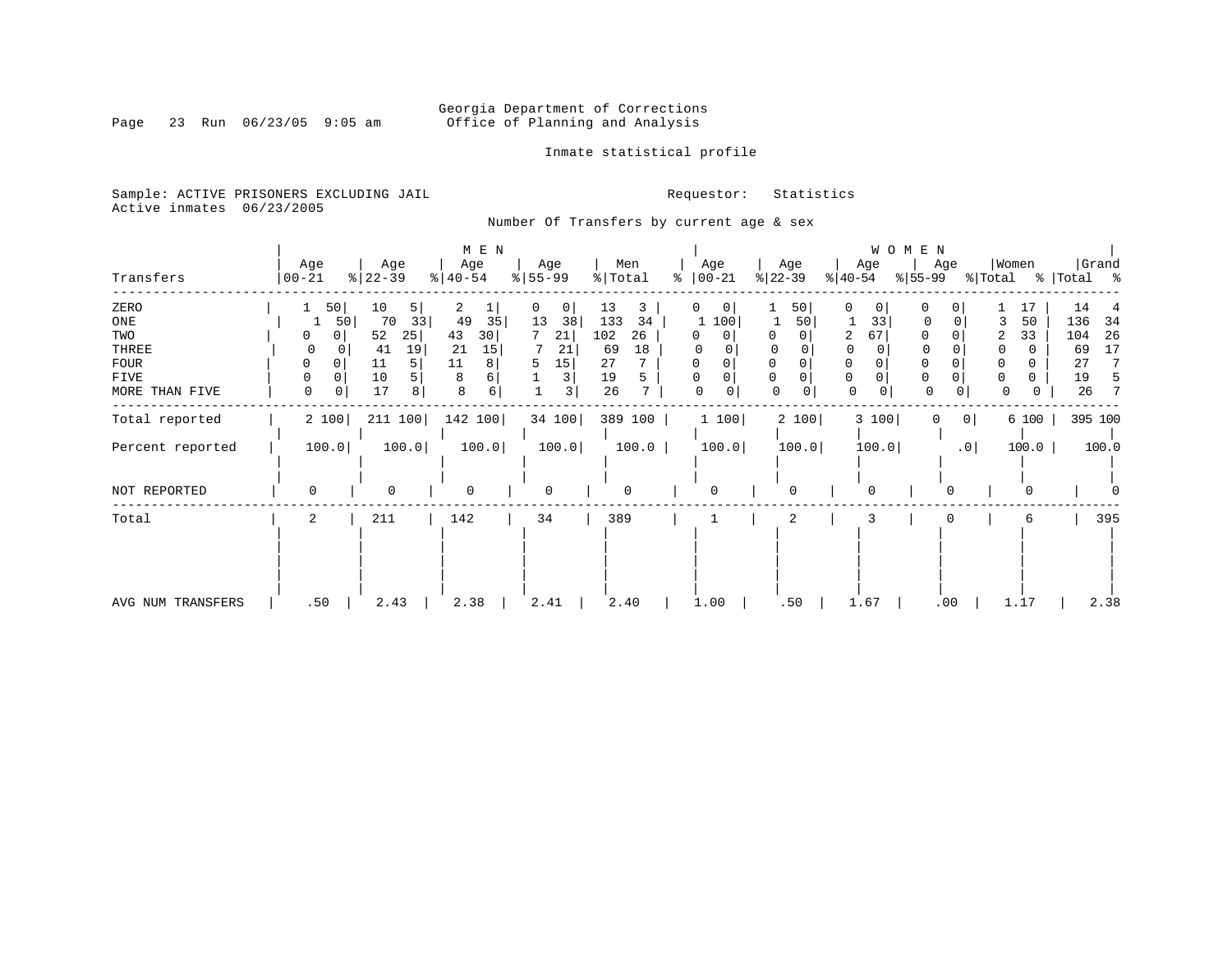# Georgia Department of Corrections<br>Page 24 Run 06/23/05 9:05 am 6ffice of Planning and Analysis Office of Planning and Analysis

Inmate statistical profile

Sample: ACTIVE PRISONERS EXCLUDING JAIL **Requestor:** Statistics Active inmates 06/23/2005

County Of Conviction by current age & sex

|              |                            |             | M E N          |                                |                  |                     |                |                               |                |                   |               |                               |                |                | W O M E     | N              |             |                |              |             |                |              |
|--------------|----------------------------|-------------|----------------|--------------------------------|------------------|---------------------|----------------|-------------------------------|----------------|-------------------|---------------|-------------------------------|----------------|----------------|-------------|----------------|-------------|----------------|--------------|-------------|----------------|--------------|
|              |                            | Age         |                | Age                            |                  | Age                 |                | Age                           |                | Men               |               | Age                           |                | Age            | Age         |                | Age         |                | Women        |             | Grand          |              |
|              | County Of Conviction 00-21 |             |                | $ 22-39$                       | $8   40 - 54$    |                     | $8155 - 99$    |                               | % Total        |                   | $ 00-21$<br>ႜ |                               | $ 22-39$       |                | $ 40-54$    |                | $8155 - 99$ |                | % Total      |             | %   Total      | း -          |
| Appling      |                            | $\mathbf 0$ | $\overline{0}$ | 0<br>1                         | 0                | 0                   | 1              | 3                             | 2              | 1                 | 0             | $\mathbf 0$                   | 0              | $\overline{0}$ | 0           | $\overline{0}$ | 0           | 0              | 0            | 0           | 2              |              |
| Atkinson     |                            | 0           | $\mathbf 0$    | 0                              | $\overline{0}$   | 0<br>0              |                | $\frac{3}{ }$<br>$\mathbf{1}$ | 1              | O                 | $\mathbf 0$   | $\mathbf 0$                   | 0              | $\mathbf 0$    | 0           | $\mathbf 0$    | $\mathbf 0$ | $\mathsf{O}$   | $\mathbf 0$  | $\mathbf 0$ |                | $\Omega$     |
| Bacon        |                            | 0           | $\mathbf 0$    | 0<br>$\Omega$                  | $\mathbf{1}$     | 1                   | 0              | $\mathbf 0$                   | $\mathbf{1}$   | 0                 | 0             | 0 <sup>1</sup>                | 0              | 0              | 0           | $\overline{0}$ | 0           | 0              | $\mathbf 0$  | 0           |                | $\Omega$     |
| Baldwin      |                            | 0           | 0              | $\overline{2}$                 |                  | 3<br>2              | $\Omega$       | $\mathbf 0$                   | 5              |                   | $\Omega$      | 0                             | $\Omega$       | 0              | $\mathbf 0$ | 0              | $\Omega$    | 0              | $\mathbf 0$  | 0           |                |              |
| Banks        |                            | 0           | 0              | $\Omega$<br>$\Omega$           | $\Omega$         | 0                   | 1              | 3                             | 1              | $\mathbf 0$       | $\mathbf 0$   | 0                             | 0              | 0              | 0           | 0              | $\Omega$    | U              | $\mathbf 0$  | $\Omega$    |                | $\Omega$     |
| Barrow       |                            | $\Omega$    | $\Omega$       | $\overline{2}$                 |                  | 0<br>$\Omega$       | $\mathbf{1}$   | 3                             | 3              |                   | 0             | $\Omega$                      | $\Omega$       | $\Omega$       | $\mathbf 0$ | $\Omega$       | $\Omega$    | $\Omega$       | $\Omega$     | 0           | ς              |              |
| Bartow       |                            | 0           | 0              | 0<br>0                         | 2                | 1                   | O              | 0                             | 2              | 1                 | <sup>0</sup>  | $\Omega$                      | 0              | 0              | $\Omega$    | 0              | 0           | $\Omega$       | $\mathbf 0$  | $\mathbf 0$ | 2              |              |
| Ben Hill     |                            | 0           | 0              | 1                              | $\Omega$         | $\mathbf 0$         | $\mathbf 0$    | $\mathbf 0$                   | $\overline{2}$ | 1                 | <sup>0</sup>  | 0                             | $\Omega$       | $\mathbf 0$    | 0           | 0              | $\Omega$    | $\Omega$       | $\mathbf 0$  | 0           |                | 1            |
| Berrien      |                            | 0           | 0              | 1<br>0                         | $\mathbf 0$      | 0                   | $\Omega$       | $\mathbf 0$                   | $\mathbf{1}$   | 0                 | $\Omega$      | 0                             | $\mathbf 0$    | 0              | 0           | 0              | 0           | $\Omega$       | $\mathbf 0$  | 0           |                | $\Omega$     |
| <b>Bibb</b>  |                            | 0           | 0              | 10<br>5                        | 2                | $\mathbf{1}$        | 3              | 9                             | 15             | 4                 | 0             | 0                             | 0              | 0              | 0           | 0              | $\Omega$    | 0              | 0            | 0           | 15             |              |
| Bleckley     |                            | O           | 0              | 1<br>0                         | $\Omega$         | $\mathbf 0$         | $\Omega$       | $\Omega$                      | 1              | 0                 | $\Omega$      | 0                             | $\Omega$       | $\Omega$       | $\mathbf 0$ | 0              | 0           | 0              | $\Omega$     | $\Omega$    | 1              | n            |
| Brantley     |                            | Ω           | 0              | $\mathbf 0$<br>0               | 1                | $\mathbf{1}$        | 0              | 0                             | 1              | 0                 | 0             | 0                             | 0              | 0              | 0           | $\overline{0}$ | 0           | 0              | 0            | 0           |                | <sup>0</sup> |
| Brooks       |                            | $\Omega$    | $\mathbf 0$    | $\Omega$                       | $\Omega$<br>1    | $\mathbf{1}$        | $\mathbf 0$    | $\mathbf 0$                   | 1              | $\Omega$          | $\mathbf 0$   | 0                             | 0              | $\mathbf 0$    | $\Omega$    | 0              | 0           | 0              | 0            | 0           |                | O            |
| Bulloch      |                            | 0           | $\mathbf 0$    | $\mathbf 0$<br>$\mathbf 0$     | $\mathbf{1}$     | 1                   | $\Omega$       | $\mathbf 0$                   | $\mathbf{1}$   | 0                 | $\mathbf 0$   | 0 <sup>1</sup>                | $\mathbf 0$    | $\overline{0}$ | $\mathbf 0$ | 0              | 0           | 0              | $\mathbf 0$  | 0           |                |              |
| Burke        |                            | $\mathbf 0$ | 0              | 3                              | 1                | $\overline{2}$<br>1 | $\mathbf 0$    | 0                             | 5              | -1                | $\Omega$      | 0                             | 0              | 0              | 0           | 0              | 0           | $\overline{0}$ | $\Omega$     | 0           | 5              |              |
| <b>Butts</b> |                            | 0           | $\mathbf 0$    | 1<br>$\Omega$                  | $\mathbf{1}$     | 1                   | 1              | 3                             | ς              | 1                 | $\Omega$      | 0                             | $\Omega$       | 0              | $\Omega$    | 0              | O           | U              | $\Omega$     | $\Omega$    | ζ              |              |
| Camden       |                            | $\Omega$    | $\Omega$       | $\mathbf{1}$                   | $\Omega$         | 1                   |                | $\Omega$<br>$\Omega$          |                |                   |               | $\Omega$<br>0                 |                | 0<br>0         | $\Omega$    | 0              | 0           | $\Omega$       | $\Omega$     | 0           | $\overline{c}$ | $\mathbf{1}$ |
| Carroll      |                            | 0           | $\mathbf 0$    | 2<br>1                         | $\mathbf 0$      | 0                   | 0              | 0                             | 2              |                   | 0             | 0                             | 0              | 0              | 0           | 0              | 0           | 0              | $\mathbf 0$  | 0           | 2              |              |
| Catoosa      |                            | 0           | 0              | $\mathbf 0$                    | 0                |                     |                |                               | 3              | 2<br>$\mathbf{1}$ |               | $\Omega$                      | 0 <sub>1</sub> | 0<br>0         | 0           | 0              | 0           | $\overline{0}$ | 0            | 0           | $\overline{2}$ |              |
| Charlton     |                            | 0           | $\mathbf 0$    | $\Omega$<br>0                  | -1               | 1                   | $\Omega$       | 0                             | 1              | 0                 | $\Omega$      | 0                             | 0              | 0              | $\Omega$    | 0              | 0           | 0              | $\mathbf 0$  | 0           | $\mathbf{1}$   | $\Omega$     |
| Chatham      |                            | 0           | 0              | 10                             | 5                | 4                   | 3              | $\mathbf{1}$                  | 3              | 15                | 4             | 0                             | $\mathbf 0$    | 0<br>0         | 0           | 0              | 0           | 0              | $\Omega$     | 0           | 15             |              |
| Cherokee     |                            | 0           | $\Omega$       | 1<br>$\Omega$                  | -1               | $\mathbf{1}$        | $\Omega$       | $\mathsf 0$                   | 2              | $\mathbf{1}$      | $\Omega$      | $\mathbf 0$                   | $\Omega$       | 0              | $\Omega$    | $\mathbf 0$    | 0           | 0              | 0            | 0           | 2              | 1            |
| Clarke       |                            | 0           | $\mathbf{0}$   | 5                              | $\overline{a}$   | 5                   | $\overline{4}$ | 0                             | 0              | 10<br>3           |               | $\mathbf 0$<br>$\overline{0}$ |                | 0<br>O         | $\Omega$    | 0              | $\Omega$    | 0              | $\Omega$     | 0           | 10             | 3            |
| Clayton      |                            | 0           | 0              | 9<br>4                         | 2                | $\mathbf 1$         | 1              | 3                             | 12             | 3                 | $\Omega$      | 0                             | 0              | 0              | 0           | 0              | 0           | 0              | 0            | 0           | 12             | 3            |
| Cobb         |                            | 0           | 0              |                                | 3                | 5                   | $\overline{4}$ | 1                             | $\frac{3}{ }$  | 13<br>3           |               | 0<br>0                        | 0              | 0              | 0           | 0              | 0           | 0              | 0            | 0           | 13             | 3            |
| Coffee       |                            | 0           | $\mathbf 0$    | 1<br>0                         | $\mathbf{1}$     | $1\,$               | $\mathbf 0$    | 0                             | 2              |                   | $\mathbf 0$   | 0                             | 0              | 0              | 0           | $\overline{0}$ | $\Omega$    | 0              | $\mathbf 0$  | 0           | $\overline{2}$ | 1            |
| Colquit      |                            | 0           | 0              |                                | $\overline{0}$   | 2                   | 1              | 0<br>$\overline{0}$           |                | 3                 | $\mathbf 0$   | 0                             | $\Omega$       | 0              | $\mathbf 0$ | 0              | 0           | $\mathbf 0$    | $\mathbf 0$  | 0           | 3              | $\mathbf{1}$ |
| Columbia     |                            | 0           | $\mathbf 0$    | $\overline{c}$<br>$\mathbf{1}$ | 1                | $\mathbf{1}$        | $\mathbf{1}$   | 3                             | 4              | $\mathbf{1}$      | $\Omega$      | $\overline{0}$                | $\mathbf 0$    | 0              | $\mathbf 0$ | 0              | $\Omega$    | 0              | $\mathbf 0$  | $\Omega$    |                | $\mathbf{1}$ |
| Cook         |                            | 0           | $\Omega$       | $\overline{2}$                 | 1                | $\mathbf 0$<br>O    | O              | $\Omega$                      | $\overline{2}$ | $\mathbf{1}$      | $\Omega$      | $\Omega$                      | ∩              | $\Omega$       | $\Omega$    | $\Omega$       | $\Omega$    | $\Omega$       | $\Omega$     | $\Omega$    | $\overline{c}$ | $\mathbf{1}$ |
| Coweta       |                            | 0           | $\mathbf 0$    | 2<br>1                         | 0                | 0                   | 0              | 0 <sup>1</sup>                | 2              | 1                 | $\Omega$      | $\overline{0}$                | 0              | 0              | $\mathbf 0$ | $\mathbf 0$    | $\Omega$    | $\Omega$       | $\mathbf 0$  | $\Omega$    | 2              | 1            |
| Crisp        |                            | $\mathbf 0$ | 0              | $\mathbf 0$                    | 0                | 1                   | 0              | $\mathbf 0$                   | $\mathbf{1}$   | $\Omega$          | $\Omega$      | $\Omega$                      | $\Omega$       | $\Omega$       | $\mathbf 0$ | $\mathbf 0$    | $\Omega$    | $\Omega$       | 0            | 0           |                | $\Omega$     |
| Dade         |                            | 0           | $\mathbf 0$    | 1<br>0                         | $\Omega$         | 0                   | 0              | $\mathbf 0$                   | 1              | $\Omega$          | $\Omega$      | $\mathbf 0$                   | $\mathbf 0$    | 0              | $\mathbf 0$ | 0              | 0           | $\Omega$       | $\mathbf 0$  | $\Omega$    |                | $\Omega$     |
| Decatur      |                            | $\Omega$    | 0              | 0                              | $\mathbf 0$<br>1 | 1                   | $\Omega$       | 0                             | 1              | 0                 | $\Omega$      | $\Omega$                      | 0              | $\mathbf 0$    | $\mathbf 0$ | 0              | $\Omega$    | $\Omega$       | $\Omega$     | 0           |                | $\Omega$     |
| DeKalb       |                            | O           | $\mathbf 0$    | 15<br>7                        | 14               | 10                  | $\overline{c}$ | 6                             | 31             | 8                 | $\mathbf{1}$  | 00                            | $\mathbf 0$    | 0              | $\mathbf 0$ | $\mathbf 0$    | 0           | O              | $\mathbf{1}$ | 17          | 32             | 8            |
| Dodge        |                            | 0           | $\mathbf 0$    | 0<br>$\mathbf{1}$              | $\Omega$         | 0                   | $\mathbf 0$    | $\mathbf 0$                   | 1              | 0                 | 0             | 0                             | 0              | 0              | 0           | $\mathbf 0$    | $\mathbf 0$ | 0              | $\Omega$     | 0           |                | $\Omega$     |
| Dougherty    |                            | 0           | 0              | 7<br>3                         | 4                | 3                   | 1              | 3                             | 12             | 3                 | $\mathbf 0$   | $\mathbf 0$                   | 0              | $\mathbf 0$    | $\mathbf 0$ | 0              | $\mathbf 0$ | 0              | 0            | 0           | 12             | 3            |
|              |                            |             |                |                                |                  |                     |                |                               |                |                   |               |                               |                |                |             |                |             |                |              |             |                |              |

(continued)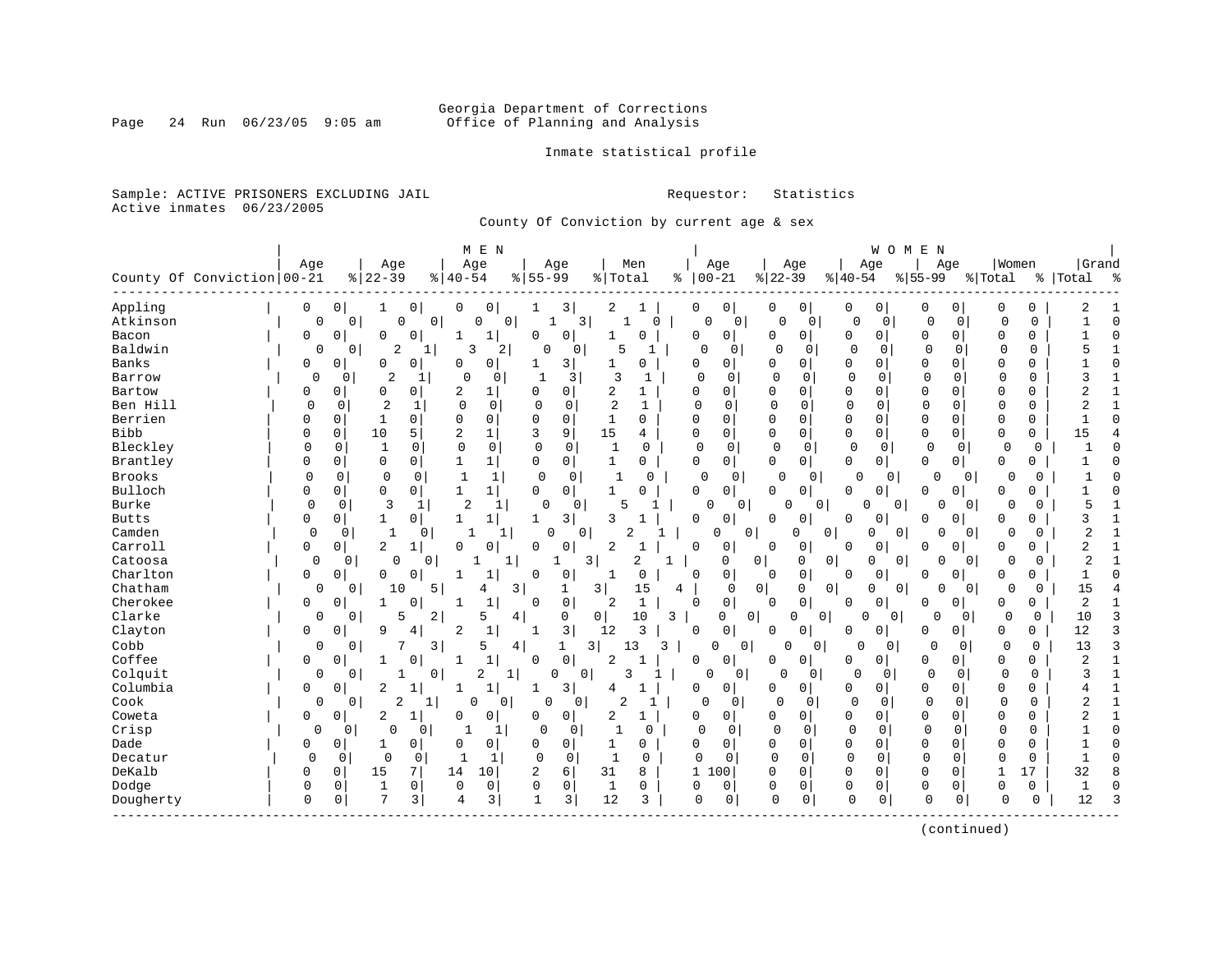# Georgia Department of Corrections<br>Page 25 Run 06/23/05 9:05 am 6ffice of Planning and Analysis Office of Planning and Analysis

# Inmate statistical profile

| Active inmates               | 06/23/2005 |             |                            |                      |                | County Of Conviction by current age & sex |          |                  |                |                |              |             |                      |                 |                  |                 | (continued)          |                                 |                               |                  |             |                    |                |
|------------------------------|------------|-------------|----------------------------|----------------------|----------------|-------------------------------------------|----------|------------------|----------------|----------------|--------------|-------------|----------------------|-----------------|------------------|-----------------|----------------------|---------------------------------|-------------------------------|------------------|-------------|--------------------|----------------|
| County Of Conviction   00-21 |            | Age         |                            | Age<br>$8   22 - 39$ |                | M E N<br>Age<br>$8   40 - 54$             |          | Age<br>$8 55-99$ |                | Men<br>% Total |              | ႜ           | Age<br>$ 00 - 21$    | Age<br>$ 22-39$ |                  | Aqe<br>$ 40-54$ |                      | <b>WOMEN</b><br>Age<br>$ 55-99$ |                               | Women<br>% Total |             | Grand<br>%   Total | ം ക            |
| Douglas<br>Early             |            | 0<br>0      | $\mathbf 0$<br>$\mathbf 0$ | 5<br>$\mathbf 0$     | 2<br>0         | 7<br>$\mathbf{1}$<br>-1                   | 5        | 1<br>$\Omega$    | 3 <br>$\circ$  | 13<br>1        | 3<br>O       | $\Omega$    | 0<br>0<br>0          | 0<br>$\Omega$   | 0<br>0           | 1<br>0          | 33<br>0 <sup>1</sup> | 0<br>$\mathbf 0$                | $\mathbf 0$<br>$\overline{0}$ | 1<br>0           | 17<br>0     | 14<br>$\mathbf{1}$ | $\bigcap$      |
| Effingham                    |            | $\Omega$    | $\Omega$                   | 1                    | $\Omega$       | $\cap$                                    | 0        | $\Omega$         | $\Omega$       | 1              | U            |             | $\cap$<br>0          | $\Omega$        | $\Omega$         | $\Omega$        | 0                    | 0                               | $\Omega$                      | $\Omega$         | $\Omega$    | $\mathbf{1}$       | $\Omega$       |
| Elbert                       |            | 0           | 0                          |                      | 0              | 0<br>0                                    |          |                  | 3              | 2              | 1            | 0           | 0                    | 0               | 0                | 0               | $\overline{0}$       | 0                               | 0                             | 0                | 0           | 2                  |                |
| Emanuel                      |            | 0           | $\Omega$                   | 1                    | $\Omega$       | $\Omega$                                  | $\Omega$ | $\Omega$         | 0              | $\mathbf{1}$   | 0            |             | $\mathbf{0}$<br>0    | $\cap$          | 0                | $\Omega$        | 0                    | $\Omega$                        | 0                             | $\Omega$         | $\Omega$    | $\mathbf{1}$       | $\Omega$       |
| Fayette                      |            | 0           | 0                          | 0                    | $\Omega$       | 1<br>1                                    |          | 1                | 3              | 2              | 1            | 0           | 0                    | 0               | 0                | 0               | 0                    | $\mathbf{0}$                    | $\overline{0}$                | 0                | 0           | 2                  | -1             |
| Floyd                        |            | $\Omega$    | <sup>0</sup>               | 3                    | $\mathbf{1}$   | $\mathbf{1}$<br>$\mathbf{1}$              |          | $\Omega$         | $\mathbf 0$    | $\overline{4}$ | $\mathbf{1}$ | $\Omega$    | $\Omega$             | $\Omega$        | $\Omega$         | $\Omega$        | $\mathbf 0$          | $\Omega$                        | $\Omega$                      | $\Omega$         | $\Omega$    | 4                  | $\mathbf{1}$   |
| Forsyth                      |            | 0           | 0                          | 0                    | $\Omega$       | 1<br>1                                    |          | $\Omega$         | $\circ$        | 1              | $\Omega$     | 0           | 0                    | 0               | 0                | $\Omega$        | 0                    | $\Omega$                        | $\Omega$                      | $\Omega$         | $\Omega$    | 1                  | $\bigcap$      |
| Franklin                     |            | $\Omega$    | 0                          | $\mathbf{1}$         | 0              | $\mathbf 0$<br>0                          |          | $\mathbf 0$      | 0              | $\mathbf{1}$   | 0            | $\Omega$    | 0                    | 0               | $\mathbf 0$      | $\Omega$        | 0                    | $\Omega$                        | 0                             | $\mathbf 0$      | $\mathbf 0$ | 1                  | $\sqrt{ }$     |
| Fulton                       |            | $\Omega$    | 0                          | 18                   | 9              | 15<br>11                                  |          | 3                | 9              | 36             | 9            | $\Omega$    | 0                    | $\Omega$        | $\mathbf 0$      | 0               | $\mathbf 0$          | $\mathbf 0$                     | 0                             | $\mathbf 0$      | $\Omega$    | 36                 | q              |
| Gilmer                       |            | $\Omega$    | $\mathbf 0$                | $\mathbf{1}$         | 0              | $\Omega$<br>0                             |          | $\mathbf 0$      | 0 <sup>1</sup> | $\mathbf{1}$   | 0            | $\mathbf 0$ | 0                    | $\mathbf 0$     | $\mathbf 0$      | 0               | 0                    | $\mathbf 0$                     | $\mathbf 0$                   | 0                | $\mathbf 0$ | $\mathbf{1}$       | C              |
| Glynn                        |            | $\Omega$    | $\mathbf 0$                | 5                    | $\overline{a}$ | 3<br>$\overline{4}$                       |          | $\mathbf{1}$     | 3              | 10             | 3            | $\mathbf 0$ | $\mathbf 0$          | $\Omega$        | 0                | $\mathbf 0$     | $\mathbf 0$          | $\mathbf 0$                     | $\mathbf 0$                   | $\Omega$         | 0           | 10                 |                |
| Gordon                       |            | $\Omega$    | $\Omega$                   | $\Omega$             | 0              | 0<br>0                                    |          | $\mathbf{1}$     | 3              | $\mathbf 1$    | 0            | 0           | 0                    | $\Omega$        | $\mathbf 0$      | 0               | 0 <sup>1</sup>       | $\mathbf 0$                     | 0 <sup>1</sup>                | 0                | $\Omega$    | $\mathbf{1}$       | ſ              |
| Greene                       |            | 0           | 0                          | 1                    | $\mathbf 0$    | 0<br>0                                    |          | $\Omega$         | 0              | 1              | $\Omega$     |             | $\Omega$<br>0        | $\Omega$        | 0                | $\cap$          | $\overline{0}$       | $\Omega$                        | $\Omega$                      | 0                | $\Omega$    | 1                  | O              |
| Gwinnett                     |            | 0           | 0                          | 4                    | 2              | $1\vert$<br>1                             |          | $\mathbf 0$      | $\circ$        | 5              | 1            | 0           | 0                    | $\Omega$        | 0                | 0               | 0                    | 0                               | 0                             | 0                | U           | 5                  | $\mathbf{1}$   |
| Habersham                    |            | $\mathbf 0$ | 0                          | $\mathbf 0$          | 0              |                                           | 1        | 0                | 0              |                | O            |             | 0 <sup>1</sup><br>∩  | $\Omega$        | 0                |                 | U<br>0               | 0                               | 0                             | 0                | 0           | $\mathbf{1}$       | $\Omega$       |
| Hall                         |            | 0           | 0                          | 4                    | $\overline{a}$ | $\mathbf{1}$<br>$\mathbf{1}$              |          | 0                | 0              | 5              | -1           | 0           | 0                    | $\Omega$        | 0                | 0               | 0                    | $\Omega$                        | 0 <sup>1</sup>                | $\Omega$         | 0           | 5                  | $\overline{1}$ |
| Harris                       |            | 0           | 0                          |                      | 0              | $\Omega$                                  | 0        | 0                | 0              |                | O            |             | $\Omega$<br>0        |                 | $\Omega$<br>0    |                 | O<br>0               | $\cap$                          | 0                             | 0                | 0           |                    | $\Omega$       |
| Hart                         |            | 0           | 0                          | 1                    | $\Omega$       | 2<br>3                                    |          | $\Omega$         | $\Omega$       | 4              | 1            | $\Omega$    | 0                    | $\Omega$        | 0                | 0               | 0                    | $\Omega$                        | $\Omega$                      | $\Omega$         | 0           | 4                  | $\mathbf{1}$   |
| Henry                        |            | 1           | 50                         | 6                    | 3              | 1                                         | 1        | 0                | 0              |                | 8<br>2       |             | 0                    | $\overline{0}$  | $\mathbf 0$<br>0 |                 | 0<br>0               | 0                               | 0 <sup>1</sup>                | 0                | 0           | 8                  | 2              |
| Houston                      |            | 0           | 0                          | 2                    | 1              | 3<br>4                                    |          | $\Omega$         | 0              | 6              | 2            | $\Omega$    | 0                    | $\Omega$        | $\mathsf 0$      | 0               | 0                    | $\Omega$                        | 0                             | 0                | 0           | 6                  | 2              |
| Jackson                      |            | 1           | 50                         | 3                    | 1              | 1                                         | 1        |                  | 3<br>1         |                | 6            | 2           | $\mathbf 0$          | $\overline{0}$  | 0<br>0           |                 | $\Omega$<br>0        | $\Omega$                        | 0                             | 0                | 0           | 6                  | $\overline{2}$ |
| Jasper                       |            | 0           | $\Omega$                   | $\mathbf{1}$         |                | 0<br>$\Omega$                             |          | $\Omega$         | $\mathbf 0$    | -1             | 0            | Ω           | $\mathsf{O}$         | $\Omega$        | $\mathbf 0$      | 0               | 0                    | 0                               | $\overline{0}$                | 0                | 0           | 1                  | C              |
| Jeff Davis                   |            | 0           | 0                          | 1                    | 0              | 0                                         | 0        |                  | 0<br>0         |                | 0<br>1       |             | 0                    | $\mathbf{0}$    | 0<br>0           | $\Omega$        | 0                    | 0                               | $\mathbf 0$                   | $\Omega$         | 0           | $\mathbf{1}$       | ſ              |
| Jefferson                    |            | 0           | $\mathbf 0$                | $\mathbf{1}$         | $\Omega$       | 0<br>$\Omega$                             |          | $\Omega$         | 0              | $\mathbf{1}$   | $\Omega$     | $\Omega$    | 0                    | $\Omega$        | $\mathbf 0$      | 0               | 0                    | $\mathbf 0$                     | 0 <sup>1</sup>                | $\Omega$         | $\Omega$    |                    | $\sqrt{ }$     |
| Jones                        |            | 0           | 0                          | 0                    | 0              | 1                                         | 1        | $\Omega$         | 0              |                | $\Omega$     |             | $\Omega$<br>$\Omega$ | 0               | 0                | U               | 0                    | $\Omega$                        | 0                             | 0                | 0           |                    | $\Omega$       |
| Laurens                      |            | 0           | $\Omega$                   | 1                    | O              | $\mathbf{1}$<br>1                         |          | $\mathbf 0$      | $\overline{0}$ | $\overline{2}$ | 1            | 0           | 0                    | <sup>0</sup>    | 0                | 0               | 0                    | 0                               | 0                             | 0                | $\mathbf 0$ | 2                  | $\mathbf{1}$   |
| Lee                          |            | 0           | 0                          | 1                    | 0              | 0                                         | 0        | 0                | 0 <sup>1</sup> |                | O            |             | 0<br>0               | $\Omega$        | 0                | $\Omega$        | 0                    | 0                               | 0                             | 0                | 0           | $\mathbf{1}$       | $\Omega$       |
| Liberty                      |            | 0           | 0                          | 5                    | 2              | 0<br>$\Omega$                             |          | $\Omega$         | $\mathbf 0$    | 5              | 1            | $\Omega$    | 0                    | $\Omega$        | 0                | 0               | 0                    | $\Omega$                        | $\overline{0}$                | $\Omega$         | $\Omega$    | 5                  | $\overline{1}$ |
| Long                         |            | 0           | 0                          | $\overline{c}$       | 1              | $\Omega$                                  | 0        | O                | 0              | $\overline{2}$ | 1            |             | $\Omega$<br>0        | O               | 0                | $\mathbf 0$     | 0                    | $\mathbf 0$                     | 0                             | 0                | $\mathbf 0$ | $\overline{2}$     | -1             |
| Lowndes                      |            | 0           | $\Omega$                   | 2                    | 1              | 1<br>1                                    |          | 0                | $\Omega$       | 3              | 1            | 0           | 0                    | 0               | $\Omega$         | 0               | 0                    | $\Omega$                        | $\Omega$                      | $\Omega$         | $\Omega$    | 3                  | $\mathbf{1}$   |
| Madison                      |            | 0           | 0                          | $\mathbf{1}$         | 0              | $\Omega$                                  | 0        | $\mathbf 0$      | 0              | $\mathbf{1}$   | 0            | 0           | $\mathbf 0$          | $\Omega$        | 0                | $\mathbf 0$     | 0                    | 0                               | $\mathbf 0$                   | $\mathbf 0$      | $\mathbf 0$ | 1                  | $\Omega$       |
| Marion                       |            | 0           | 0                          | 1                    | 0              | 0<br>0                                    |          | 0                | 0 <sup>1</sup> | 1              | 0            | $\Omega$    | 0                    | 0               | $\mathbf 0$      | 0               | 0                    | $\mathbf 0$                     | $\overline{0}$                | 0                | 0           | 1                  | C              |
| McIntosh                     |            | 0           | $\mathbf 0$                | $\mathbf 0$          | 0              | $\mathbf{1}$<br>$\mathbf{1}$              |          | $\mathbf 0$      | $\mathbf 0$    | $\mathbf{1}$   | 0            | $\mathbf 0$ | 0                    | $\mathbf 0$     | 0                | $\mathbf 0$     | 0                    | 0                               | 0                             | $\Omega$         | $\mathbf 0$ |                    | $\sqrt{ }$     |
| Miller                       |            | 0           | 0                          | $\mathbf{1}$         | 0              | $\Omega$<br>0                             |          | $\Omega$         | $\overline{0}$ | $\mathbf{1}$   | O            | O           | 0                    | $\Omega$        | $\mathbf 0$      | $\Omega$        | $\Omega$             | $\Omega$                        | 0                             | $\Omega$         | O           | 1                  |                |

(continued)

Sample: ACTIVE PRISONERS EXCLUDING JAIL **Requestor:** Statistics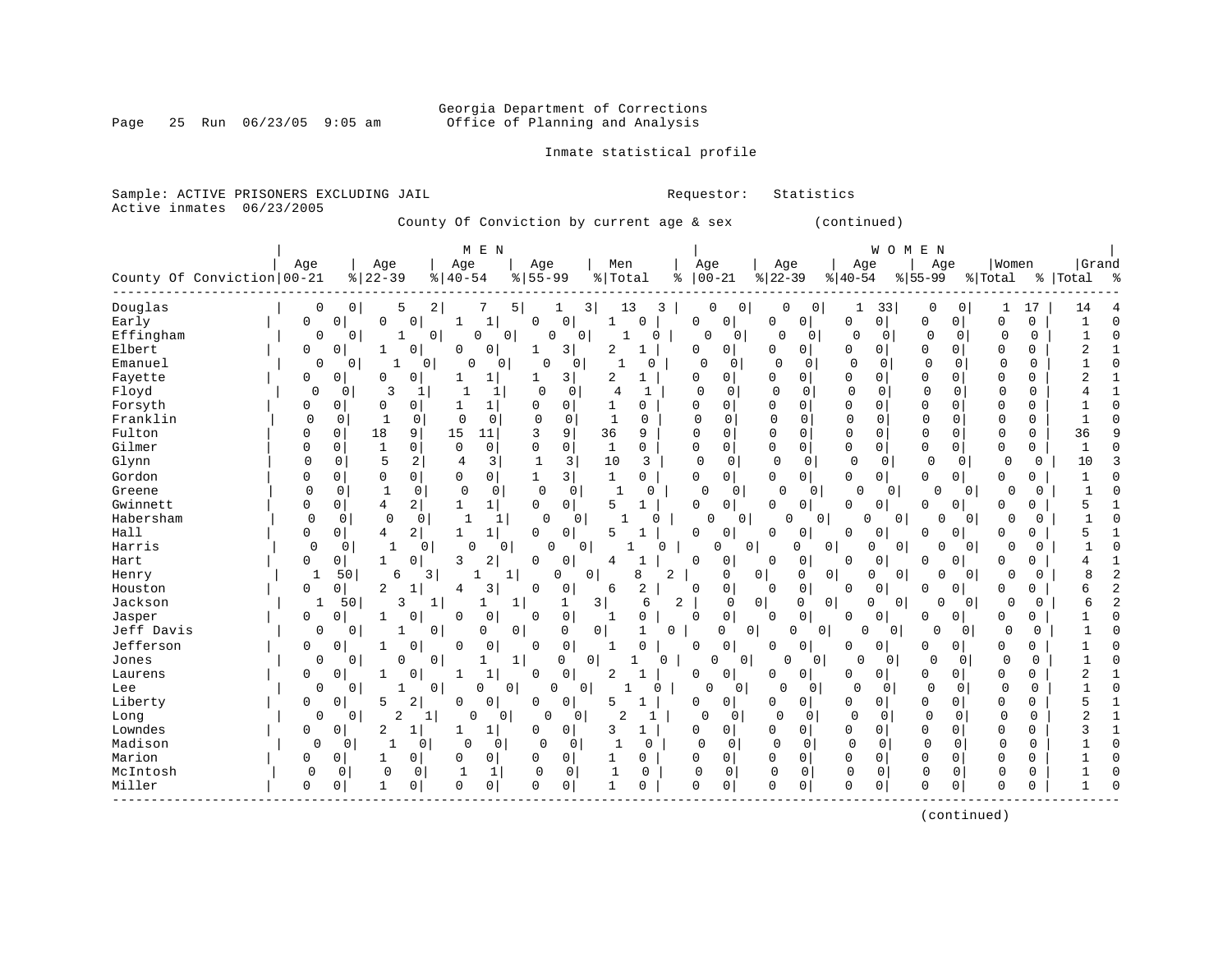# Georgia Department of Corrections<br>Page 26 Run 06/23/05 9:05 am Office of Planning and Analysis Office of Planning and Analysis

Inmate statistical profile<br>Requestor: Statistics

Sample: ACTIVE PRISONERS EXCLUDING JAIL Active inmates 06/23/2005

County Of Conviction by current age & sex (continued)

| County Of Conviction   00-21                                                                                                                                                                                                                                                                                                   | Age                                                                                                                                   |                                                                                                                                                                                                                                                                                                     | Age<br>$8   22 - 39$                                                                                                                                                                                                                                                                                             | M E N<br>Age<br>$8   40 - 54$                                                                                                                                                                                                                                                                                                            | Age<br>$8 55-99$                                                                                                                                                                                                                                                                                                                                                                                                                                                                                                                                                                                                                                        | Men<br>% Total                                                                                                                                                                                                                                                                                                                                                                                                       | Age<br>$8   00 - 21$                                                                                                                                                                                                                                                                                                                                                                                                   | Age<br>$ 22-39$                                                                                                                                                                                                                                                                                                                                                                                                                                                                                                                                                                                                           | Age<br>$ 40-54$                                                                                                                                                                                                                                                                                                                                                                                                                                                  | W O M E N<br>Age<br>$8 55-99$                                                                                                                                                                                                                                                                                                                                                                                                                                                                                                                            | Women<br>% Total                                                                                                                                                                                                                                                                                                                                                                                                                                                                                                                                | Grand<br>%   Total<br>್ಗಿ                                                                                                                                                             |
|--------------------------------------------------------------------------------------------------------------------------------------------------------------------------------------------------------------------------------------------------------------------------------------------------------------------------------|---------------------------------------------------------------------------------------------------------------------------------------|-----------------------------------------------------------------------------------------------------------------------------------------------------------------------------------------------------------------------------------------------------------------------------------------------------|------------------------------------------------------------------------------------------------------------------------------------------------------------------------------------------------------------------------------------------------------------------------------------------------------------------|------------------------------------------------------------------------------------------------------------------------------------------------------------------------------------------------------------------------------------------------------------------------------------------------------------------------------------------|---------------------------------------------------------------------------------------------------------------------------------------------------------------------------------------------------------------------------------------------------------------------------------------------------------------------------------------------------------------------------------------------------------------------------------------------------------------------------------------------------------------------------------------------------------------------------------------------------------------------------------------------------------|----------------------------------------------------------------------------------------------------------------------------------------------------------------------------------------------------------------------------------------------------------------------------------------------------------------------------------------------------------------------------------------------------------------------|------------------------------------------------------------------------------------------------------------------------------------------------------------------------------------------------------------------------------------------------------------------------------------------------------------------------------------------------------------------------------------------------------------------------|---------------------------------------------------------------------------------------------------------------------------------------------------------------------------------------------------------------------------------------------------------------------------------------------------------------------------------------------------------------------------------------------------------------------------------------------------------------------------------------------------------------------------------------------------------------------------------------------------------------------------|------------------------------------------------------------------------------------------------------------------------------------------------------------------------------------------------------------------------------------------------------------------------------------------------------------------------------------------------------------------------------------------------------------------------------------------------------------------|----------------------------------------------------------------------------------------------------------------------------------------------------------------------------------------------------------------------------------------------------------------------------------------------------------------------------------------------------------------------------------------------------------------------------------------------------------------------------------------------------------------------------------------------------------|-------------------------------------------------------------------------------------------------------------------------------------------------------------------------------------------------------------------------------------------------------------------------------------------------------------------------------------------------------------------------------------------------------------------------------------------------------------------------------------------------------------------------------------------------|---------------------------------------------------------------------------------------------------------------------------------------------------------------------------------------|
| Monroe<br>Murray<br>Muscogee<br>Newton<br>Oglethorpe<br>Paulding<br>Pierce<br>Pike<br>Polk<br>Pulaski<br>Putnam<br>Rabun<br>Randolph<br>Richmond<br>Rockdale<br>Spalding<br>Sumter<br>Terrell<br>Thomas<br>Tift<br>Toombs<br>Towns<br>Union<br>Upson<br>Walker<br>Walton<br>Ware<br>Washington<br>Wayne<br>Whitfield<br>Wilkes | 0<br>0<br>0<br>0<br>0<br>$\mathbf 0$<br>$\Omega$<br>0<br>0<br>0<br>$\mathbf 0$<br>0<br>$\mathbf 0$<br>0<br>0<br>0<br>0<br>0<br>0<br>0 | 0<br>0<br>$\mathbf 0$<br>0<br>0<br>0<br>0<br>0<br>0<br>0<br>0<br>0<br>$\Omega$<br>$\Omega$<br>0<br>0<br>$\Omega$<br>0<br>$\Omega$<br>0<br>0<br>$\Omega$<br>0<br>0<br>0<br>0<br>0<br>$\overline{0}$<br>0<br>0<br>0<br>0<br>0<br>0<br>0<br>$\Omega$<br>$\mathbf 0$<br>0<br>0<br>0<br>$\mathbf 0$<br>0 | 0<br>0<br>7<br>2<br>0<br>$\Omega$<br>0<br>1<br>0<br>1<br>0<br>0<br>0<br>3<br>1<br>$\Omega$<br>1<br>1<br>0<br>8<br>4<br>3<br>$\mathbf{1}$<br>3<br>$\mathbf 1$<br>0<br>$\Omega$<br>$\mathbf 0$<br>$\mathbf 0$<br>0<br>1<br>0<br>2<br>$\Omega$<br>$\Omega$<br>$\Omega$<br>0<br>2<br>0<br>2<br>4<br>2<br>0<br>1<br>0 | 0<br>2<br>0<br>0<br>3<br>7<br>1<br>0<br>1<br>-1<br>$\overline{c}$<br>0<br>1<br>$\Omega$<br>1<br>$\mathbf{1}$<br>0<br>0<br>$\Omega$<br>0<br>5<br>$\mathbf{1}$<br>2<br>1 <br>1<br>$\Omega$<br>$\mathbf{1}$<br>1<br>$\Omega$<br>1<br>1<br>0<br>1<br>1<br>0<br>0<br>O<br>0<br>2<br>2<br>3<br>1<br>0<br>0<br>0<br>$\mathbf{0}$<br>1<br>0<br>Ω | 1<br>0<br>$\mathbf 0$<br><sup>0</sup><br>5<br>1<br>0<br>$\Omega$<br>1<br>0<br>$\Omega$<br>0 <sup>1</sup><br>$\Omega$<br>0<br>3 <br>1<br>0<br>$\Omega$<br>0<br>$\Omega$<br>0<br>$\mathbf{1}$<br>$\mathbf 0$<br>0<br>$\Omega$<br>$\mathbf 0$<br>$\Omega$<br>0<br>$\overline{2}$<br>4<br>6<br>0<br>0 <sup>1</sup><br>1 <br>$\mathbf{1}$<br>$\Omega$<br>$\mathbf 0$<br>$\Omega$<br>$\overline{0}$<br>0<br>3<br>-1<br>$\Omega$<br>0<br>1<br>1<br>0<br>$\Omega$<br>0<br>1<br>$\mathbf 0$<br>$\mathbf 0$<br>$\mathbf{1}$<br>0<br>$\mathbf 0$<br>$\Omega$<br>$\mathbf 1$<br>0<br>$\mathsf{O}$<br>0<br>0<br>O<br>0<br>0<br>3<br>$\mathbf{1}$<br>$\mathbf 0$<br>0 | 0<br>2<br>$\Omega$<br>1<br>$\overline{3}$<br>15<br>3<br>$\overline{0}$<br>O<br>1<br>O<br>3<br>3<br>1<br>1<br>$\Omega$<br>$\mathbf{1}$<br>0<br>4<br>1<br>$\mathbf{1}$<br>$\Omega$<br>1<br>0<br>15<br>4<br>4<br>$\mathbf{1}$<br>5<br>1<br>$\mathbf{1}$<br>O<br>U<br>2<br>3<br>2<br>3<br>$\mathbf{1}$<br>0<br>$\mathbf{1}$<br>$\cap$<br>0<br>2<br>1<br>0<br>2<br>$\overline{2}$<br>7<br>2<br>0<br>1<br>9<br>5<br>0<br>1 | 0<br>0<br>0<br>0<br>4<br>0<br>0<br>$\Omega$<br>0<br>$\Omega$<br>$\Omega$<br>0<br>0<br>0<br>$\Omega$<br>0<br>0<br>0<br>$\mathbf 0$<br>$\Omega$<br>0<br>$\Omega$<br>0<br>0<br>$\mathbf 0$<br>$\mathbf 0$<br>0<br>0<br>$\mathbf 0$<br>0<br>0<br>0<br>O<br>0<br>0<br>$\Omega$<br>0<br>0<br>0<br>O<br>0<br>$\Omega$<br>0<br>0<br>$\mathsf{O}$<br>Ω<br>$\mathbf{1}$<br>0<br>0<br>0<br>$\Omega$<br>1<br>0<br>0<br>0<br>0<br>0 | 0<br>0<br>0<br>0<br>0<br>0<br>$\Omega$<br>0<br>0<br>0<br>$\Omega$<br>0<br>0<br>$\Omega$<br>0<br>$\Omega$<br>0<br>$\mathbf 0$<br>0<br>$\Omega$<br>$\Omega$<br>0<br>0<br>0<br>$\mathbf 0$<br>$\Omega$<br>$\mathbf 0$<br>0<br>0<br>50<br>1<br>$\mathbf 0$<br>$\mathbf 0$<br>$\Omega$<br>0<br>$\Omega$<br>0<br>0 <sup>1</sup><br>0<br>0<br>0<br>$\Omega$<br>0<br>0<br>0<br><sup>0</sup><br>$\overline{0}$<br>$\mathbf 0$<br>$\mathbf 0$<br>$\Omega$<br>$\overline{0}$<br>0<br>50<br>Τ.<br>0<br>$\overline{0}$<br>0<br>0<br>0<br>0<br>0<br>$\mathbf 0$<br>0<br>0<br>$\overline{0}$<br>$\Omega$<br>0<br>$\mathbf 0$<br>$\Omega$ | $\Omega$<br>0<br>0<br>0<br>0<br>0<br>33<br>1<br>0<br>0<br>0<br>0<br>$\Omega$<br>0<br>$\mathbf 1$<br>33<br>$\mathbf 0$<br>0<br>0<br>0<br>0<br>0<br>0<br>0<br>0<br>0<br>$\mathbf 0$<br>$\mathbf 0$<br>0<br>0 <sup>1</sup><br>$\Omega$<br>0<br>0<br>0<br>0<br>0<br>0<br>0<br>0<br>0<br>0<br>0<br>0<br>0<br>$\Omega$<br>0<br>0<br>0<br>0<br>$\Omega$<br>0<br>0<br>0<br>$\Omega$<br>0<br>0<br>0<br>$\Omega$<br>0<br>0<br>0<br>$\mathbf 0$<br>0<br>0<br>$\overline{0}$ | 0<br>0<br>$\Omega$<br>0<br>0<br>0<br>0<br>0<br>0<br>$\Omega$<br>$\mathbf 0$<br>0<br>$\mathbf 0$<br>0<br>0<br>$\mathbf 0$<br>$\Omega$<br>0<br>$\Omega$<br>0<br>$\mathbf 0$<br>0<br>$\mathbf 0$<br>0<br>0<br>0<br>$\mathbf 0$<br>$\Omega$<br>$\mathsf 0$<br>0 <sup>1</sup><br>$\mathbf 0$<br>0<br>0<br>0<br>0 <sup>1</sup><br>0<br>0<br>O<br>$\cap$<br>$\Omega$<br>0<br>0<br>$\Omega$<br>0<br>0<br>$\Omega$<br>0<br>O<br>0 <sup>1</sup><br>O<br>0<br>$\Omega$<br>0 <sup>1</sup><br>$\Omega$<br>0<br>0<br>0<br>0<br>0<br>0<br>$\mathbf 0$<br>$\overline{0}$ | 0<br>$\Omega$<br>0<br>0<br>$\mathbf 0$<br>0<br>17<br>1<br>0<br>0<br>$\mathbf 0$<br>0<br>$\mathbf 0$<br>$\Omega$<br>17<br>$\mathbf{1}$<br>$\Omega$<br>$\Omega$<br>$\Omega$<br>0<br>$\mathbf 0$<br>$\Omega$<br>$\Omega$<br>$\mathbf 0$<br>$\mathbf 0$<br>0<br>$\mathbf{1}$<br>17<br>$\mathbf 0$<br>$\Omega$<br>0<br>$\Omega$<br>0<br>U<br>0<br>$\Omega$<br>0<br>O<br>$\Omega$<br>$\Omega$<br>0<br>0<br>0<br>$\Omega$<br>0<br>O<br>0<br>0<br>17<br>1<br>$\Omega$<br>0<br>0<br>0<br>0<br>$\Omega$<br>0<br>0<br>$\mathbf 0$<br>0<br>0<br>$\mathbf 0$ | $\mathbf{1}$<br>ſ<br>15<br>4<br>1<br>3<br>4<br>1<br>ſ<br>4<br>16<br>4<br>5<br>-1<br>1<br>2<br>2<br>3<br>-1<br>1<br>$\mathbf{1}$<br>3<br>$\overline{2}$<br>7<br>2<br>-1<br>C<br>5<br>1 |
| Total reported                                                                                                                                                                                                                                                                                                                 |                                                                                                                                       | 2 100                                                                                                                                                                                                                                                                                               | 211 100                                                                                                                                                                                                                                                                                                          | 142 100                                                                                                                                                                                                                                                                                                                                  | 34 100                                                                                                                                                                                                                                                                                                                                                                                                                                                                                                                                                                                                                                                  | 389 100                                                                                                                                                                                                                                                                                                                                                                                                              | 1 100                                                                                                                                                                                                                                                                                                                                                                                                                  | 2 100                                                                                                                                                                                                                                                                                                                                                                                                                                                                                                                                                                                                                     | 3 100                                                                                                                                                                                                                                                                                                                                                                                                                                                            | $\circ$<br>0                                                                                                                                                                                                                                                                                                                                                                                                                                                                                                                                             | 6 100                                                                                                                                                                                                                                                                                                                                                                                                                                                                                                                                           | 395 100                                                                                                                                                                               |
| Percent reported                                                                                                                                                                                                                                                                                                               |                                                                                                                                       | 100.0                                                                                                                                                                                                                                                                                               | 100.0                                                                                                                                                                                                                                                                                                            | 100.0                                                                                                                                                                                                                                                                                                                                    | 100.0                                                                                                                                                                                                                                                                                                                                                                                                                                                                                                                                                                                                                                                   | 100.0                                                                                                                                                                                                                                                                                                                                                                                                                | 100.0                                                                                                                                                                                                                                                                                                                                                                                                                  | 100.0                                                                                                                                                                                                                                                                                                                                                                                                                                                                                                                                                                                                                     | 100.0                                                                                                                                                                                                                                                                                                                                                                                                                                                            | .0 <sub>1</sub>                                                                                                                                                                                                                                                                                                                                                                                                                                                                                                                                          | 100.0                                                                                                                                                                                                                                                                                                                                                                                                                                                                                                                                           | 100.0                                                                                                                                                                                 |
| Not reported                                                                                                                                                                                                                                                                                                                   |                                                                                                                                       | 0                                                                                                                                                                                                                                                                                                   | 0                                                                                                                                                                                                                                                                                                                | 0                                                                                                                                                                                                                                                                                                                                        | 0                                                                                                                                                                                                                                                                                                                                                                                                                                                                                                                                                                                                                                                       | 0                                                                                                                                                                                                                                                                                                                                                                                                                    | $\Omega$                                                                                                                                                                                                                                                                                                                                                                                                               | $\mathbf 0$                                                                                                                                                                                                                                                                                                                                                                                                                                                                                                                                                                                                               | 0                                                                                                                                                                                                                                                                                                                                                                                                                                                                | U                                                                                                                                                                                                                                                                                                                                                                                                                                                                                                                                                        |                                                                                                                                                                                                                                                                                                                                                                                                                                                                                                                                                 |                                                                                                                                                                                       |
| Total                                                                                                                                                                                                                                                                                                                          |                                                                                                                                       | $\overline{a}$                                                                                                                                                                                                                                                                                      | 211                                                                                                                                                                                                                                                                                                              | 142                                                                                                                                                                                                                                                                                                                                      | 34                                                                                                                                                                                                                                                                                                                                                                                                                                                                                                                                                                                                                                                      | 389                                                                                                                                                                                                                                                                                                                                                                                                                  | 1                                                                                                                                                                                                                                                                                                                                                                                                                      | $\overline{2}$                                                                                                                                                                                                                                                                                                                                                                                                                                                                                                                                                                                                            | 3                                                                                                                                                                                                                                                                                                                                                                                                                                                                | $\mathbf 0$                                                                                                                                                                                                                                                                                                                                                                                                                                                                                                                                              | 6                                                                                                                                                                                                                                                                                                                                                                                                                                                                                                                                               | 395                                                                                                                                                                                   |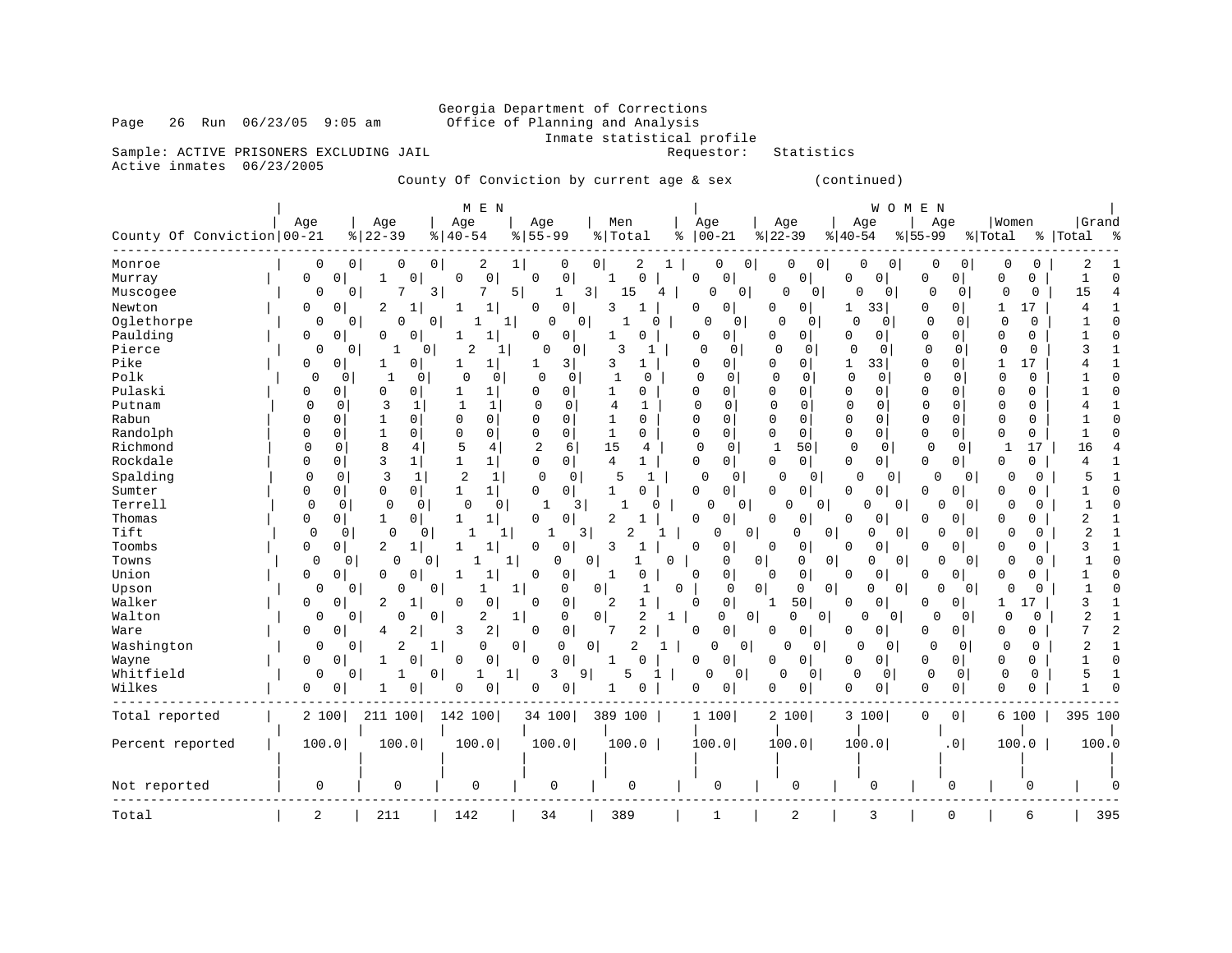# Georgia Department of Corrections<br>Page 27 Run 06/23/05 9:05 am 6ffice of Planning and Analysis Office of Planning and Analysis

Inmate statistical profile

Sample: ACTIVE PRISONERS EXCLUDING JAIL **Requestor:** Statistics Active inmates 06/23/2005

Circ Of Conviction by current age & sex

|                    |           |                     |                     | M E N                        |                |                    |                |                  |          |                         |                |                      |              | WOMEN          |              |                |             |              |                |                         |
|--------------------|-----------|---------------------|---------------------|------------------------------|----------------|--------------------|----------------|------------------|----------|-------------------------|----------------|----------------------|--------------|----------------|--------------|----------------|-------------|--------------|----------------|-------------------------|
|                    | Age       |                     | Age                 | Age                          |                | Age                |                | Men              |          | Age                     |                | Age                  |              | Age            |              | Aqe            | Women       |              | Grand          |                         |
| Circ Of Conviction | $00 - 21$ | $8   22 - 39$       |                     | $8   40 - 54$                | $8 55-99$      |                    | % Total        |                  | ి        | $00 - 21$               | $ 22-39$       |                      | $ 40-54 $    |                | $8155 - 99$  | % Total        |             |              | %   Total      | ్య                      |
| Alapaha            | 0         | 0<br>3              | ı                   | 0<br>0                       |                | 3                  | 4              | 1                | n        | 0                       | 0              | 0                    | 0            | 0              | 0            | 0              | 0           | 0            | 4              |                         |
| Alcovy             | 0         | $\Omega$            | 2<br>1              | 3                            | 2              | 0                  | 0              | 5                | 1        | 0                       | 0              | 0<br>$\mathbf{0}$    | 1            | 33             | $\mathbf 0$  | $\mathbf{0}$   |             | 17           | 6              | $\overline{\mathbf{c}}$ |
| Atlanta            | 0         | $\mathbf 0$<br>18   | 9                   | 15<br>11                     | 3              | 9                  | 36             | 9                | $\Omega$ | $\mathbf 0$             | $\Omega$       | 0                    | 0            | $\overline{0}$ | 0            | 0              | $\Omega$    | 0            | 36             | 9                       |
| Atlantic           | 0         | 0                   | 7<br>3              |                              | 1              | 0                  | $\overline{0}$ | 2<br>8           |          | 0<br>$\Omega$           |                | 0<br>0               | O            | $\circ$        |              | 0              | $\Omega$    | $\Omega$     | 8              |                         |
| Augusta            | 0         | 0<br>13             | 6                   | 8<br>б                       | 3              | 9                  | 24             | 6                | $\Omega$ | 0                       | 1              | 50                   | <sup>0</sup> | $\Omega$       | 0            | 0              | 1           | 17           | 25             |                         |
| Blue Ridge         | 0         | 0                   | 0 <sup>1</sup><br>1 |                              | 1              | 0<br>$\Omega$      |                | 2<br>1           |          | 0<br>0 <sup>1</sup>     | $\Omega$       | 0                    | O            | 0              | $\Omega$     | $\Omega$       | 0           | 0            | 2              |                         |
| Brunswick          | 0         | 0<br>9              | 4                   | 5<br>4                       | 2              | 6                  | 16             | 4                | $\Omega$ | 0                       | 0              | 0                    | 0            | $\overline{0}$ | 0            | 0              | 0           | 0            | 16             |                         |
| Chattahoochee      | 0         | $\Omega$            | 9<br>$\frac{4}{ }$  | 7                            | 5.             | $\frac{3}{ }$<br>1 | 17             | 4                |          | $\Omega$<br>0           | 0              | 0                    | 0            | 0              | 0            | $\Omega$       | 0           | $\Omega$     | 17             |                         |
| Cherokee           | 0         | 0<br>$\Omega$       | 0                   | 2<br>1                       |                | 3                  | 3              | $\mathbf{1}$     | $\Omega$ | 0                       | 0              | 0                    | 0            | 0              | 0            | $\Omega$       | 0           | 0            | 3              |                         |
| Clayton            | 0         | 0                   | 9<br>4              | $\overline{c}$               |                | 3                  | 12             | 3                |          | $\Omega$<br>$\mathbf 0$ | O              | 0                    | $\mathbf 0$  | 0              | $\mathbf 0$  | 0              | $\mathbf 0$ | 0            | 12             | 3                       |
| Cobb               | 0         | $\Omega$            | 3                   | 5<br>4                       |                | 3 <sup>1</sup>     | 13             | 3                | $\Omega$ | 0                       | 0              | 0                    | 0            | 0              | O            | 0              | 0           | 0            | 13             | 3                       |
| Conasauga          | $\Omega$  | 0                   | $\overline{2}$<br>1 | 1<br>1                       | 3              | 9                  | 6              | $\overline{2}$   | 0        | $\mathbf 0$             | $\Omega$       | 0                    | $\mathbf 0$  | 0              | $\Omega$     | 0              | $\Omega$    | 0            | 6              | $\overline{c}$          |
| Cordele            | 0         | $\Omega$<br>2       | 1                   | 1                            | 0              | 0                  | 3              | 1                | 0        | $\Omega$                | 0              | $\Omega$             | $\Omega$     | $\mathbf 0$    | 0            | 0              | $\mathbf 0$ | $\Omega$     | 3              |                         |
| Coweta             | 0         | 0                   | 2<br>$\overline{4}$ | $\Omega$<br>$\mathbf 0$      | $\Omega$       | $\mathbf 0$        | $\overline{4}$ | 1                | U        | 0                       | $\Omega$       | $\Omega$             | 0            | $\mathbf 0$    | $\cap$       | $\Omega$       | $\Omega$    | U            |                |                         |
| Dougherty          | O         | 7<br>0              | 3                   | 3<br>4                       | 1              | 3                  | 12             | 3                | $\Omega$ | 0                       | $\mathbf 0$    | 0                    | $\mathbf 0$  | 0              | 0            | $\Omega$       | $\mathbf 0$ | 0            | 12             | 3                       |
| Dublin             | N         | 0<br>1              | 0                   | $\mathbf{1}$<br>-1           | <sup>0</sup>   | 0                  | 2              | $\mathbf{1}$     | $\Omega$ | 0                       | $\Omega$       | 0                    | $\mathbf 0$  | 0              | $\Omega$     | 0              | 0           | 0            | 2              |                         |
| Eastern            | U         | 10<br>$\Omega$      | 5                   | 3<br>$\overline{4}$          | $\mathbf{1}$   | 3                  | 15             | 4                | $\Omega$ | 0                       | $\Omega$       | $\Omega$             | $\mathbf 0$  | 0              | $\Omega$     | 0              | $\Omega$    | $\Omega$     | 15             | $\overline{4}$          |
| Flint              |           | 50<br>6             | 3                   | 1<br>$\mathbf{1}$            | 0              | 0                  | 8              | 2                | 0        | 0 <sup>1</sup>          | 0              | $\overline{0}$       | 0            | 0 <sup>1</sup> | 0            | 0              | $\mathbf 0$ | 0            | 8              | $\overline{c}$          |
| Griffin            | 0         | 0                   | 2<br>4              | 5<br>4                       | $\overline{2}$ | 6                  | 11             | 3                |          | 0<br>0                  | 0              | 0                    | 1            | 33             | 0            | $\mathbf{0}$   |             | 17           | 12             |                         |
| Gwinnett           | O         | 0<br>4              | 2                   | 1<br>$\mathbf{1}$            | $\Omega$       | $\mathbf 0$        | 5              | $\mathbf{1}$     | $\Omega$ | $\overline{0}$          | U              | 0                    | 0            | $\overline{0}$ | 0            | 0              | $\Omega$    | 0            | 5              |                         |
| Houston            | $\Omega$  | 0                   | $\overline{2}$      | 4                            | 3<br>$\Omega$  | 0                  | 6              | 2                |          | $\Omega$<br>0           | 0              | 0                    | O            | 0              | 0            | $\overline{0}$ | 0           | 0            | 6              | $\overline{2}$          |
| Lookout Mountain   | 0         | 3<br>0              | $\mathbf 1$         | $\mathbf{1}$<br>$\mathbf{1}$ | 1              | 3                  | 5              |                  | $\Omega$ | 0                       | $\mathbf{1}$   | 50                   | $\Omega$     | $\Omega$       | <sup>0</sup> | 0              | 1           | 17           | 6              | $\overline{2}$          |
| Macon              | $\Omega$  | $\Omega$            | 10<br>5             | 2                            | 1              | 3<br>9             | 15             | 4                |          | $\Omega$<br>0           |                | $\Omega$<br>$\Omega$ | $\Omega$     | 0              |              | $\Omega$       | 0           | $\Omega$     | 15             |                         |
| Middle             | 0         | 6<br>$\mathbf 0$    | 3                   | 1                            | 0              | 0                  |                | 2                | $\Omega$ | 0                       | 0              | 0                    | 0            | 0              | 0            | 0              | 0           | 0            | 7              | $\overline{a}$          |
| Mountain           | 0         | 0                   | 0<br>1              |                              |                | O<br>$\Omega$      |                | 2                |          | 0                       | 0              | 0<br>0               | 0            | 0              | U            | $\Omega$       | $\Omega$    | $\Omega$     | $\overline{c}$ |                         |
| Northeastern       | 0         | 0<br>$\overline{4}$ | $\overline{a}$      | 1                            | n              | 0                  | 5              | $\mathbf{1}$     | 0        | 0                       | $\Omega$       | 0                    | $\Omega$     | 0              | 0            | 0              | $\Omega$    | 0            | 5              |                         |
| Northern           | 0         | 0                   | 2<br>4              | 4                            | 3              | 1                  | 3              | 9                | 2        | 0                       | 0              | 0<br>0               | $\Omega$     | 0              | U            | $\Omega$       | $\Omega$    | 0            | 9              |                         |
| Ocmulgee           | 0         | 7<br>$\Omega$       | 3                   | 5<br>4                       | 0              | 0                  | 12             | 3                | $\Omega$ | $\mathbf 0$             | $\Omega$       | 0                    | $\Omega$     | 0              | 0            | 0              | $\Omega$    | 0            | 12             | 3                       |
| Oconee             | 0         | $\Omega$            | 2<br>1              |                              | $\mathbf{1}$   | 0                  | $\mathbf 0$    | 3<br>$\mathbf 1$ |          | 0                       | $\overline{0}$ | 0<br><sup>0</sup>    | $\Omega$     | $\Omega$       | O            | 0              | C           | $\Omega$     | 3              |                         |
| Ogeechee           | 0         | 0                   | $\Omega$            | 1                            | $\Omega$       | $\mathbf 0$        | 2              |                  | $\Omega$ | 0                       | 0              | 0                    | 0            | $\overline{0}$ | 0            | 0              | 0           | 0            | 2              |                         |
| Pataula            | 0         | 0                   | 2                   |                              | 1              | $\mathbf{1}$       | 3              | 1                |          | 0<br>$\overline{0}$     | 0              | 0                    | <sup>0</sup> | 0              | 0            | 0              | 0           | $\Omega$     | 4              |                         |
| Piedmont           | 1         | 50<br>5             | $\overline{2}$      | $\mathbf{1}$                 | 3              | 9                  | 10             | 3                | $\Omega$ | $\overline{0}$          | U              | 0                    | 0            | $\overline{0}$ | $\Omega$     | 0              | $\Omega$    | 0            | 10             | 3                       |
| Rome               | 0         | $\Omega$            | 3                   |                              | 1              | 0<br>0             | 4              |                  |          | $\Omega$<br>$\Omega$    | $\Omega$       | $\Omega$             | $\Omega$     | $\Omega$       | $\Omega$     | $\mathbf 0$    | 0           | $\Omega$     | 4              |                         |
| South Georgia      | 0         | $\Omega$<br>0       |                     | $\mathbf{1}$                 | $\Omega$       | $\Omega$           | 1              | O                | $\Omega$ | 0                       | $\Omega$       | 0                    | 0            | 0              | $\Omega$     | 0              | $\Omega$    | $\Omega$     |                | $\Omega$                |
| Southern           | 0         | $\Omega$            | 2                   |                              | 4              | 0<br>U             | 9              | 2                |          | $\Omega$<br>$\mathbf 0$ | $\Omega$       | $\mathbf 0$          | $\mathbf 0$  | $\mathbf 0$    | $\Omega$     | 0              | $\Omega$    | $\Omega$     | 9              | $\overline{c}$          |
| Southwestern       | 0         | 0                   | 0                   | 1                            | 0              | 0                  | 2              | 1                | 0        | 0                       | O              | 0                    | $\mathbf 0$  | 0              | $\Omega$     | 0              | $\mathbf 0$ | <sup>0</sup> | $\overline{a}$ | $\mathbf{1}$            |
|                    |           |                     |                     |                              |                |                    |                |                  |          |                         |                |                      |              |                |              |                |             |              |                |                         |

(continued)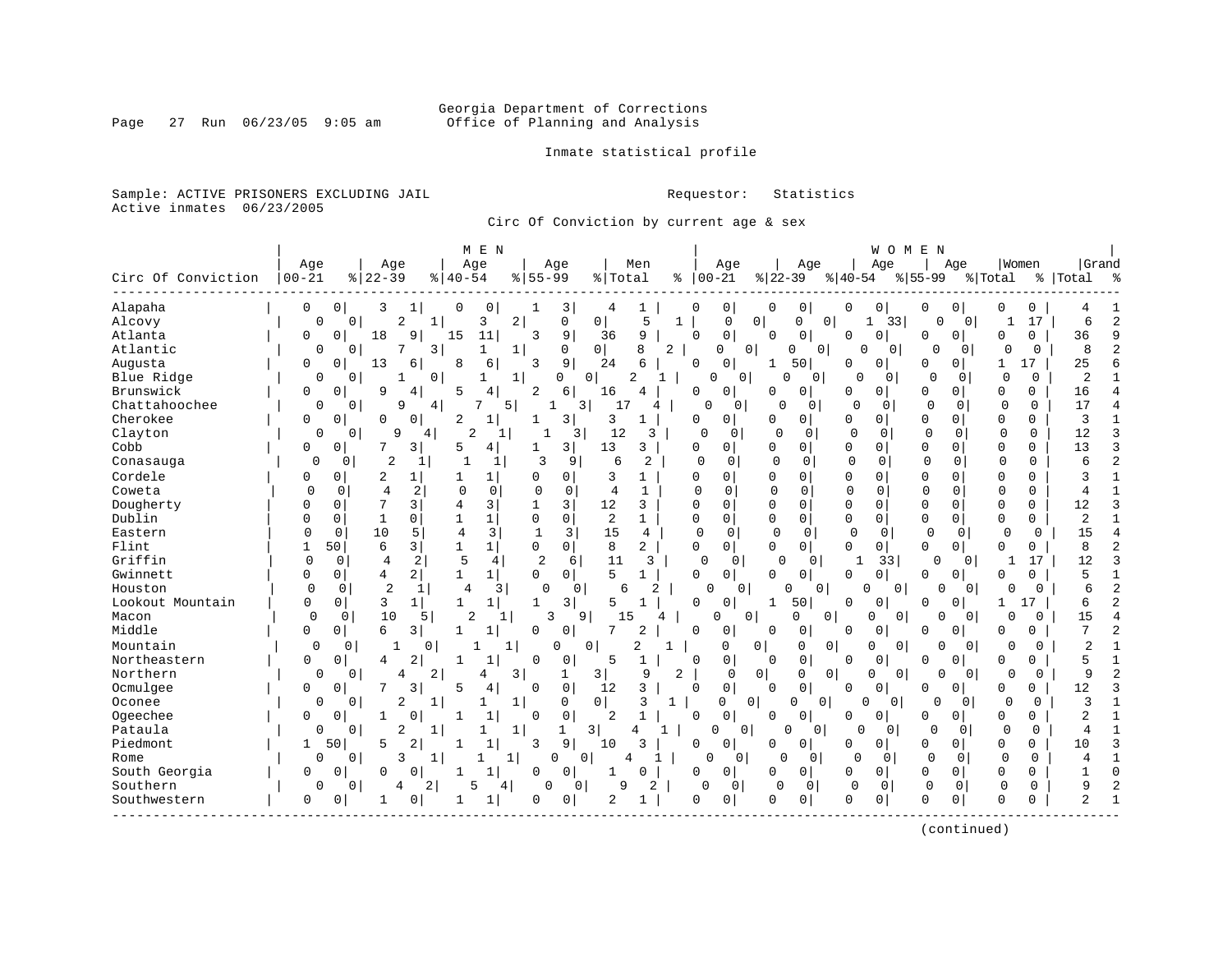# Georgia Department of Corrections<br>Office of Planning and Analysis

Page 28 Run  $06/23/05$  9:05 am

### Inmate statistical profile

Sample: ACTIVE PRISONERS EXCLUDING JAIL Requestor: Statistics Active inmates 06/23/2005

Circ Of Conviction by current age & sex (continued)

|                    |               |                          | M E N                    |                            |                         |                   |                          | W O M                                  | E N                     |         |           |
|--------------------|---------------|--------------------------|--------------------------|----------------------------|-------------------------|-------------------|--------------------------|----------------------------------------|-------------------------|---------|-----------|
|                    | Age           | Age                      | Age                      | Age                        | Men                     | Age               | Age                      | Age                                    | Age                     | Women   | Grand     |
| Circ Of Conviction | $00 - 21$     | $ 22-39$                 | $\frac{1}{6}$   40-54    | $\frac{8}{5}$   55-99      | % Total                 | $8   00 - 21$     | $ 22-39 $                | $ 40-54 $                              | $ 55-99 $               | % Total | % Total % |
| Stone Mountain     | 0             | 15<br>0                  | 7  <br>10<br>14          | $\overline{2}$             | 31<br>6                 | 8                 | 100<br>0                 | $\overline{0}$<br>$\Omega$<br>$\Omega$ | 0 <sup>1</sup>          |         | 32        |
| Tallapoosa         | 0<br>$\Omega$ | $\overline{0}$           | $\mathbf{0}$<br>$\Omega$ | 0 <sup>1</sup><br>$\Omega$ | <sup>n</sup>            | 0<br>O            | $\mathbf{0}$<br>$\Omega$ | $\Omega$<br>0                          | $\Omega$                |         |           |
| Tifton             | $\Omega$      | 0                        | 0 <sup>1</sup>           |                            | $\overline{\mathbf{3}}$ |                   | $\overline{0}$           | 0<br>$\Omega$                          | $\Omega$                |         |           |
| Toombs             | 0<br>$\Omega$ | 0                        | 0<br>$\Omega$            | $\Omega$                   |                         | 0<br>$\Omega$     | 0<br>$\Omega$            | 0<br>$\Omega$                          |                         |         |           |
| Waycross           | 0             |                          | 3                        | 6                          | 0<br>15                 | 4                 | 0<br>$\Omega$            |                                        |                         |         |           |
| Western            | 0<br>0        | $\overline{2}$<br>5      | 4                        | 0                          | 10                      | 0<br><sup>0</sup> | 0                        | O.                                     |                         |         | 10        |
| Rockdale           | $\Omega$      |                          |                          |                            | 0 l                     | U<br>$\Omega$     | $\Omega$                 | 0                                      |                         |         |           |
| Douglas            | $\Omega$<br>0 | $\overline{2}$<br>ь      | 5                        | 3                          | 13                      | 0<br>$^{(1)}$     | $\Omega$                 | 33                                     |                         | 17      | 14        |
| Appalachian        | $\Omega$      | $\Omega$                 | $\Omega$                 | O<br>0                     | $\Omega$                | ∩                 |                          |                                        |                         | 0       |           |
| Enotah             | 0<br>0        | 0                        |                          | 0                          |                         | 0                 | $\Omega$                 | O.                                     |                         |         |           |
| Bell-Forsyth       | 0             | $\Omega$                 | 0<br>1                   | 0<br>0                     |                         | 0                 |                          |                                        |                         |         |           |
| Towaliga           | 0<br>0        |                          | 2                        | 3                          |                         | 0                 | 0                        | 0                                      | 0                       |         |           |
| Paulding           | 0             | 0<br>$\overline{0}$<br>0 |                          | 0                          |                         |                   | $\Omega$                 | $\Omega$                               | $\Omega$                |         |           |
| Total reported     | 2 100         | 211 100                  | 142 100                  | 34 100                     | 389 100                 | 1 100             | 2 100                    | 3 100                                  | $\mathbf 0$<br>$\Omega$ | 6 100   | 395 100   |
| Percent reported   | 100.0         | 100.0                    | 100.0                    | 100.0                      | 100.0                   | 100.0             | 100.0                    | 100.0                                  | .0 <sub>1</sub>         | 100.0   | 100.0     |
|                    |               |                          |                          |                            |                         |                   |                          |                                        |                         |         |           |
| Not reported       |               | $\Omega$                 | 0                        | $\Omega$                   | $\Omega$                | $\Omega$          | $\Omega$                 | $\Omega$                               |                         |         |           |
| Total              |               | 211                      | 142                      | 34                         | 389                     |                   | $\overline{c}$           | 3                                      |                         |         | 395       |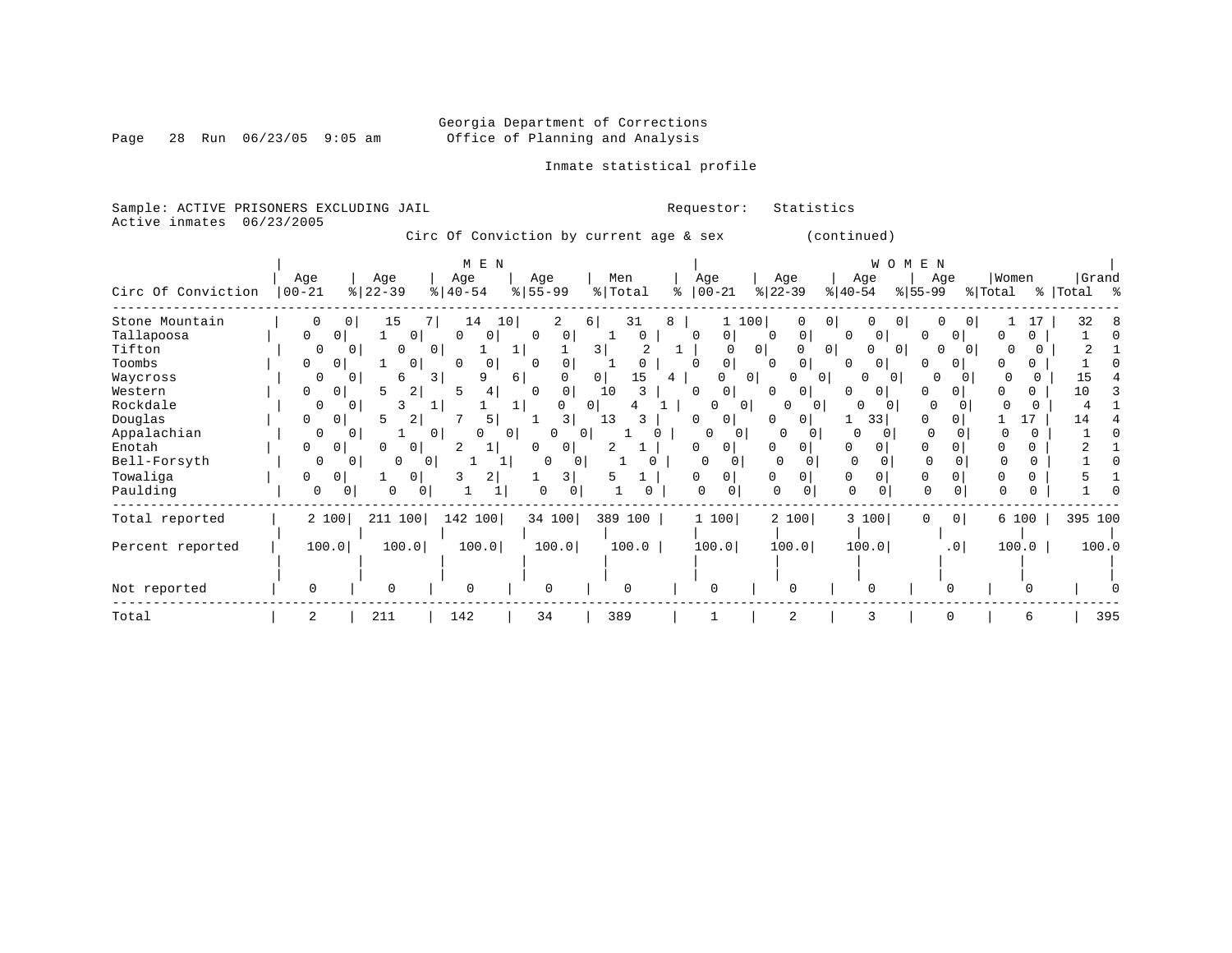# Georgia Department of Corrections<br>Page 29 Run 06/23/05 9:05 am 6ffice of Planning and Analysis Office of Planning and Analysis

Inmate statistical profile

Sample: ACTIVE PRISONERS EXCLUDING JAIL **Requestor:** Statistics Active inmates 06/23/2005

Home County by current age & sex

|               |             |                          | M E N                             |                                |                                |                   |                               |                                       |                            | WOMEN                      |                            |                                |
|---------------|-------------|--------------------------|-----------------------------------|--------------------------------|--------------------------------|-------------------|-------------------------------|---------------------------------------|----------------------------|----------------------------|----------------------------|--------------------------------|
|               | Age         | Age                      | Age                               | Age                            | Men                            |                   | Age                           | Age                                   | Age                        | Age                        | Women                      | Grand                          |
| Home County   | $00 - 21$   | $8   22 - 39$            | $8   40 - 54$                     | $8 55-99$                      | % Total                        | ႜ                 | $ 00-21$                      | $ 22-39$                              | $ 40-54$                   | $8 55-99$                  | % Total                    | %   Total<br>း -               |
| Appling       | 0           | 0<br>1                   | 1<br>0                            | 0<br>1                         | 4                              | 2<br>1            | 0<br>0                        | 0<br>0                                | 0                          | 0<br>0                     | $\mathbf 0$<br>0<br>0      | 2                              |
| Atkinson      | 0           | 0<br>0                   | 0<br>0<br>0                       | $\overline{4}$                 | 1                              | 0<br>0            | 0                             | 0<br>0                                | $\mathbf 0$<br>0           | 0<br>0                     | $\mathbf 0$<br>0           | $\Omega$                       |
| Baldwin       | 0           | $\overline{0}$<br>1      | 2<br>1                            | $\overline{a}$<br>0            | 0<br>3                         | $\mathbf{1}$      | $\mathbf 0$<br>$\overline{0}$ | 0<br>0                                | $\Omega$                   | 0<br>0                     | $\Omega$<br>0<br>0         | 3<br>$\mathbf{1}$              |
| Barrow        | 0           | $\mathbf 0$<br>2         | 0<br>$\mathbf{1}$<br>$\Omega$     | 4<br>1                         | 3<br>$\mathbf{1}$              | 0                 | 0                             | 0<br>$\Omega$                         | 0<br>0                     | 0<br>$\Omega$              | $\mathbf 0$<br>0           | ζ<br>$\mathbf{1}$              |
| Bartow        | 0           | $\Omega$<br>O            | 0<br>3                            | $\overline{2}$<br><sup>0</sup> | $\mathbf 0$<br>3               |                   | $\overline{0}$<br>C           | $\Omega$<br>$\Omega$                  | $\Omega$<br>$\Omega$       | 0<br>0                     | 0<br>$\Omega$              | 3                              |
| Ben Hill      | 0           | 2<br>O                   | 0<br>$\Omega$                     | $\mathbf 0$<br>$\Omega$        | 2                              | 0                 | $\mathbf 0$                   | 0<br>$\Omega$                         | 0<br>0                     | $\Omega$<br>0              | $\Omega$<br>$\Omega$       | $\overline{2}$<br>1            |
| Bibb          | 0           | 0<br>5                   | 3<br>2                            | 2<br>2                         | 8<br>9                         | 3                 | $\Omega$<br>0                 | 0<br>$\Omega$                         | $\mathbf 0$<br>0           | $\Omega$<br>$\mathbf 0$    | $\mathbf 0$<br>$\Omega$    | 9<br>3                         |
| Bleckley      | 0           | 2<br>0                   | 1<br>1                            | 0<br>0                         | 3                              | 1<br>0            | 0                             | $\mathbf 0$<br>0                      | 0<br>0                     | $\Omega$<br>0              | $\mathbf 0$<br>$\Omega$    | 3<br>$\mathbf{1}$              |
| <b>Brooks</b> | $\Omega$    | 0<br>1                   | $\Omega$<br>1                     | $\mathbf 0$<br>$\circ$<br>0    | $\mathbf{1}$                   | $\Omega$          | $\Omega$<br>0                 | $\Omega$<br>$\Omega$                  | $\overline{0}$<br>0        | $\Omega$<br>$\mathbf 0$    | $\mathbf 0$<br>$\Omega$    | $\Omega$                       |
| Bulloch       | 0           | 0<br>$\Omega$            | 0<br>1                            | 0<br>0                         | 1                              | $\Omega$<br>0     | 0                             | $\mathbf 0$<br>0                      | 0<br>0                     | $\Omega$<br>$\Omega$       | $\mathbf 0$<br>0           | $\Omega$                       |
| Burke         | $\mathbf 0$ | 0<br>$\mathbf{1}$        | $\mathbf{1}$<br>$\mathbf{1}$<br>1 | $\mathbf 0$<br>$\Omega$        | 2                              | 1                 | $\Omega$<br>$\Omega$          | $\Omega$<br>$\Omega$                  | $\Omega$<br>0              | $\Omega$<br>$\Omega$       | $\Omega$<br>0              | 2                              |
| <b>Butts</b>  | 0           | $\Omega$<br>$\Omega$     | $\Omega$<br>$\Omega$<br>0         | 1<br>4                         | 1                              | $\Omega$<br>0     | $\Omega$                      | $\Omega$<br>$\Omega$                  | $\Omega$<br>$\mathbf 0$    | $\Omega$<br>$\Omega$       | $\mathbf 0$<br>$\Omega$    | $\Omega$                       |
| Camden        | $\Omega$    | $\Omega$<br>1            | $\mathbf{1}$<br>1<br>$\mathbf{1}$ | 0<br>$\mathbf 0$               | $\overline{2}$                 | $\mathbf{1}$      | 0<br>0                        | 0<br>$\Omega$                         | 0<br>$\mathbf 0$           | $\mathbf 0$<br>$\Omega$    | $\mathbf 0$<br>0           | 2                              |
| Carroll       | $\Omega$    | $\mathbf{1}$<br>0        | 1<br>$\mathbf{1}$<br>$\mathbf{1}$ | $\mathbf 0$<br>$\Omega$        | $\overline{2}$                 | $\mathbf{1}$      | 0<br>$\Omega$                 | 0<br>$\Omega$                         | $\mathbf 0$<br>$\mathbf 0$ | $\Omega$<br>0              | $\mathbf 0$<br>$\mathbf 0$ | $\overline{2}$                 |
| Catoosa       | 0           | 0<br>$\mathbf 0$         | $\mathbf{1}$<br>0<br>$\mathbf{1}$ | $\mathsf{O}\xspace$<br>0       | $\mathbf 1$                    | 0<br>$\mathbf 0$  | 0                             | $\mathbf 0$<br>$\Omega$               | 0<br>0                     | 0<br>0                     | $\mathbf{0}$<br>0          | $\Omega$<br>$\mathbf{1}$       |
| Chatham       | $\Omega$    | 10<br>0                  | 7<br>6<br>6                       | $\mathbf{1}$<br>4              | 18                             | 5                 | $\mathbf 0$<br>0              | $\overline{0}$<br><sup>0</sup>        | $\mathbf 0$                | $\Omega$<br>$\mathbf 0$    | 0<br>$\Omega$<br>0         | 18<br>5                        |
| Cherokee      | 0           | $\mathbf{1}$<br>0        | $\mathbf{1}$<br>$\mathbf{1}$      | $\Omega$<br>$\mathbf{0}$       | $\overline{2}$<br>$\mathbf{1}$ | $\Omega$          | 0                             | 0<br>0                                | 0<br>$\mathbf 0$           | 0<br>0                     | $\mathbf{0}$<br>0          | $\overline{2}$                 |
| Clarke        | $\Omega$    | 5<br>0                   | 3<br>4                            | 3<br>0<br>$\mathbf 0$          | $\mathsf{Q}$                   | 3                 | $\mathbf 0$<br>0              | U<br>$\mathbf 0$                      | O                          | $\Omega$<br>O              | $\Omega$<br>$\Omega$<br>0  | 9                              |
| Clayton       | 1           | 50<br>7                  | 4<br>1<br>1                       | $\overline{4}$<br>1            | 10                             | 3                 | 1 100                         | 0<br>0                                | 0<br>0                     | 0<br>0                     | 1                          | 3<br>11                        |
| Cobb          | $\mathbf 0$ | 5<br>0                   | 6<br>3                            | 5<br>1                         | 12<br>4                        | 4                 | $\Omega$<br>$\Omega$          | 0 <sup>1</sup><br>O                   | $\Omega$                   | $\overline{0}$<br>0        | $\Omega$<br>$\Omega$<br>0  | 12                             |
| Coffee        | 0           | $\mathbf 0$<br>0         | 0<br>$\mathbf{1}$<br>$\mathbf{1}$ | $\mathbf 0$<br>0               | $\mathbf{1}$<br>O              | $\mathbf 0$       | 0                             | 0<br>0                                | $\mathbf 0$<br>0           | 0<br>$\Omega$              | 0<br>$\Omega$              | $\mathbf{1}$<br>$\Omega$       |
| Colquit       | $\Omega$    | 0<br>0                   | $\overline{2}$<br>0               | 2<br>O                         | $\overline{2}$<br>0            |                   | $\Omega$                      | 0<br>0                                | 0<br>0                     | $\overline{0}$<br>O        | $\Omega$<br>$\Omega$<br>0  | $\overline{c}$                 |
| Columbia      | 0           | <sup>0</sup><br>$\Omega$ | 0<br>$\Omega$<br>$\Omega$         | 1<br>4                         | $\mathbf{1}$                   | $\mathbf 0$<br>O  | 0                             | $\mathbf 0$<br>$\Omega$               | 0<br>0                     | $\Omega$<br><sup>0</sup>   | $\Omega$<br>0              | $\Omega$                       |
| Coweta        | $\Omega$    | 0                        | 1<br>0                            | 0<br>0                         | 0                              | $\Omega$          | $\Omega$                      | 0 <br>0                               | 0<br>0                     | $\overline{0}$<br>0        | $\Omega$<br>0<br>0         | $\cap$                         |
| Crisp         | 0           | 0<br>0                   | 0<br>1                            | $\Omega$<br>0                  |                                | 0<br>0            | 0                             | 0<br>0                                | 0<br>0                     | 0<br>0                     | 0<br>0                     |                                |
| Decatur       | 0           | $\overline{0}$<br>0      | 2<br>0                            | 2<br>0                         | 0                              | 2<br>$\mathbf{1}$ | 0                             | 0 <sup>1</sup><br>0<br>0 <sub>1</sub> | $\Omega$                   | $\mathbf 0$<br>$\circ$     | $\Omega$<br>0<br>$\Omega$  | $\overline{2}$<br>$\mathbf{1}$ |
| DeKalb        | 0           | 21<br>0                  | 5<br>12<br>6                      | $\mathbf 0$<br>$\Omega$        | 27                             | 8<br>$\mathbf 0$  | 0                             | 0<br>0                                | 0<br>0                     | 0<br>0                     | $\mathbf 0$<br>0           | 27<br>$\mathsf{R}$             |
| Dougherty     | 0           | 5<br>0                   | 3<br>4                            | 3<br>1                         | 4 <br>10                       | 3                 | 0 <br>0                       | $\Omega$<br>0                         | U                          | $\Omega$<br>0              | $\Omega$<br>0<br>0         | 10<br>3                        |
| Douglas       | 0           | 2<br>0                   | 2<br>3                            | $\mathbf 0$<br>$\Omega$        | 5                              | 2<br>0            | 0                             | 0<br>$\Omega$                         | 33<br>1                    | 0<br>0                     | 17<br>1                    | $\overline{2}$<br>6            |
| Effingham     | 0           | 0<br>1                   | 0<br>1                            | 0<br>0                         | $\overline{0}$                 | 0                 | 0<br>U                        | 0<br>0                                | $\mathbf 0$                | 0<br>0                     | 0<br>$\Omega$<br>0         | $\Omega$<br>$\mathbf{1}$       |
| Elbert        | 0           | 0                        | 0<br>$\Omega$                     | 1<br>4                         | 2<br>$\mathbf{1}$              | 0                 | 0                             | 0<br>0                                | 0<br>0                     | 0<br>0                     | $\mathbf 0$<br>0           | 2                              |
| Fayette       | 0           | 0<br>$\overline{0}$      | 0<br>1                            | $\mathbf{1}$<br>1              | $\overline{2}$<br>4            | 1                 | $\Omega$<br>0                 | $\Omega$<br>0 <sup>1</sup>            | $\mathbf 0$<br>0           | $\mathbf 0$<br>$\mathbf 0$ | $\mathbf 0$<br>$\Omega$    | $\overline{2}$<br>$\mathbf{1}$ |
| Floyd         | 0           | 0<br>3                   | 2<br>0<br>0                       | 0<br>0                         | 3<br>1                         | $\Omega$          | 0                             | 0<br>0                                | 0<br>0                     | 0<br>$\Omega$              | 0<br>0                     | 3                              |
| Franklin      | O           | 2<br>$\Omega$            | $\Omega$                          | $\Omega$<br>0<br>$\Omega$      | $\overline{2}$                 | $\mathbf 1$       | $\overline{0}$<br>$\mathbf 0$ | $\Omega$<br>0                         | $\mathbf 0$<br>0           | $\mathbf 0$<br>$\Omega$    | $\Omega$<br>0              | 2<br>$\mathbf{1}$              |
| Fulton        | 0           | 0<br>23                  | 19<br>15<br>13                    | 13<br>3                        | 45<br>14                       | 0                 | $\mathbf 0$                   | 0<br>0                                | 0<br>0                     | 0<br>0                     | 0<br>0                     | 13<br>45                       |
| Gilmer        | 0           | 0<br>-1                  | $\Omega$<br>0                     | 0<br>0                         | $\mathbf{1}$                   | 0                 | $\mathbf 0$<br>0              | 0<br>$\mathbf{0}$                     | $\Omega$<br>0              | $\mathbf 0$<br>0           | $\Omega$<br>0              | $\Omega$<br>$\mathbf{1}$       |
|               |             |                          |                                   |                                |                                |                   |                               |                                       |                            |                            |                            |                                |

(continued)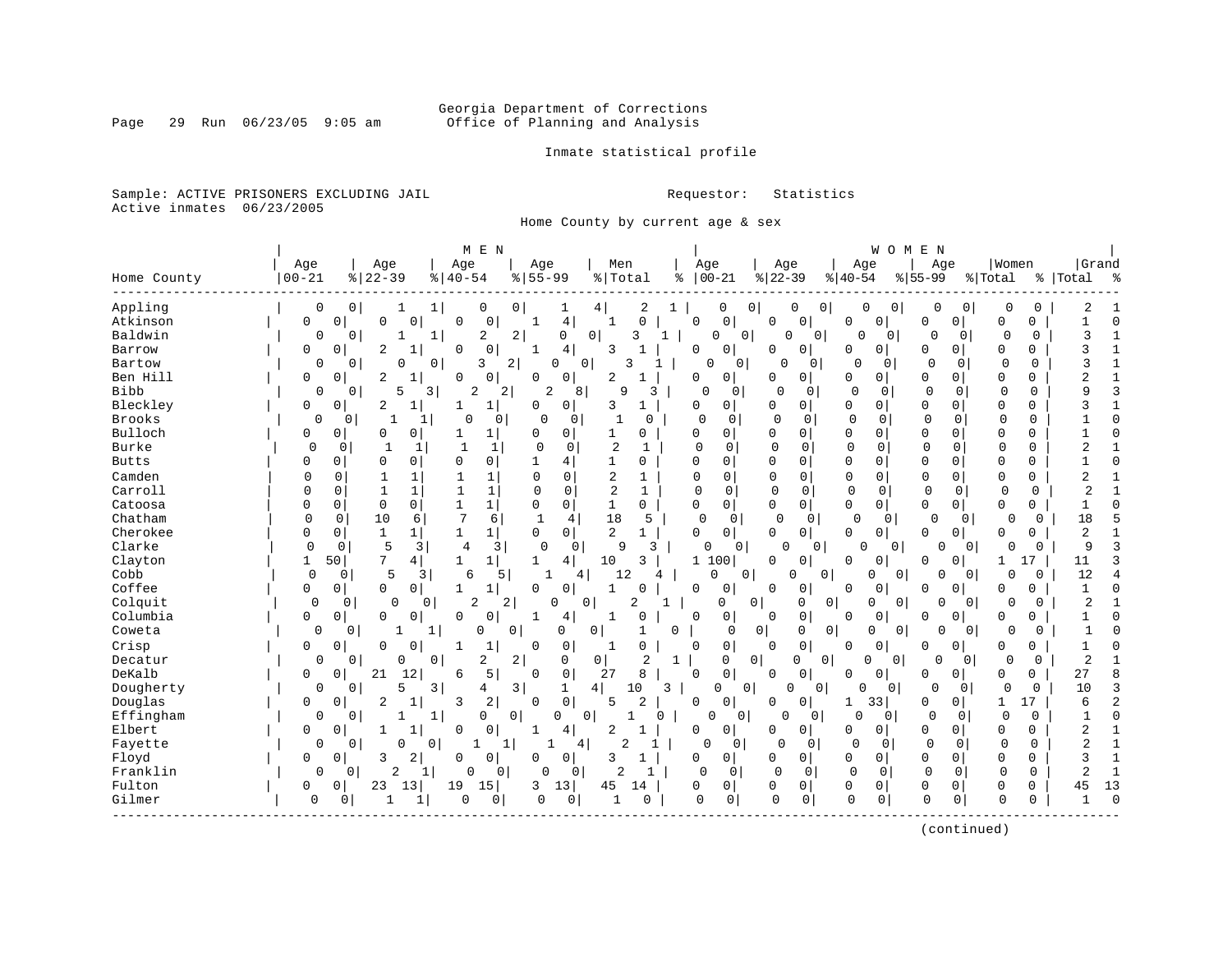### Georgia Department of Corrections<br>Page 30 Run 06/23/05 9:05 am 60ffice of Planning and Analysis Office of Planning and Analysis

Inmate statistical profile

Sample: ACTIVE PRISONERS EXCLUDING JAIL **Requestor:** Statistics Active inmates 06/23/2005

Home County by current age & sex (continued)

|             |                            |                | M E N                            |                                            |                                |          |                            |                               |                         | WOMEN                |             |              |                |           |
|-------------|----------------------------|----------------|----------------------------------|--------------------------------------------|--------------------------------|----------|----------------------------|-------------------------------|-------------------------|----------------------|-------------|--------------|----------------|-----------|
|             | Age                        | Age            | Age                              | Age                                        | Men                            |          | Age                        | Age                           | Age                     | Age                  | Women       |              | Grand          |           |
| Home County | $00 - 21$                  | $8   22 - 39$  | $8   40 - 54$                    | $8 55-99$                                  | % Total                        |          | $% 100-21$                 | $ 22-39 $                     | $ 40-54$                | $8 55-99$            | % Total     |              | %   Total      | ွာ        |
| Glynn       | 0<br>0                     | 4              | 2<br>2<br>2                      | 4                                          | 2                              | C        | 0                          | 0<br>0                        | 0<br>0                  | 0<br>0               | 0           | 0            |                |           |
| Gordon      | $\Omega$                   | $\Omega$       | 1                                | 1<br>1                                     | 4<br>3                         | 1        | $\Omega$                   | $\Omega$<br>$\mathbf{0}$<br>0 | O<br>0                  | $\Omega$             | Ω           | 0            | 3              |           |
| Greene      | 0<br>$\Omega$              |                | $\mathbf 0$<br>O                 | $\mathbf 0$<br>$\Omega$                    | 0<br>-1                        | $\Omega$ | 0                          | $\mathbf 0$<br>$\Omega$       | 0<br>0                  | $\mathbf 0$<br>0     | O           | 0            | 1              | $\bigcap$ |
| Gwinnett    | $\Omega$                   | 2<br>0         | 3<br>1                           | 2<br>0                                     | 5<br>0                         | 2        | $\mathbf 0$<br>0           | 0<br>∩                        | <sup>0</sup><br>0       | $\Omega$<br>$\Omega$ | $\Omega$    | <sup>0</sup> | 5              |           |
| Habersham   | 0<br>$\Omega$              | O              | $\Omega$<br>1                    | 0<br>$\Omega$                              |                                | $\Omega$ | 0                          | 0<br><sup>0</sup>             | 0<br>0                  | 0<br>$\Omega$        | O           | 0            |                |           |
| Hall        | $\Omega$                   | 3<br>$\Omega$  | 2<br>1                           | 1<br>1                                     | 4<br>5                         | 2        | 0<br>$\mathbf 0$           | $\Omega$<br>0                 | ∩<br>0                  | $\Omega$<br>$\Omega$ | $\Omega$    | $\Omega$     | 5              |           |
| Hancock     | $\mathbf 0$<br>0           | O              | 2<br>0<br>2                      | $\mathbf 0$<br>$\Omega$                    | 2                              | 0        | 0                          | $\Omega$<br>$\mathbf 0$       | 0<br>0                  | 0<br>0               | 0           | 0            | 2              |           |
| Hart        | $\Omega$                   | $\Omega$<br>O  | 0<br>2                           | 2<br>$\Omega$                              | $\Omega$<br>$\overline{c}$     |          | $\Omega$<br>$\Omega$       | $\Omega$<br>$\Omega$          | $\Omega$<br>0           | $\mathbf 0$<br>0     | 0           | $\Omega$     | $\overline{c}$ |           |
| Henry       | 0<br>$\Omega$              | 2              | 1                                | $\Omega$<br>0                              | 3<br>-1                        | 0        | 0                          | 0<br><sup>0</sup>             | 0<br>0                  | $\Omega$<br>0        | 0           | 0            |                |           |
| Houston     | $\Omega$                   | $\Omega$<br>2  | 1<br>4                           | 3<br>O                                     | 0<br>6                         | 2        | $\Omega$<br>$\Omega$       | $\cap$<br>$\Omega$            | $\Omega$<br>$\Omega$    | $\Omega$<br>$\Omega$ | $\Omega$    | $\Omega$     |                |           |
| Jackson     | 50<br>1                    | 0              | 0<br>1                           | 4                                          | 3<br>1                         |          | 0<br>0                     | 0<br>0                        | 0<br>0                  | $\mathbf 0$<br>0     | 0           | 0            | 3              |           |
| Jeff Davis  | $\mathbf 0$                | 0<br>1         | $\Omega$<br>1                    | $\Omega$<br>$\mathbf 0$<br>0               | 1<br>$\Omega$                  |          | $\mathbf 0$<br>$\mathbf 0$ | $\Omega$<br>$\mathbf 0$       | $\mathbf 0$<br>0        | $\Omega$<br>0        | $\Omega$    | $\Omega$     |                | C         |
| Jenkins     | 0<br>0                     | 2              | 0<br>1<br>0                      | $\mathbf 0$<br>0                           | 2<br>1                         | 0        | 0                          | 0<br>$\Omega$                 | 0<br>0                  | 0<br>0               | 0           | 0            | 2              |           |
| Laurens     | $\mathbf 0$<br>$\mathbf 0$ | 2              | $\mathbf{1}$<br>$\mathbf 0$      | 0<br>$\Omega$<br>0                         | $\overline{c}$<br>$\mathbf{1}$ |          | $\Omega$<br>$\mathbf 0$    | 0<br>$\Omega$                 | $\Omega$<br>$\mathbf 0$ | $\Omega$<br>$\Omega$ | $\mathbf 0$ | $\mathbf 0$  | 2              |           |
| Liberty     | 0<br>0                     | 3              | 2<br>1<br>-1                     | $\Omega$<br>0                              | 4<br>$\mathbf{1}$              | $\Omega$ | 0                          | 0<br>0                        | $\Omega$<br>0           | $\Omega$<br>$\Omega$ | O           | 0            |                |           |
| Lincoln     | 0<br>0                     |                | 0<br>$\Omega$                    | 0<br>0                                     | 0                              |          | $\mathbf 0$<br>0           | 0<br>0                        | 0<br>0                  | $\Omega$<br>0        | 0           | 0            |                | $\bigcap$ |
| Lowndes     | O<br>0                     | $\overline{c}$ | $\mathbf 1$<br>$\mathbf{1}$<br>1 | $\mathbf 0$<br>0                           | 3<br>1                         |          | $\mathbf 0$<br>$\mathbf 0$ | $\Omega$<br>$\mathbf 0$       | $\mathbf 0$<br>0        | $\Omega$<br>0        | $\Omega$    | $\Omega$     |                |           |
| Marion      | $\mathbf 0$<br>0           | $\mathbf{1}$   | 0<br>$\mathbf{1}$<br>$\mathbf 0$ | $\mathbf 0$<br>$\mathbf 0$                 | $\mathbf{1}$<br>0              |          | 0<br>$\mathbf 0$           | 0<br>$\Omega$                 | 0<br>0                  | 0<br>0               | $\Omega$    | 0            |                |           |
| McDuffie    | 0<br>$\Omega$              | $\mathbf 0$    | 0<br>1                           | $\mathbf 0$<br>$\mathbf 0$<br>$\mathbf{1}$ | $\mathbf{1}$                   | $\Omega$ | 0<br>0                     | $\Omega$<br>0                 | 0<br>$\Omega$           | $\Omega$<br>$\Omega$ | $\Omega$    | $\Omega$     |                |           |
| McIntosh    | 0<br>0                     | 1              | 1<br>1<br>1                      | $\mathbf 0$<br>$\mathbf 0$                 | $\overline{2}$<br>1            |          | 0<br>0                     | 0<br>0                        | 0<br>0                  | 0<br>0               | 0           | 0            | 2              |           |
| Miller      | $\mathbf 0$<br>$\mathbf 0$ | $\mathbf{1}$   | $\mathbf 0$                      | $\mathbf 0$<br>0                           | 0                              | O        | 0<br>0                     | 0<br>0                        | 0<br>0                  | $\Omega$<br>0        | 0           | $\Omega$     |                |           |
| Mitchell    | $\Omega$<br>0              | 1              | $\mathbf 0$<br>0                 | $\Omega$<br>$\mathbf 0$                    |                                | $\Omega$ | 0                          | 0<br>$\Omega$                 | 0<br>0                  | $\mathbf 0$<br>O     | O           | 0            |                |           |
| Monroe      | 0                          | 0<br>0         | 0                                | 0<br>1                                     | 0                              | O        | 0<br>0                     | 0<br>$\Omega$                 | $\Omega$<br>0           | O                    | U           | $\Omega$     |                |           |
| Morgan      | 0<br>$\Omega$              | 1              | $\Omega$<br>0                    | $\Omega$<br>0                              | N                              | $\Omega$ | 0                          | 0<br><sup>0</sup>             | 0<br>0                  | 0<br>0               | 0           | 0            |                |           |
| Muscogee    | 0                          | 0<br>6         | 3<br>5                           | 4<br>በ                                     | 0<br>11                        | ζ        | 0                          | 0<br>0 <sup>1</sup><br>0      | $\Omega$<br>0           | $\Omega$<br>0        | 0           | $\Omega$     | 11             |           |
| Newton      | 0<br>$\Omega$              | 2              | 0<br>0                           | $\Omega$<br>0                              | 2<br>1                         | $\Omega$ | 0                          | 0<br>$\Omega$                 | 33<br>1                 | 0<br>U               | 1           | 17           | 3              |           |
| Oglethorpe  | 0                          | 0              | 0<br>1                           | 0<br>1                                     | 4<br>2                         | 1        | $\mathbf 0$                | 0 <br>0<br>$\overline{0}$     | 0<br>0                  | $\Omega$<br>0        | U           | 0            | 2              |           |
| Paulding    | 0<br>0                     | $\Omega$       | $\mathbf{1}$<br>0                | 0<br>$\Omega$                              | 0                              | 0        | 0                          | $\mathsf 0$<br>$\Omega$       | 0<br>0                  | 0<br>0               | 0           | 0            |                |           |
| Pierce      | 0                          | $\Omega$<br>O  | 0<br>1                           | 1<br>0                                     | 0                              | 0        | $\Omega$<br>0              | 0<br>0                        | 0<br>0                  | 0<br>$\mathbf 0$     | $\Omega$    | 0            |                |           |
| Pike        | 0<br>0                     |                | $\mathbf{1}$<br>-1               | $\mathsf{O}\xspace$<br>$\Omega$            | $\mathbf{2}$<br>1              |          | 0<br>$\Omega$              | $\mathbf 0$<br>$\Omega$       | 33<br>1                 | 0<br>0               | -1          | 17           | 3              |           |
| Polk        | 0                          | 0              | 0<br>1                           | 0<br>0                                     | $\mathbf{0}$                   | 0        | $\mathbf 0$<br>0           | $\mathbf 0$<br>0              | O<br>0                  | 0<br>$\mathbf 0$     | $\Omega$    | 0            |                | ſ         |
| Putnam      | O<br>$\Omega$              |                | $\mathbf{1}$<br>1                | 0<br>$\Omega$                              | 2                              | 0        | 0                          | $\Omega$<br>0                 | 0<br>0                  | $\Omega$<br>0        | 0           | 0            | 2              |           |
| Rabun       | $\Omega$                   | $\Omega$       | 1<br>O                           | 0<br>U                                     | 0                              | U        | 0                          | $\Omega$<br>$\Omega$          | $\Omega$<br>$\Omega$    | $\Omega$<br>$\Omega$ | 0           | $\Omega$     | 1              |           |
| Randolph    | 0<br>0                     |                | 0<br>0                           | 4                                          | 2                              | 0        | 0                          | 0<br>0                        | 0<br>0                  | 0<br>0               | 0           | 0            | $\overline{a}$ |           |
| Richmond    | 0                          | 0<br>8         | 4<br>5                           | 4                                          | 4<br>14                        |          | 0<br>$\mathbf 0$           | 50<br>1                       | 0<br>0                  | $\mathbf 0$<br>0     |             | 17           | 15             |           |

(continued)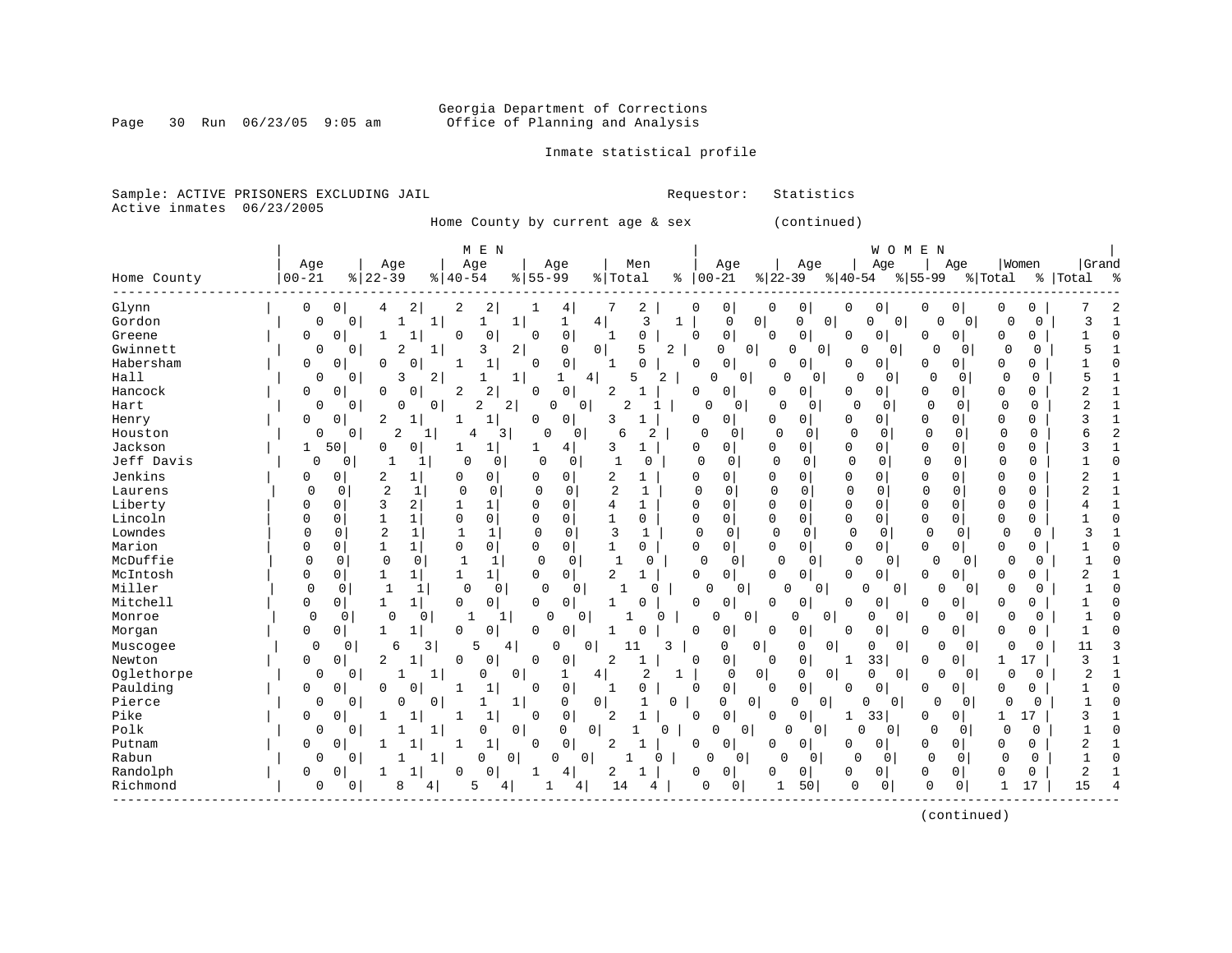# Georgia Department of Corrections<br>Page 31 Run 06/23/05 9:05 am 6ffice of Planning and Analysis Office of Planning and Analysis

Inmate statistical profile

Sample: ACTIVE PRISONERS EXCLUDING JAIL **Requestor:** Statistics Active inmates 06/23/2005

Home County by current age & sex (continued)

|                  |           |               |                            |               | M E N          |              |                |               |      |               |                          |                |                                |             | WOMEN                |              |                 |         |          |             |
|------------------|-----------|---------------|----------------------------|---------------|----------------|--------------|----------------|---------------|------|---------------|--------------------------|----------------|--------------------------------|-------------|----------------------|--------------|-----------------|---------|----------|-------------|
|                  | Age       |               | Age                        | Age           |                | Age          |                |               | Men  |               | Age                      |                | Age                            |             | Age                  |              | Age             |         | Women    | Grand       |
| Home County      | $00 - 21$ |               | $22 - 39$<br>$\frac{8}{6}$ | $8   40 - 54$ |                | $8 55-99$    |                | % Total       |      | $\frac{8}{6}$ | $00 - 21$                |                | $ 22-39 $                      | $ 40-54 $   |                      | $ 55-99 $    |                 | % Total |          | %   Total % |
| Rockdale         | 0         | 0             | 0                          |               |                |              | $\circ$        |               | 0    |               | 0<br>0                   |                | 0                              | 0           | 0                    | O            |                 |         |          |             |
| Seminole         | 0         | 0             |                            |               | 0              | O            | 0              |               |      | 0             | 0                        | $\mathbf{0}$   | $\overline{0}$<br>0            |             | 0<br>0               |              | 0               |         |          |             |
| Spalding         | 0         | 0             | 3                          | 2<br>∠        | $\overline{2}$ | 0            | 01             | 5             | 2    |               | 0<br>0                   |                | 0                              | 0           | 0                    | <sup>0</sup> | 0               |         | 0        |             |
| Stephens         |           | 0<br>$\Omega$ | 0                          | 0             | 1              | 0            | $\Omega$       |               |      | $\Omega$      |                          | 0 <sup>1</sup> | O                              | 0           | $\Omega$<br>$\Omega$ | <sup>0</sup> | $\Omega$        | U       |          |             |
| Sumter           | 0         | 0             | $\Omega$                   | 0             | 1              | $\Omega$     | 0              |               |      |               | 0<br>$\Omega$            | $\Omega$       | 0                              | 0           | 0                    | <sup>0</sup> | 0               |         |          |             |
| Tattnall         |           | 0<br>0        |                            |               | 0              | O            | 0              |               |      | $\Omega$      | 0                        | 0              | <sup>0</sup><br>$\overline{0}$ |             | 0                    | O            | $\Omega$        |         |          |             |
| Thomas           | 0         | $\Omega$      |                            |               |                | n            | 0              | $\mathcal{D}$ |      |               | 0<br><sup>0</sup>        | <sup>0</sup>   | 0                              | 0           | $\Omega$             | ∩            | <sup>0</sup>    |         | 0        |             |
| Tift             |           | 0             | O                          | 0             | 1              |              | 4              |               |      |               |                          | 0 <sup>1</sup> | 0<br>$\circ$                   |             | $\Omega$<br>0        | 0            | 0               |         | n        |             |
| Toombs           | 0         | 0             | 2                          |               | 1              |              | $\overline{0}$ |               |      |               | 0<br>Ω                   |                | 0                              | 0           | 0                    | O            | 0               |         | 0        |             |
| Troup            |           | 0<br>0        |                            |               | 0<br>U         | U            | 0              |               |      |               | O                        | $\overline{0}$ | $\Omega$<br>$\Omega$           | $\Omega$    | <sup>n</sup>         | $\Omega$     |                 | O       | 0        |             |
| Union            | 0         | 0             | $\Omega$                   |               |                | 0            | $\circ$        |               |      |               | 0<br>Ω                   |                | 0                              | 0           | 0                    | $\Omega$     | 0               |         | 0        |             |
| Upson            |           | 0<br>0        | U                          | 0             |                | 0            | 0              |               |      |               | 0<br>0                   |                | O.                             | O           | O                    | 0            |                 |         | $\Omega$ |             |
| Walker           | 0         | 0             |                            |               |                |              | 0              |               |      |               | 0                        |                | 50                             | O.          |                      | $\Omega$     |                 |         | 17       |             |
| Walton           |           | 0<br>0        | 0                          | 0             | 2              | O            |                |               |      |               | $\Omega$                 |                | $\Omega$                       | $\Omega$    | U                    |              |                 |         | $\Omega$ |             |
| Ware             | 0         | 0             | 4                          | 2             | 1              |              | $\Omega$       | 5             | 2    |               | 0<br>O                   | <sup>0</sup>   | $\Omega$                       | 0           |                      | $\Omega$     |                 |         | 0        |             |
| Washington       | 0         | 0             | 3                          | $\Omega$<br>2 | $\mathbf 0$    | <sup>0</sup> | 0              |               |      |               | O                        |                | $\Omega$<br>$\Omega$           | $\mathbf 0$ |                      | $\Omega$     |                 |         | 0        |             |
| Wayne            | 0         | 0             |                            |               | 0              |              | 0              | 2             |      |               | 0<br>Ω                   |                | $\Omega$                       | $\Omega$    | U                    | $\Omega$     |                 |         | 0        |             |
| Whitfield        | 0         | 0             |                            |               |                |              | 0              |               |      |               | $\Omega$<br><sup>0</sup> | 0              | $\Omega$                       | $\Omega$    |                      | $\Omega$     | 0               |         | 0        |             |
| Wilkinson        | $\Omega$  |               |                            | $\Omega$      | $\mathbf 0$    | $\Omega$     | U              |               |      |               | $\mathbf 0$<br>$\cap$    | U              | $\Omega$                       |             |                      | $\Omega$     | 0               |         | $\Omega$ |             |
| Total reported   |           | 2 100         | 179 100                    | 123 100       |                | 24 100       |                | 328 100       |      |               | 1 100                    |                | 2 100                          |             | 3 100                | $\mathbf 0$  | 0 <sup>1</sup>  |         | 6 100    | 334 100     |
|                  |           |               |                            |               |                |              |                |               |      |               |                          |                |                                |             |                      |              |                 |         |          |             |
| Percent reported |           | 100.0         | 84.8                       |               | 86.6           | 70.6         |                |               | 84.3 |               | 100.0                    |                | 100.0                          |             | 100.0                |              | .0 <sub>1</sub> |         | 100.0    | 84.6        |
|                  |           |               |                            |               |                |              |                |               |      |               |                          |                |                                |             |                      |              |                 |         |          |             |
|                  |           |               |                            |               |                |              |                |               |      |               |                          |                |                                |             |                      |              |                 |         |          |             |
| Not reported     | 0         |               | 32                         | 19            |                | 10           |                | 61            |      |               | $\mathbf 0$              |                | $\Omega$                       |             | $\Omega$             |              | U               |         | U        | 61          |
| Total            | 2         |               | 211                        | 142           |                | 34           |                | 389           |      |               |                          |                | 2                              |             | 3                    |              | <sup>0</sup>    |         | 6        | 395         |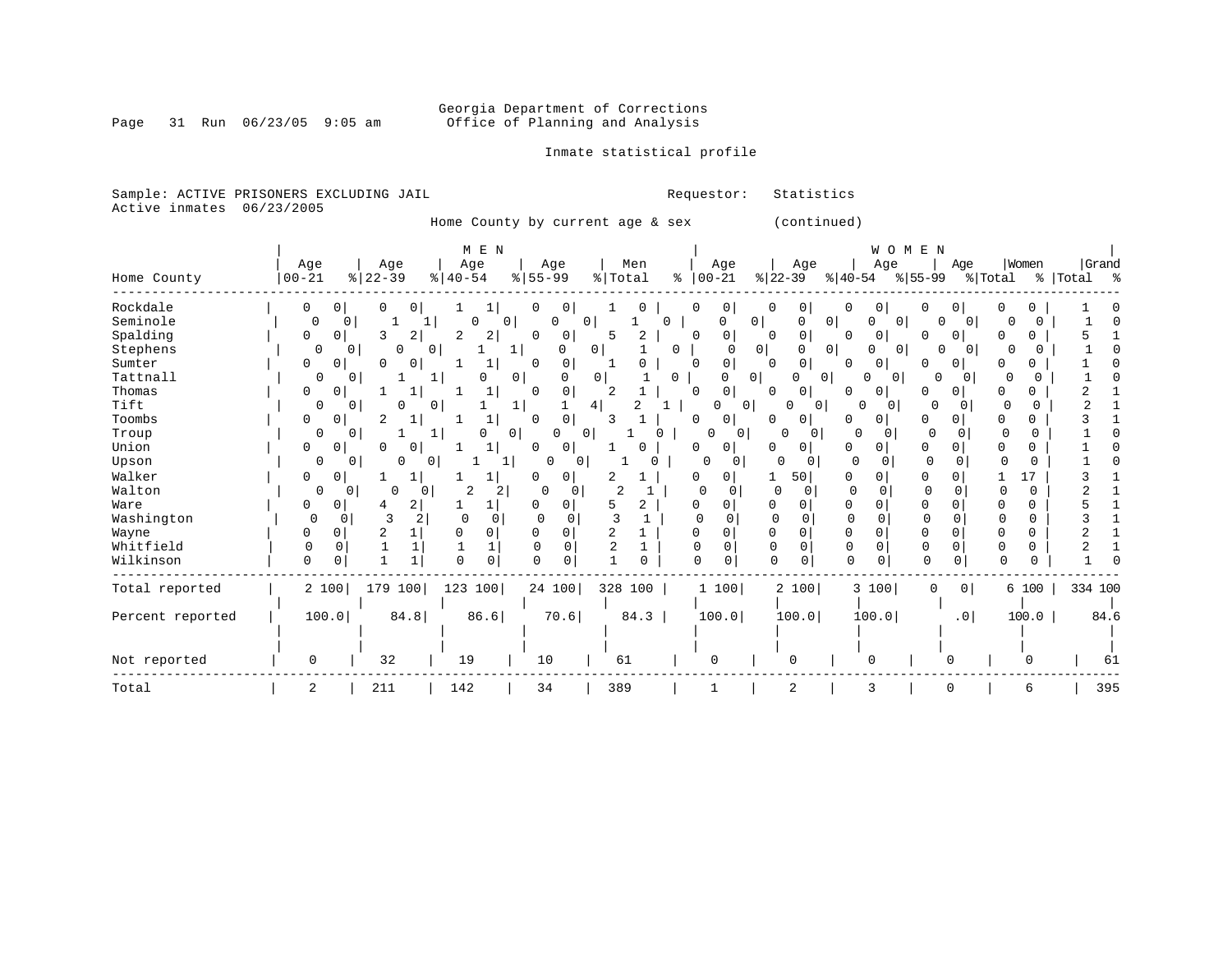# Georgia Department of Corrections<br>Page 32 Run 06/23/05 9:05 am 6ffice of Planning and Analysis Office of Planning and Analysis Inmate statistical profile<br>Requestor: Statistics

Sample: ACTIVE PRISONERS EXCLUDING JAIL Active inmates 06/23/2005

Prison Sentence In Years by current age & sex

| Sentence In Years                                                                                                                                                                                                                                            | Age<br>$ 00 - 21$                                                                                                                                                                                                                                                                                            | Age<br>$ 22-39 $                                                                                                                                                                                                                                                                                                                                              | M E N<br>Age<br>$ 40-54 $                                                                                                                                                                                                                                                                                                                                                         | Age<br>$8 55-99$                                                                                                                                                                                                                                                                                                                                                                                                                | Men<br>$\frac{1}{2}$ Total                                                                                                                                                                                                                                                                          | Age<br>$8   00 - 21$                                                                                                                                                                                                                                                                                                                                                                                                     | Age<br>$ 22-39 $                                                                                                                                                                                                                                                                                                                                       | WOMEN<br>Age<br>$ 40-54$                                                                                                                                                                                                                                                                                                                                                                           | Age<br>% 55-99                                                                                                                                                                                                                                                                                                                                                                             | Women<br>% Total                                                                                                                                                                                                                                                                                         | Grand<br>%   Total<br>ႜ                                                                                                                                                                                                                                                                                                                                                                    |
|--------------------------------------------------------------------------------------------------------------------------------------------------------------------------------------------------------------------------------------------------------------|--------------------------------------------------------------------------------------------------------------------------------------------------------------------------------------------------------------------------------------------------------------------------------------------------------------|---------------------------------------------------------------------------------------------------------------------------------------------------------------------------------------------------------------------------------------------------------------------------------------------------------------------------------------------------------------|-----------------------------------------------------------------------------------------------------------------------------------------------------------------------------------------------------------------------------------------------------------------------------------------------------------------------------------------------------------------------------------|---------------------------------------------------------------------------------------------------------------------------------------------------------------------------------------------------------------------------------------------------------------------------------------------------------------------------------------------------------------------------------------------------------------------------------|-----------------------------------------------------------------------------------------------------------------------------------------------------------------------------------------------------------------------------------------------------------------------------------------------------|--------------------------------------------------------------------------------------------------------------------------------------------------------------------------------------------------------------------------------------------------------------------------------------------------------------------------------------------------------------------------------------------------------------------------|--------------------------------------------------------------------------------------------------------------------------------------------------------------------------------------------------------------------------------------------------------------------------------------------------------------------------------------------------------|----------------------------------------------------------------------------------------------------------------------------------------------------------------------------------------------------------------------------------------------------------------------------------------------------------------------------------------------------------------------------------------------------|--------------------------------------------------------------------------------------------------------------------------------------------------------------------------------------------------------------------------------------------------------------------------------------------------------------------------------------------------------------------------------------------|----------------------------------------------------------------------------------------------------------------------------------------------------------------------------------------------------------------------------------------------------------------------------------------------------------|--------------------------------------------------------------------------------------------------------------------------------------------------------------------------------------------------------------------------------------------------------------------------------------------------------------------------------------------------------------------------------------------|
| $0 - 1$<br>$1.1 - 2$<br>$2.1 - 3$<br>$3.1 - 4$<br>$4.1 - 5$<br>$5.1 - 6$<br>$6.1 - 7$<br>$7.1 - 8$<br>$8.1 - 9$<br>$9.1 - 10$<br>$10.1 - 12$<br>$12.1 - 15$<br>$15.1 - 20$<br>$20.1 - OVER$<br>LIFE<br><b>DEATH</b><br>LIFE W/O PAROLE<br>YOUTHFUL OFFENDERS | $\circ$  <br>0<br>0<br>0<br>0 <sup>1</sup><br>0<br>0<br>01<br>$\Omega$<br>$\Omega$<br>$\Omega$<br>0<br>$\Omega$<br>$\mathbf 0$<br>$\mathbf 0$<br>0<br>0<br>$\Omega$<br>$\mathbf 0$<br>$\mathbf 0$<br>$\Omega$<br>$\Omega$<br>$\Omega$<br>$\overline{0}$<br>0<br>0<br>$\overline{0}$<br>0<br>2 100<br>0<br> 0 | 0 <sup>1</sup><br>0<br>0 <sup>1</sup><br>0 I<br>0<br>0<br>0<br>0<br>0<br>0<br>0<br>0<br>0<br>0<br>0<br>$\Omega$<br>0<br>$\mathbf 0$<br>0<br>$\mathbf 0$<br>$\mathbf 0$<br>$\mathbf 0$<br>0<br>0<br>$\mathbf 0$<br>0<br>$\overline{0}$<br>$\Omega$<br>$\Omega$<br>0<br>$\circ$<br>$\mathbf 0$<br>$\mathbf 0$<br>0<br>0<br>$\overline{0}$<br>211 100<br>0<br> 0 | 0 <sup>1</sup><br>0<br>0<br>0 I<br>0<br>0 <sup>1</sup><br>0<br>$\mathbf{0}$<br>0<br>$\circ$<br>$\mathbf 0$<br>$\mathbf{0}$<br>$\Omega$<br>$\Omega$<br>$\Omega$<br>$\Omega$<br>$\mathbf 0$<br>$\mathbf 0$<br>$\mathsf{O}$<br>0<br>$\mathbf 0$<br>0 <sup>1</sup><br>$\Omega$<br>0<br>0<br>$\Omega$<br>$\mathbf 0$<br>$\circ$<br>0<br>$\overline{0}$<br>0<br>0<br>142 100<br>0<br> 0 | 0 <sup>1</sup><br>0<br>0<br>0 <sup>1</sup><br>0<br>0 <sup>1</sup><br>$\mathbf 0$<br>$\circ$<br>0<br>0 <sup>1</sup><br>0<br>$\mathbf 0$<br>$\Omega$<br>$\overline{0}$<br>$\mathbf 0$<br>0<br>$\mathbf 0$<br>$\mathbf 0$<br>$\mathbf 0$<br>$\overline{0}$<br>$\mathbf{0}$<br>0<br>0<br>0 <sup>1</sup><br>$\Omega$<br>$\Omega$<br>0<br>0 <sup>1</sup><br>$\mathbf 0$<br>0 <sup>1</sup><br>0 <sup>1</sup><br>0<br>34 100<br>0<br> 0 | 0<br>0<br>0<br>0<br>0<br>0<br>0<br>$\Omega$<br>0<br>0<br>$\Omega$<br>0<br>$\Omega$<br>0<br>$\Omega$<br>$\Omega$<br>$\mathbf 0$<br>$\Omega$<br>$\mathbf 0$<br>0<br>$\mathbf 0$<br>$\mathbf 0$<br>$\Omega$<br>$\mathbf{0}$<br>$\Omega$<br>$\Omega$<br>0<br>0<br>0<br>0<br>0<br>0<br>389 100<br>0<br>0 | 0<br>0 <sup>1</sup><br>0<br>$\mathbf 0$<br>0<br>0 <sup>1</sup><br>$\Omega$<br>0<br>0<br>0 <sup>1</sup><br>$\mathbf 0$<br>$\Omega$<br>$\Omega$<br>0 <sup>1</sup><br>$\Omega$<br>0<br>$\mathbf 0$<br>$\mathbf 0$<br>0 <sup>1</sup><br>$\mathbf 0$<br>$\mathbf 0$<br>$\circ$<br>$\Omega$<br>0 <sup>1</sup><br>$\Omega$<br>$\Omega$<br>0<br>0 <sup>1</sup><br>0<br>0 <sup>1</sup><br>0<br>0 <sup>1</sup><br>1 100<br>0<br> 0 | 0  <br>0<br>$\Omega$<br>$\circ$<br>0<br>0<br>$\Omega$<br>0<br>0<br>0<br>$\mathbf 0$<br>$\mathbf 0$<br>$\Omega$<br>0<br>$\Omega$<br>$\Omega$<br>$\mathbf 0$<br>$\mathbf 0$<br>0<br>0<br>$\mathbf 0$<br>$\overline{0}$<br>0<br>$\overline{0}$<br>$\Omega$<br>0<br>0<br>0 <sup>1</sup><br>0<br>0 <sup>1</sup><br>0<br>0 <sup>1</sup><br>2 100<br> 0 <br>0 | 0<br>0<br>$\mathbf 0$<br>0<br>0<br>0 <sup>1</sup><br>$\Omega$<br>$\mathbf 0$<br>0<br>$\mathbf 0$<br>0<br>$\mathbf 0$<br>$\Omega$<br>0<br>$\mathbf 0$<br>$\mathbf 0$<br>$\mathbf 0$<br>0<br>0 <sup>1</sup><br>0<br>$\mathbf 0$<br>$\circ$<br>$\Omega$<br>0 <sup>1</sup><br>$\Omega$<br>$\Omega$<br>$\mathbf 0$<br>0 <sup>1</sup><br>0 <sup>1</sup><br>0<br>0<br>$\overline{0}$<br>3 100<br> 0 <br>0 | 0<br>0 <sup>1</sup><br>0<br>$\mathbf 0$<br>0<br>0 <sup>1</sup><br>0 <sup>1</sup><br>$\Omega$<br>0<br>$\Omega$<br>$\mathbf 0$<br>0<br>0<br>$\Omega$<br>$\Omega$<br>0<br>$\overline{0}$<br>$\mathbf 0$<br>$\circ$<br>0<br>0<br>$\mathbf{0}$<br>0<br>$\overline{0}$<br>$\Omega$<br>$\Omega$<br>0<br>0 <sup>1</sup><br>0<br>0 <sup>1</sup><br>$\Omega$<br>0<br>0<br>0 I<br>0 <sub>1</sub><br>0 | 0<br>0<br>$\Omega$<br>$\Omega$<br>O<br>$\Omega$<br>$\Omega$<br>$\Omega$<br>$\Omega$<br>$\Omega$<br>0<br>$\Omega$<br>$\Omega$<br>$\Omega$<br>0<br>$\Omega$<br>$\mathbf 0$<br>$\Omega$<br>0<br>0<br>0<br>0<br>$\Omega$<br>0<br>$\Omega$<br>O<br>0<br>0<br>0<br>0<br>0<br>0<br>6 100<br>0<br>$\overline{0}$ | 0<br>0<br>$\Omega$<br>$\Omega$<br>$\Omega$<br>$\Omega$<br>$\Omega$<br>$\Omega$<br>$\Omega$<br>$\mathbf 0$<br>$\Omega$<br>$\Omega$<br><sup>0</sup><br>$\Omega$<br>$\Omega$<br>$\Omega$<br>$\Omega$<br>$\Omega$<br>0<br>$\mathbf 0$<br>$\Omega$<br>$\Omega$<br>0<br>$\Omega$<br>$\cap$<br>0<br>$\Omega$<br>$\Omega$<br>$\Omega$<br>$\Omega$<br>0<br>395 100<br>0<br>$\overline{\phantom{0}}$ |
| Total reported                                                                                                                                                                                                                                               | 2 100                                                                                                                                                                                                                                                                                                        | 211 100                                                                                                                                                                                                                                                                                                                                                       | 142 100                                                                                                                                                                                                                                                                                                                                                                           | 34 100                                                                                                                                                                                                                                                                                                                                                                                                                          | 389 100                                                                                                                                                                                                                                                                                             | 1 100                                                                                                                                                                                                                                                                                                                                                                                                                    | 2 100                                                                                                                                                                                                                                                                                                                                                  | 3 100                                                                                                                                                                                                                                                                                                                                                                                              | 0<br>0 <sup>1</sup>                                                                                                                                                                                                                                                                                                                                                                        | 6 100                                                                                                                                                                                                                                                                                                    | 395 100                                                                                                                                                                                                                                                                                                                                                                                    |
| Percent reported                                                                                                                                                                                                                                             | 100.0                                                                                                                                                                                                                                                                                                        | 100.0                                                                                                                                                                                                                                                                                                                                                         | 100.0                                                                                                                                                                                                                                                                                                                                                                             | 100.0                                                                                                                                                                                                                                                                                                                                                                                                                           | 100.0                                                                                                                                                                                                                                                                                               | 100.0                                                                                                                                                                                                                                                                                                                                                                                                                    | 100.0                                                                                                                                                                                                                                                                                                                                                  | 100.0                                                                                                                                                                                                                                                                                                                                                                                              | .0 <sub>1</sub>                                                                                                                                                                                                                                                                                                                                                                            | 100.0                                                                                                                                                                                                                                                                                                    | 100.0                                                                                                                                                                                                                                                                                                                                                                                      |
| NOT REPORTED                                                                                                                                                                                                                                                 | 0                                                                                                                                                                                                                                                                                                            | 0                                                                                                                                                                                                                                                                                                                                                             | 0                                                                                                                                                                                                                                                                                                                                                                                 | 0                                                                                                                                                                                                                                                                                                                                                                                                                               | $\mathbf 0$                                                                                                                                                                                                                                                                                         | 0                                                                                                                                                                                                                                                                                                                                                                                                                        | 0                                                                                                                                                                                                                                                                                                                                                      | 0                                                                                                                                                                                                                                                                                                                                                                                                  | 0                                                                                                                                                                                                                                                                                                                                                                                          | 0                                                                                                                                                                                                                                                                                                        |                                                                                                                                                                                                                                                                                                                                                                                            |
| Total                                                                                                                                                                                                                                                        | 2                                                                                                                                                                                                                                                                                                            | 211                                                                                                                                                                                                                                                                                                                                                           | 142                                                                                                                                                                                                                                                                                                                                                                               | 34                                                                                                                                                                                                                                                                                                                                                                                                                              | 389                                                                                                                                                                                                                                                                                                 | $\mathbf{1}$                                                                                                                                                                                                                                                                                                                                                                                                             | 2                                                                                                                                                                                                                                                                                                                                                      | 3                                                                                                                                                                                                                                                                                                                                                                                                  | 0                                                                                                                                                                                                                                                                                                                                                                                          | 6                                                                                                                                                                                                                                                                                                        | 395                                                                                                                                                                                                                                                                                                                                                                                        |
| AVG EXCLUDING<br>LIFE, DEATH, YO                                                                                                                                                                                                                             | .00                                                                                                                                                                                                                                                                                                          | .00                                                                                                                                                                                                                                                                                                                                                           | .00                                                                                                                                                                                                                                                                                                                                                                               | .00                                                                                                                                                                                                                                                                                                                                                                                                                             | .00                                                                                                                                                                                                                                                                                                 | $.00$                                                                                                                                                                                                                                                                                                                                                                                                                    | $.00$                                                                                                                                                                                                                                                                                                                                                  | $.00$                                                                                                                                                                                                                                                                                                                                                                                              | $.00$                                                                                                                                                                                                                                                                                                                                                                                      | .00                                                                                                                                                                                                                                                                                                      | .00                                                                                                                                                                                                                                                                                                                                                                                        |
| AVG INCLUDING<br>LIFE=21, YO=3 YRS                                                                                                                                                                                                                           | 3.00                                                                                                                                                                                                                                                                                                         | 3.00                                                                                                                                                                                                                                                                                                                                                          | 3.00                                                                                                                                                                                                                                                                                                                                                                              | 3.00                                                                                                                                                                                                                                                                                                                                                                                                                            | 3.00                                                                                                                                                                                                                                                                                                | 3.00                                                                                                                                                                                                                                                                                                                                                                                                                     | 3.00                                                                                                                                                                                                                                                                                                                                                   | 3.00                                                                                                                                                                                                                                                                                                                                                                                               | $.00 \,$                                                                                                                                                                                                                                                                                                                                                                                   | 3.00                                                                                                                                                                                                                                                                                                     | 3.00                                                                                                                                                                                                                                                                                                                                                                                       |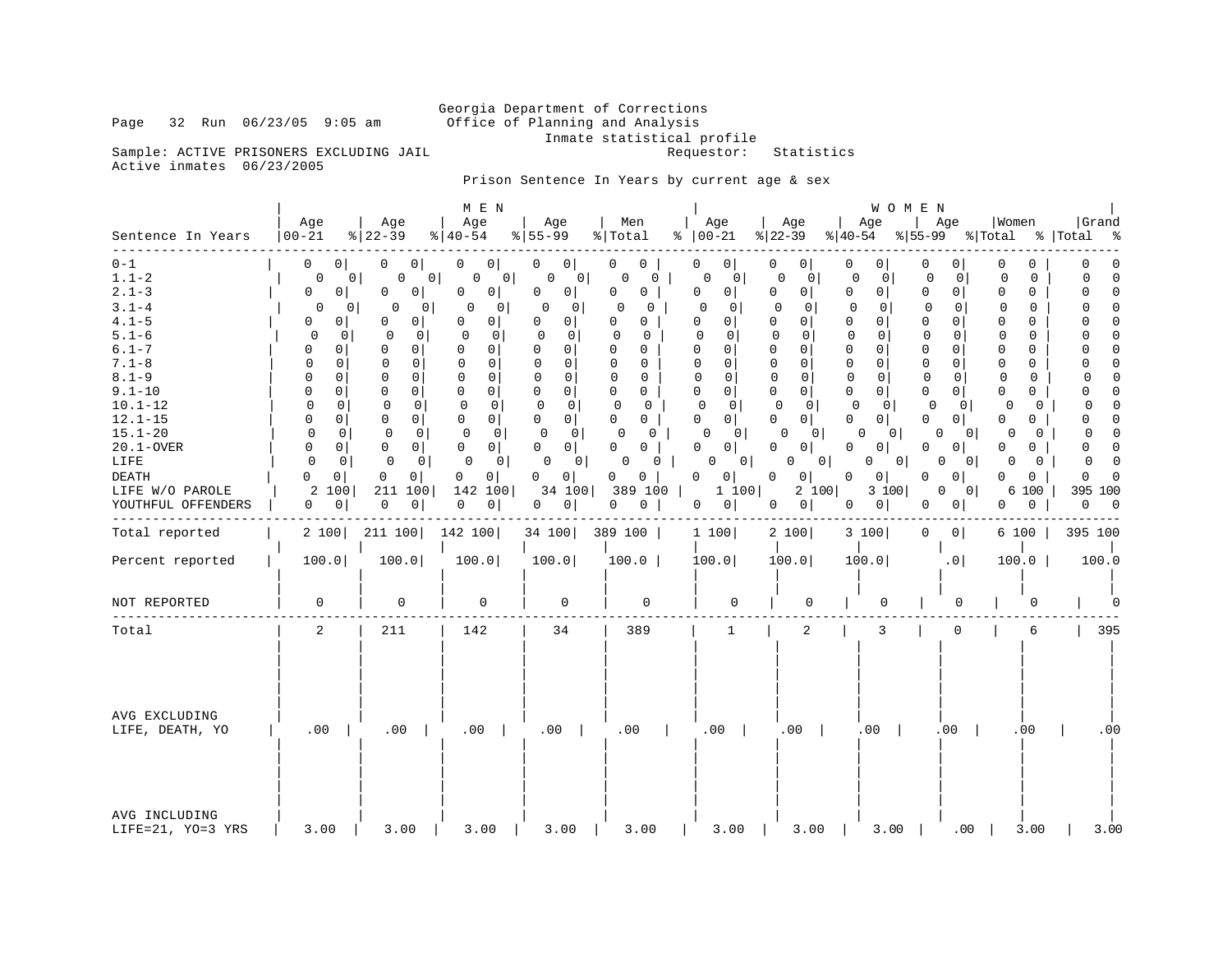#### Georgia Department of Corrections Page 33 Run 06/23/05 9:05 am Office of Planning and Analysis

Inmate statistical profile

|  |                           | Sample: ACTIVE PRISONERS EXCLUDING JAIL |  |  |  |  |  |
|--|---------------------------|-----------------------------------------|--|--|--|--|--|
|  | Active inmates 06/23/2005 |                                         |  |  |  |  |  |
|  |                           |                                         |  |  |  |  |  |

Requestor: Statistics

Probation To Follow Prison by current age & sex

|                                     |                   |                  | M E N               |                    |                 |                              |                        | W O                        | M E N                                    |                   |                     |
|-------------------------------------|-------------------|------------------|---------------------|--------------------|-----------------|------------------------------|------------------------|----------------------------|------------------------------------------|-------------------|---------------------|
| Prob After Prison                   | Age<br>$ 00 - 21$ | Age<br>$8 22-39$ | Age<br>$8140 - 54$  | Age<br>$8155 - 99$ | Men<br>% Total  | Age<br>$8   00 - 21$         | Age<br>$ 22-39 $       | Age<br>$ 40-54 $           | Age<br>$8155 - 99$                       | Women<br>% Total  | Grand<br>% Total %  |
| PROBATION TO FOLLOW<br>NO PROBATION | 0 <br>0<br>2 100  | 204<br>97        | 8<br>6<br>134<br>94 | 3<br>33<br>97      | 16<br>373<br>96 | 0<br>$\overline{0}$<br>1 100 | $\Omega$<br>0<br>2 100 | $\mathbf{0}$<br>0<br>3 100 | $\mathbf{0}$<br>0<br>0<br>0 <sup>1</sup> | $\Omega$<br>6 100 | 16 —<br>4<br>379 96 |
| Total reported                      | 2 100             | 211 100          | 142 100             | 34 100             | 389<br>100      | 1 100                        | 2 100                  | 3 100                      | 0<br>0                                   | 6 100             | 395 100             |
| Percent reported                    | 100.0             | 100.0            | 100.0               | 100.0              | 100.0           | 100.0                        | 100.0                  | 100.0                      | .0 <sup>1</sup>                          | 100.0             | 100.0               |
| NOT REPORTED                        |                   | $\Omega$         | 0                   | $\Omega$           | $\mathbf 0$     | 0                            | $\Omega$               | $\mathbf 0$                |                                          | $\Omega$          | $\Omega$            |
| Total                               |                   | 211              | 142                 | 34                 | 389             |                              | 2                      |                            |                                          | 6                 | 395                 |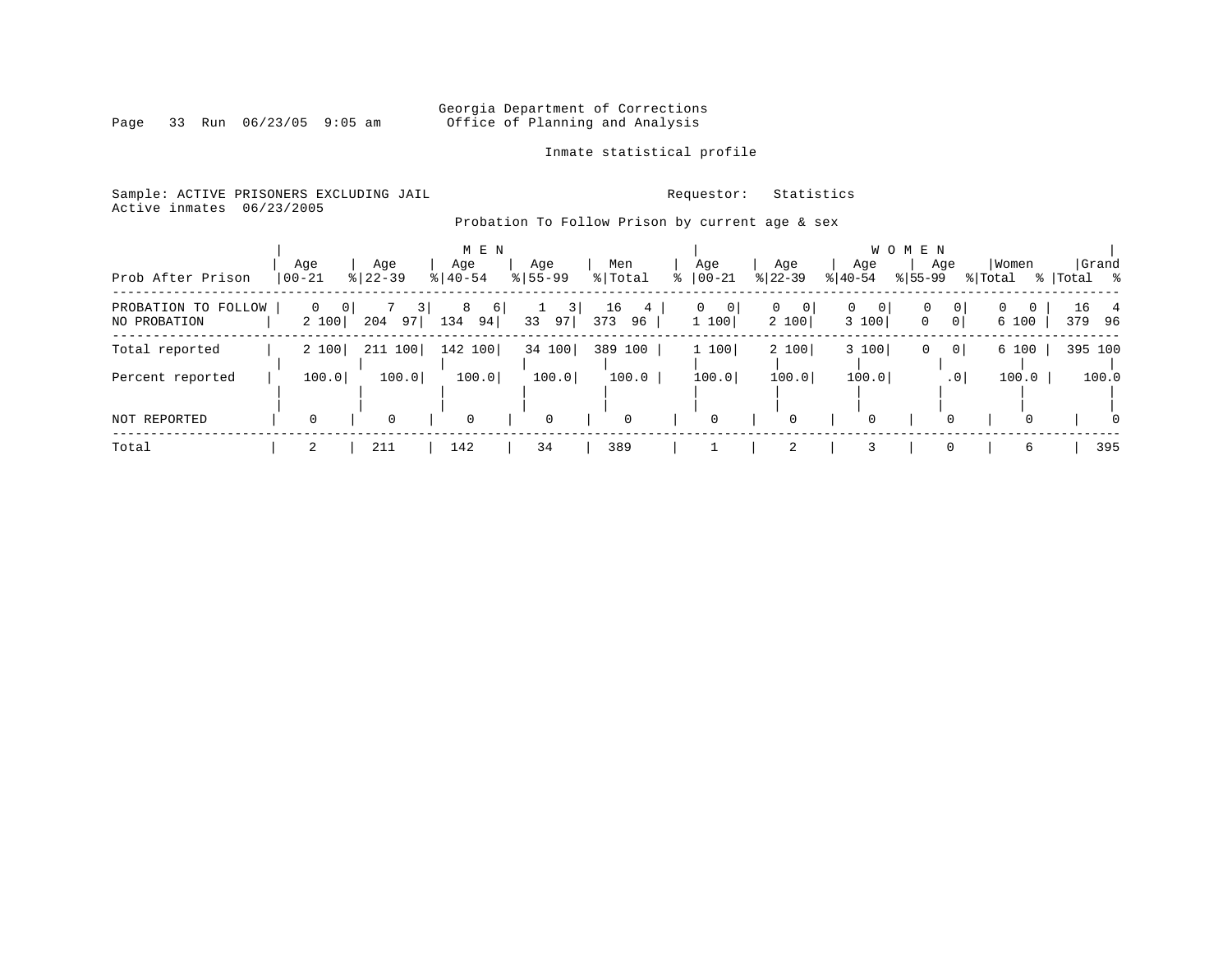# Georgia Department of Corrections<br>Page 34 Run 06/23/05 9:05 am 6ffice of Planning and Analysis Office of Planning and Analysis

### Inmate statistical profile

Sample: ACTIVE PRISONERS EXCLUDING JAIL **Requestor:** Statistics Active inmates 06/23/2005

Admission Type by current age & sex

|                      |                    |                              | M E N             |                          |               |                       |                   | WOMEN         |                          |                   |            |
|----------------------|--------------------|------------------------------|-------------------|--------------------------|---------------|-----------------------|-------------------|---------------|--------------------------|-------------------|------------|
|                      | Age                | Age                          | Age               | Aqe                      | Men           | Age                   | Aqe               | Age           | Age                      | Women             | Grand      |
| Admission Type       | $00 - 21$          | $ 22-39$                     | $8140 - 54$       | $8 55-99$                | % Total<br>ႜ  | $00 - 21$             | $ 22-39 $         | $ 40-54 $     | $ 55-99$                 | % Total           | % Total %  |
| COMMITTED FROM COURT | 0<br>01            | 59<br>28                     | 37<br>26          | 32<br>11                 | 107<br>28     | 01                    | 2 100             | 33            | $\left($                 | 50                | 110<br>-28 |
| RETURN APPEAL/BOND   |                    | $\mathbf{0}$<br><sup>o</sup> | 0                 | 0<br>0                   | $\Omega$<br>O | $\Omega$<br>0         | 0                 | $\Omega$      | $\Omega$                 | <sup>0</sup><br>∩ | U          |
| PAROLE REV/NEW SENT  | 0<br>O             | 11<br>5                      | 18<br>13          | 91<br>3                  | 32            | 0<br>$\left( \right)$ | <sup>0</sup>      | U             | ∩                        | O.                | 32         |
| PAR REV/NO NEW SENT  |                    | O                            | 1 I               | ∩                        | 5             | 0<br>O                | U                 | U             | U                        | ∩                 |            |
| PROB VIOL/TOTAL REV  | O<br>O             |                              | 0                 |                          |               | Ω                     | 0                 | U<br>Ω        | $\Omega$                 |                   |            |
| PROB VIOL/PARTIAL    |                    | 2<br>O                       |                   |                          |               |                       | 0                 | $\Omega$<br>U | n                        |                   |            |
| ADMIT FM OTHER CUST  | 0<br>$\Omega$      |                              | 0                 | 0                        |               | 0<br>O                | 0                 | O<br>Ω        | $\Omega$                 |                   |            |
| SHOCK INCARCERATION  | $\Omega$           |                              | 0                 | $\Omega$<br>$\Omega$     |               | U<br>∩                | $\Omega$          | $\Omega$      | U<br>U                   | 0                 |            |
| PROB REV/REMAINDER   | U<br>$\Omega$      | 3                            | 3                 | $\Omega$                 | 11            | 0                     | $\Omega$<br>U     | O<br>n        | <sup>n</sup><br>∩        | 0                 |            |
| NEW SENT/PAR REV PND | O<br>O             | <sup>0</sup>                 | $\mathbf{1}$      | <sup>0</sup><br>$\Omega$ | ∩             | $\Omega$              | $\Omega$          | U<br>n        | $\Omega$<br><sup>0</sup> | <sup>0</sup>      |            |
| LIFE W/O PAROLE      | 100                | 128<br>61                    | 56<br>79          | 20<br>59                 | 229<br>59     | 1 100                 | $\Omega$          | 2<br>67       | n                        | 50                | 232<br>59  |
| PAROLE REV BOOT CAMP | O<br>$\Omega$      | $\Omega$                     | 0<br>C            | $\Omega$<br>$\Omega$     | 0<br>$\Omega$ | $\Omega$<br>0         | 0                 | 0<br>0        | 0                        | 0                 |            |
| PAR REV/RSN UNKNOWN  |                    | U                            |                   | <sup>0</sup>             | U             | $\Omega$<br>0         | U                 | n<br>U        | O<br>n                   |                   |            |
| PROBATION/PAROLE REV | 0<br>0             | U                            | 0<br>$\Omega$     | $\Omega$<br>U            | 0<br>U        | 0<br>O                | $\Omega$          | U<br>U        | 0<br>$\Omega$            | U                 |            |
| PB PAROLE RESCINDED  | $\Omega$<br>∩      | n                            | U<br><sup>n</sup> | $\Omega$<br>$\Omega$     | U             | $\Omega$<br>$\Omega$  | <sup>n</sup><br>U | U             | n                        | 0                 |            |
| PROB REVOC/SPEC COND | O<br>0             | $\Omega$<br>0                | $\Omega$          | 0                        |               | 0<br>U                | 0                 | n             |                          |                   |            |
| PAR REV/REVOC CENTER | $\Omega$<br>$\cap$ | $\Omega$                     | U                 | U                        |               | 0                     | $\Omega$          | 0             |                          |                   |            |
| INFORMATION ONLY     | U<br>0             | 0<br>U                       | 0                 | 0                        |               |                       |                   |               |                          |                   |            |
| INCOMPLETE SENT PKG  | n                  | O<br>$\Omega$                | U                 | 0                        |               | 0                     | O                 | $\Omega$      |                          |                   |            |
| HANCOCK REVOC CENTER | U<br>O             |                              | 0                 |                          |               | 0                     | 0                 | O             |                          |                   |            |
| WHITWORTH DETENTION  | O                  | 0<br>O                       |                   | 0                        | <sup>0</sup>  | 01                    | 0<br>U            | $\Omega$      |                          |                   |            |
| DCYS AT RISK         | U<br>0             | 0                            | 0                 | 0                        | <sup>0</sup>  |                       | 0<br>0            | 0             |                          | O                 |            |
| OTHER                | 0                  | $\Omega$                     |                   | N                        | 0             |                       | U<br>O            | O<br>$\Omega$ |                          |                   |            |
| Total reported       | 2 100              | 211 100                      | 142 100           | 34 100                   | 389 100       | 1100                  | 2 100             | 3 100         | 0 <sup>1</sup>           | 6 100             | 395 100    |
|                      |                    |                              |                   |                          |               |                       |                   |               |                          |                   |            |
| Percent reported     | 100.0              | 100.0                        | 100.0             | 100.0                    | 100.0         | 100.0                 | 100.0             | 100.0         | .0 <sub>1</sub>          | 100.0             | 100.0      |
|                      |                    |                              |                   |                          |               |                       |                   |               |                          |                   |            |
| <b>UNKNOWN</b>       |                    | 0                            | U                 |                          |               | O                     |                   |               |                          |                   |            |
| Total                | 2                  | 211                          | 142               | 34                       | 389           |                       | 2                 | 3             |                          | 6                 | 395        |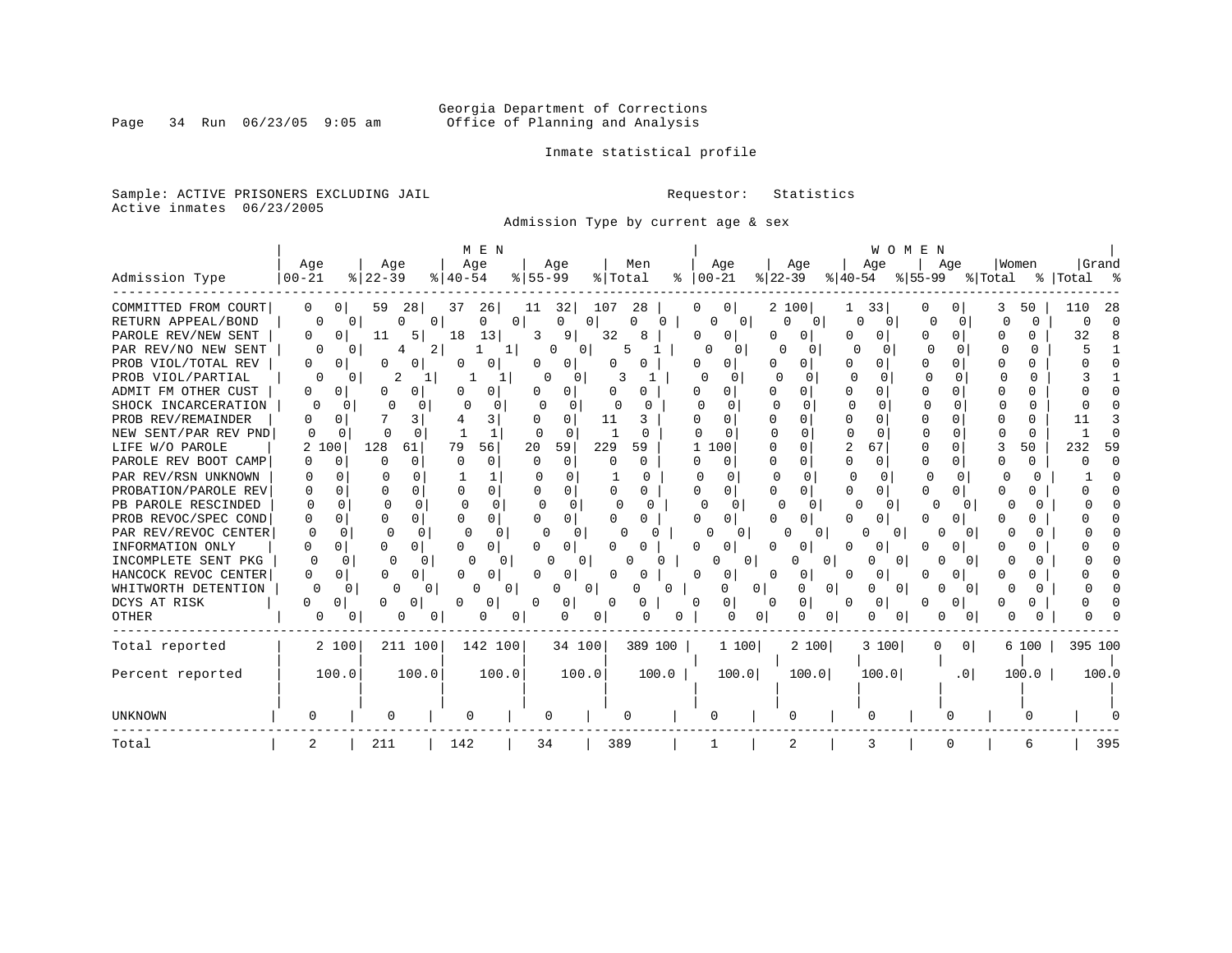Georgia Department of Corrections Page 35 Run 06/23/05 9:05 am Office of Planning and Analysis

Inmate statistical profile

Sample: ACTIVE PRISONERS EXCLUDING JAIL **Requestor:** Statistics Active inmates 06/23/2005 Release Type by current age & sex | M E N | W O M E N | | Age | Age | Age | Age | Men | Age | Age | Age | Age |Women |Grand Release Type |00-21 %|22-39 %|40-54 %|55-99 %|Total % |00-21 %|22-39 %|40-54 %|55-99 %|Total % |Total % ------------------------------------------------------------------------------------------------------------------------------------ Active | 2 100| 211 100| 142 100| 34 100| 389 100 | 1 100| 2 100| 3 100| 0 0| 6 100 | 395 100 ------------------------------------------------------------------------------------------------------------------------------------ Total | 2 | 211 | 142 | 34 | 389 | 1 | 2 | 3 | 0 | 6 | 395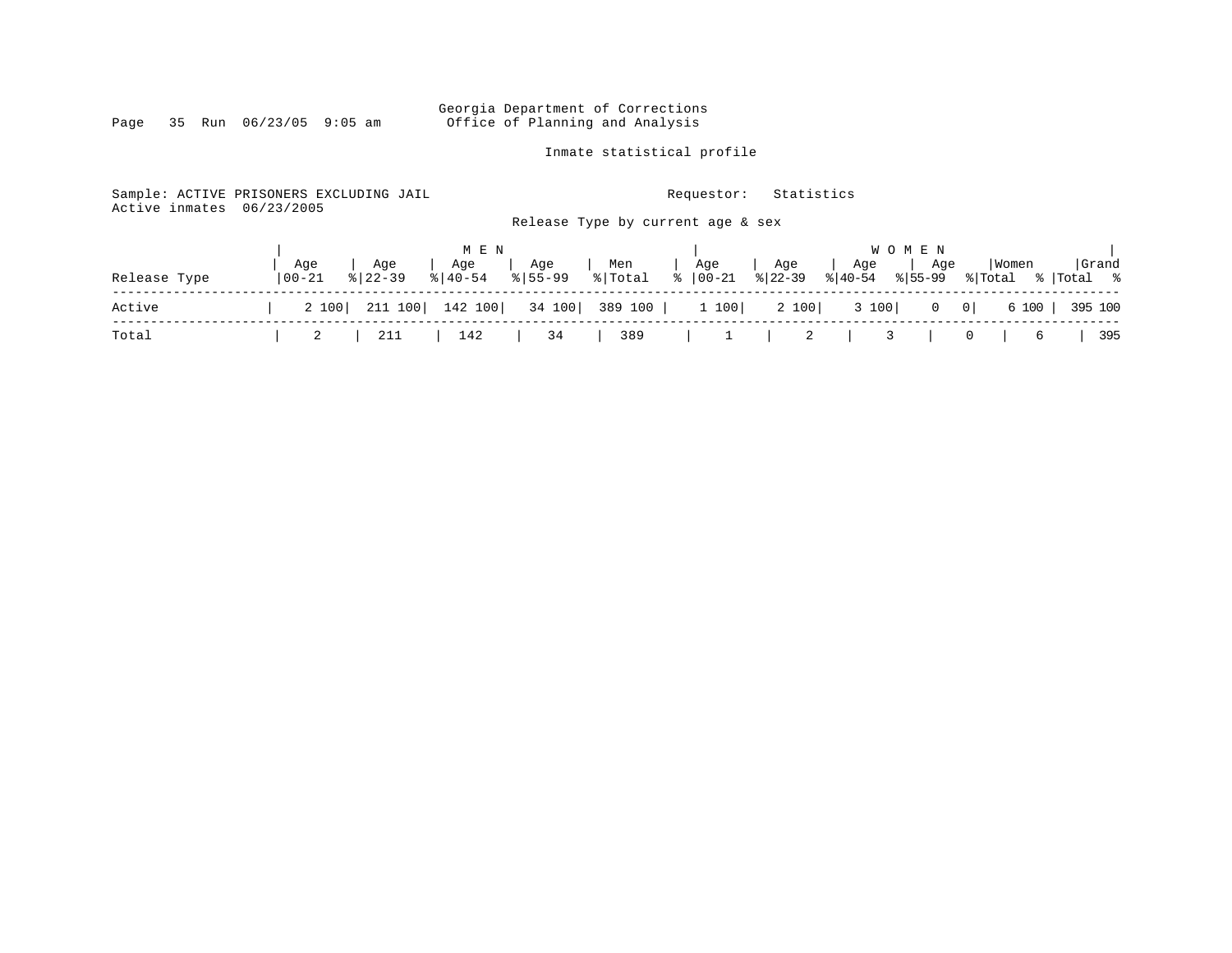Georgia Department of Corrections<br>Page 36 Run 06/23/05 9:05 am Office of Planning and Analysis Office of Planning and Analysis

Inmate statistical profile

| Sample: ACTIVE PRISONERS EXCLUDING JAIL<br>Active inmates | 06/23/2005         |                    |                                       |                   |                | Requestor:<br>Inst By Group by current age & sex | Statistics        |                             |                                                                     |                  |                     |
|-----------------------------------------------------------|--------------------|--------------------|---------------------------------------|-------------------|----------------|--------------------------------------------------|-------------------|-----------------------------|---------------------------------------------------------------------|------------------|---------------------|
| Inst By Group                                             | Age<br>$ 00 - 21 $ | Age<br>$8122 - 39$ | M E N<br>Age<br>$\frac{1}{6}$   40-54 | Age<br>$ 8 55-99$ | Men<br>% Total | Age<br>$\frac{1}{8}$   00-21                     | Age<br>$ 8 22-39$ | Age<br>$\frac{2}{6}$  40-54 | W O M E N<br>Age<br>855-99                                          | Women<br>% Total | Grand<br>%  Total % |
| State prison                                              |                    | 211 100<br>2 100   | 142 100                               | 34 100            | 389 100        | 1 100                                            | 2 100             | 3 100                       | $\overline{\phantom{0}}$ 0 $\overline{\phantom{0}}$<br>$\mathbf{0}$ | 6 100            | 395 100             |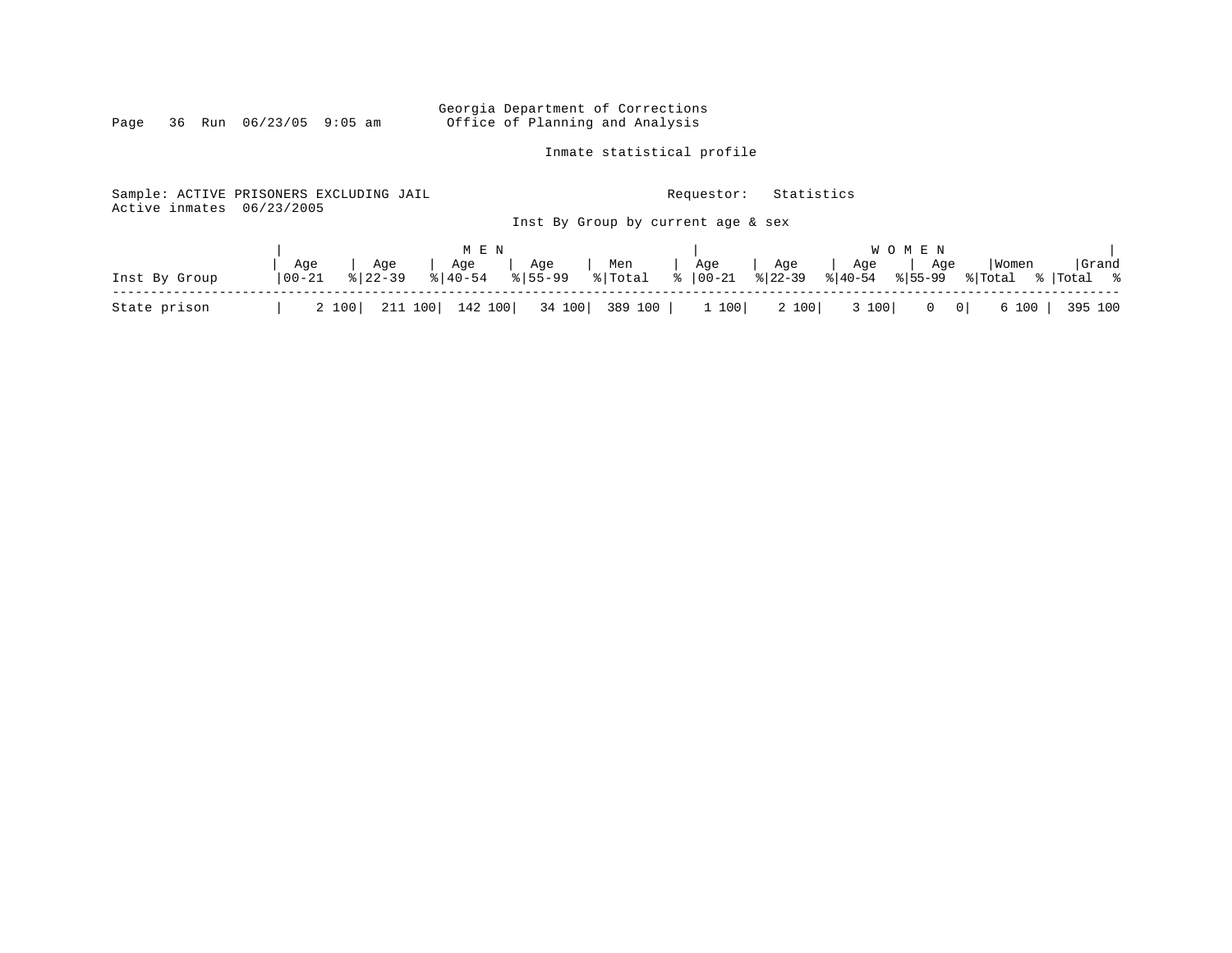# Georgia Department of Corrections<br>Page 37 Run 06/23/05 9:05 am 60ffice of Planning and Analysis Office of Planning and Analysis

Inmate statistical profile

Sample: ACTIVE PRISONERS EXCLUDING JAIL **Requestor:** Statistics Active inmates 06/23/2005

Institution by current age & sex

|                      |                      |                      | M E N                        |                              |                      |                          | WOMEN                    |                                      |                      |          |                |  |  |  |  |  |  |  |
|----------------------|----------------------|----------------------|------------------------------|------------------------------|----------------------|--------------------------|--------------------------|--------------------------------------|----------------------|----------|----------------|--|--|--|--|--|--|--|
|                      | Age                  | Age                  | Age                          | Age                          | Men                  | Age                      | Age                      | Age                                  | Age                  | Women    | Grand          |  |  |  |  |  |  |  |
| Institution          | $00 - 21$            | $8   22 - 39$        | $8   40 - 54$                | $8 55-99$                    | % Total              | $ 00-21$<br>ႜ            | $ 22-39 $                | $ 40-54 \t  55-99$                   |                      | % Total  | %  Total %     |  |  |  |  |  |  |  |
| Ware Prison          | 0 <sup>1</sup>       | 16<br>8              | 13<br>9                      | 9<br>3                       | 32<br>8              | $\circ$<br>0             | 0                        | 0                                    | $\cup$               |          | 32             |  |  |  |  |  |  |  |
| Phillips Prison      | 0                    | 10<br>$\mathbf{0}$   | 12<br>5<br>8 <sup>1</sup>    |                              | 3<br>23              | 6<br>O                   | 0<br>U                   | 0<br><sup>0</sup><br>$\circ$         |                      |          | 23             |  |  |  |  |  |  |  |
| Arrendale Prison     | 0<br>0 <sup>1</sup>  | 0<br>0               | 0<br>0                       | $\Omega$<br>0                | 0<br>0               | 0 <sup>1</sup><br>0      | 0<br>$\Omega$            | 67 <br>2                             | 0                    | 33       | $\overline{2}$ |  |  |  |  |  |  |  |
| Georgia State Prison | 0                    | 33<br>$\Omega$       | 21<br>15<br>16               | 8                            | 62<br>24             | 16<br><sup>0</sup>       | 0 <sub>1</sub><br>0      | 01<br><sup>0</sup><br>0 <sup>1</sup> | 0<br>0               |          | 62<br>16       |  |  |  |  |  |  |  |
| Mens Prison          | $\Omega$<br>$\Omega$ | U<br>0               | 0<br>$\Omega$                | 3                            | $\Omega$             | $\overline{0}$<br>n      | 0<br>$\Omega$            | $\mathbf{0}$<br>0                    | U                    |          |                |  |  |  |  |  |  |  |
| Jackson Prison-Diag  |                      | 2<br>50              |                              | $\overline{0}$<br>0          | 0 <sup>1</sup>       |                          | 0 <sup>1</sup><br>0      | $\Omega$<br>0 <sup>1</sup>           | U                    |          |                |  |  |  |  |  |  |  |
| Jackson Prison-Perm  | 0                    | 0<br>0 <sup>1</sup>  | 0<br>1                       | 0<br>$\Omega$                |                      | <sup>0</sup>             | 0 <sup>1</sup><br>0<br>0 | <sup>0</sup>                         | 0                    | 0        |                |  |  |  |  |  |  |  |
| Coastal Prison       | O                    | 10<br>$\Omega$       | 5 I                          | $\mathbf{1}$<br>0            | 11<br>0 <sup>1</sup> | 0                        | $\Omega$<br>0            | $\overline{0}$<br>0                  | $\Omega$             |          | 11             |  |  |  |  |  |  |  |
| Augusta Med Prison   | 0<br>$\Omega$        | 4 <sup>1</sup><br>8  | 3                            | 15<br>5                      | 17<br>4              | 0<br>U                   | $\Omega$                 |                                      | $\cap$               | n.       | 17             |  |  |  |  |  |  |  |
| Valdosta Prison      | 0                    | 20<br>$\Omega$       | 9  <br>10 <sup>1</sup><br>14 |                              | 34<br>9<br>$\Omega$  |                          | $\Omega$<br>$\Omega$     | n                                    | U                    | $\Omega$ | 34             |  |  |  |  |  |  |  |
| Hays Prison          | U<br>0               | 12<br>6              | 13<br>9 <sub>1</sub>         | 12<br>4                      | 29                   | 01                       | 0                        | 0                                    |                      | U        | 29             |  |  |  |  |  |  |  |
| Hancock Prison       | 0                    | 16<br>$^{\circ}$     | 5<br>81                      | 2<br>6                       | 25<br>6              | 0                        | O<br>$\Omega$            | $\Omega$<br><sup>0</sup>             | $\Omega$             |          | 25             |  |  |  |  |  |  |  |
| Telfair Prison       | 50                   | 29<br>14             | 20<br>14                     | 6                            | 52<br>13             | O                        | 0                        | O                                    | 0                    |          | 52<br>13       |  |  |  |  |  |  |  |
| Calhoun Prison       | 0                    | 01                   | 0<br>U<br>0                  | 0<br>$\Omega$                |                      | $\cap$                   | $\Omega$                 | $\Omega$<br>O                        | $\cap$               | 0        | $\cap$         |  |  |  |  |  |  |  |
| Macon Prison         | 0 <sup>1</sup>       | 13<br>28             | 23<br>16                     | 18<br>6                      | 57<br>15             | 0<br>0                   | 0                        | $\Omega$                             | 0                    | U        | 57<br>14       |  |  |  |  |  |  |  |
| Smith Prison         | $\Omega$             | 21<br>10<br>$\Omega$ | 11<br>8                      | 6                            | 34<br>q              |                          | $\cap$                   | ∩                                    | n                    | U        | 34<br>Q        |  |  |  |  |  |  |  |
| Washingtn Women Pris | 0<br>0               | κ                    |                              | <sup>0</sup>                 |                      | $\Omega$<br><sup>n</sup> | $\Omega$                 | $\cap$<br>U                          | $\Omega$             | U        |                |  |  |  |  |  |  |  |
| Baldwin Prison       | $\Omega$<br>$\Omega$ |                      | 1                            | 0                            |                      | $\Omega$<br>U            | $\Omega$                 | O                                    | <sup>0</sup>         | 0        |                |  |  |  |  |  |  |  |
| Metro Womens Prison  | $\Omega$<br>O        | $\Omega$<br>$\Omega$ | $\Omega$                     | <sup>0</sup><br>$\mathbf{0}$ | $\Omega$<br>$\Omega$ | $\Omega$                 | 50                       | $\Omega$<br>$\Omega$                 | $\Omega$<br>$\Omega$ | 17       |                |  |  |  |  |  |  |  |
| Pulaski Womens Pris  | $\Omega$             | 0<br>$\Omega$        | $\Omega$<br>0                | $\Omega$<br>U                | 0<br>$\Omega$        | 1 100                    | 50                       | 33                                   | 0<br>$\Omega$        | 50       |                |  |  |  |  |  |  |  |
| Total reported       | 4 100                | 422 100              | 284 100                      | 68 100                       | 778 100              | 2 100                    | 4 100                    | 6 100                                | $\circ$<br>0         | 12 100   | 790 100        |  |  |  |  |  |  |  |
| Percent reported     | 100.0                | 100.0                | 100.0                        | 100.0                        | 100.0                | 100.0                    | 100.0                    | 100.0                                | .0 <sub>1</sub>      | 100.0    | 100.0          |  |  |  |  |  |  |  |
|                      |                      |                      |                              |                              |                      |                          |                          |                                      |                      |          |                |  |  |  |  |  |  |  |
| Not Reported         |                      |                      |                              | $\Omega$                     | $\Omega$             |                          |                          |                                      |                      |          |                |  |  |  |  |  |  |  |
| Total                | 2                    | 211                  | 142                          | 34                           | 389                  |                          | 2                        |                                      |                      | 6        | 395            |  |  |  |  |  |  |  |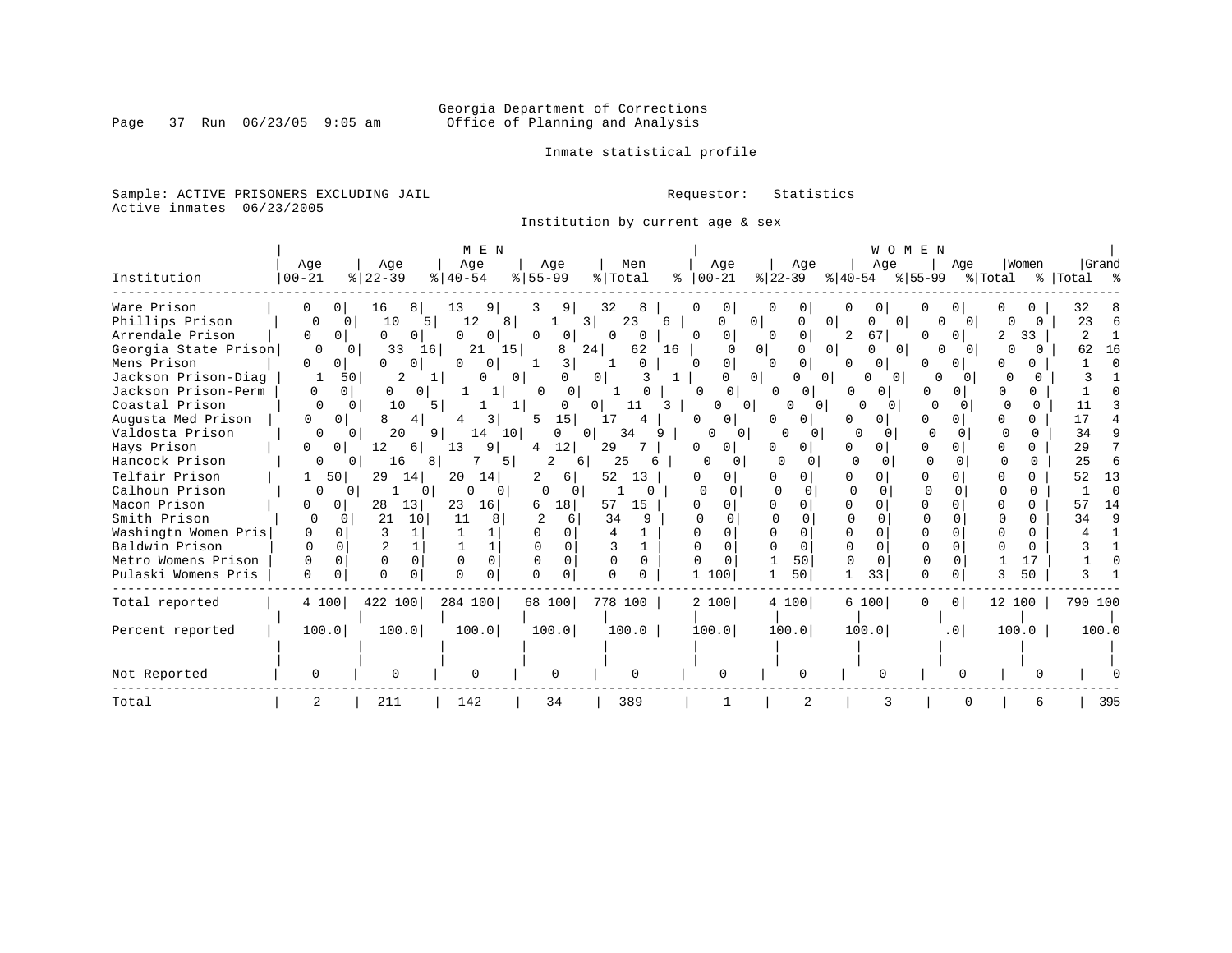# Georgia Department of Corrections<br>Page 38 Run 06/23/05 9:05 am 6ffice of Planning and Analysis Office of Planning and Analysis

Inmate statistical profile

Sample: ACTIVE PRISONERS EXCLUDING JAIL **Requestor:** Statistics Active inmates 06/23/2005

Misdemeanors And Felonies by current age & sex

|                       |                   |                                |                                          | M E N<br>W O |                    |                |                                           |                            |                                       |           |                                    |               |                 |                  |              |                             |          |
|-----------------------|-------------------|--------------------------------|------------------------------------------|--------------|--------------------|----------------|-------------------------------------------|----------------------------|---------------------------------------|-----------|------------------------------------|---------------|-----------------|------------------|--------------|-----------------------------|----------|
| Crime Type            | Age<br>$00 - 21$  | Age<br>$8 22-39$               | Age<br>$8   40 - 54$                     |              | Age<br>$8155 - 99$ |                | Men<br>% Total                            | Age<br>$8   00 - 21$       | Age<br>$ 22-39 $                      | $ 40-54 $ | Age                                | $ 55-99 $     | Age             | Women<br>% Total |              | Grand<br>း - ေ<br>%   Total |          |
| MISDEMEANOR<br>FELONY | $\Omega$<br>2 100 | 0<br>0 <sup>1</sup><br>211 100 | $\mathbf 0$<br>0 <sup>1</sup><br>142 100 | 0            | 0<br>34 100        | $\overline{0}$ | $\mathbf{0}$<br>$\overline{0}$<br>389 100 | 0<br>$\mathbf{0}$<br>1 100 | $\mathbf{0}$<br>$\mathbf{0}$<br>2 100 |           | $\overline{0}$<br>$\circ$<br>3 100 | 0<br>$\Omega$ | 0 <sup>1</sup>  | 0<br>6 100       | $\mathbf{0}$ | $0 \quad 0$<br>395 100      |          |
| Total reported        | 2 100             | 211 100                        | 142 100                                  |              | 34 100             |                | 389 100                                   | 1 100                      | 2 100                                 |           | 3 100                              | 0             | 0 <sup>1</sup>  | 6 100            |              | 395 100                     |          |
| Percent reported      | 100.0             | 100.0                          | 100.0                                    |              | 100.0              |                | 100.0                                     | 100.0                      | 100.0                                 |           | 100.0                              |               | .0 <sub>1</sub> | 100.0            |              | 100.0                       |          |
| NOT REPORTED          |                   | $\Omega$                       | $\Omega$                                 |              | 0                  |                | $\mathbf 0$                               | $\mathbf 0$                | 0                                     |           | $\mathbf 0$                        |               | $\Omega$        |                  |              |                             | $\Omega$ |
| Total                 |                   | 211                            | 142                                      |              | 34                 |                | 389                                       |                            | 2                                     |           |                                    |               | 0               |                  | 6            | 395                         |          |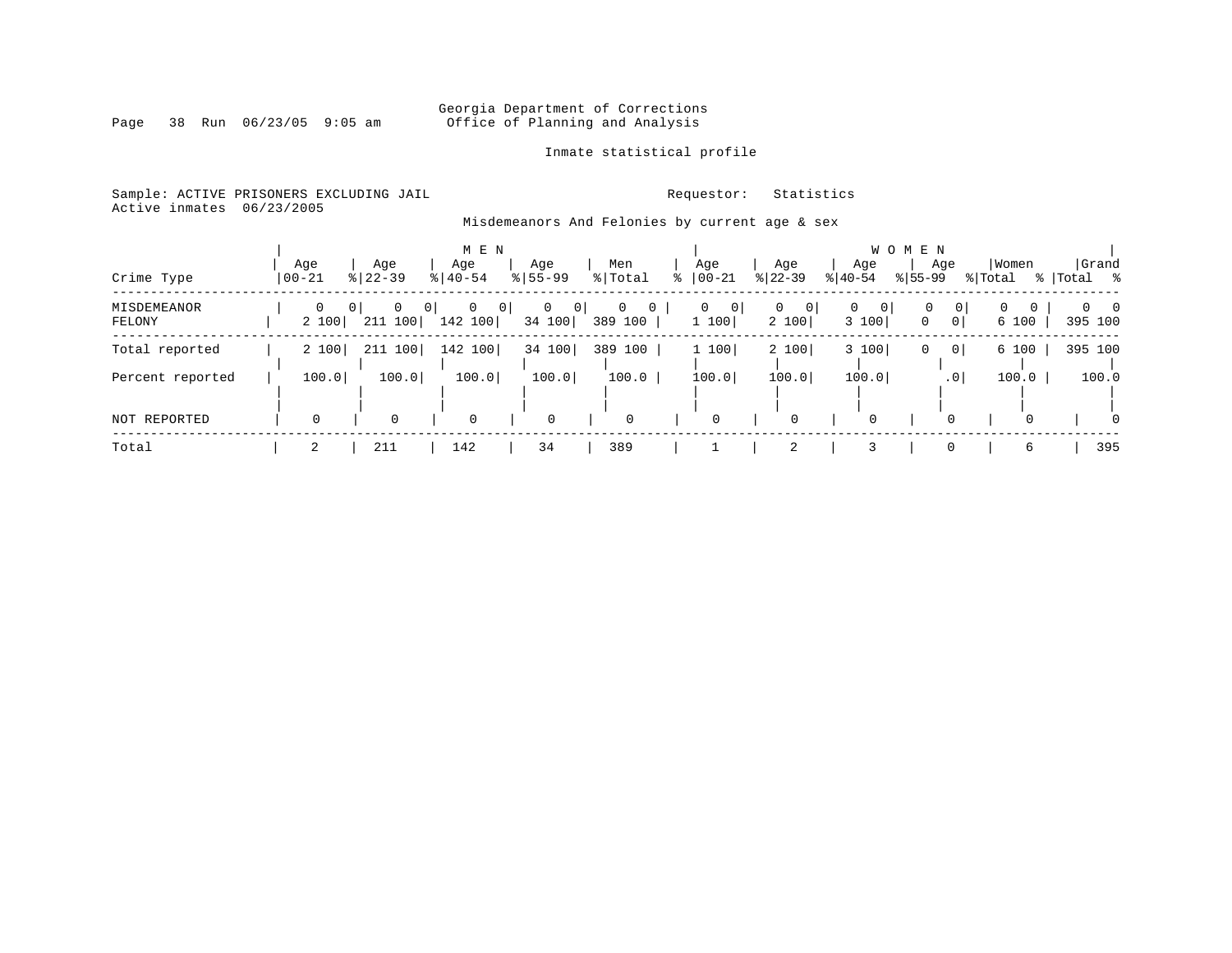# Georgia Department of Corrections<br>Page 39 Run 06/23/05 9:05 am 6ffice of Planning and Analysis Office of Planning and Analysis

Inmate statistical profile

Sample: ACTIVE PRISONERS EXCLUDING JAIL **Requestor:** Statistics Active inmates 06/23/2005

Crimes By Group by current age & sex

|                      |                   |                               | M E N             |                              |                          |                          |                           | W O M E N                     |                          |                      |                  |
|----------------------|-------------------|-------------------------------|-------------------|------------------------------|--------------------------|--------------------------|---------------------------|-------------------------------|--------------------------|----------------------|------------------|
|                      | Age               | Age                           | Age               | Age                          | Men                      | Age                      | Age                       | Age                           | Aqe                      | Women                | Grand            |
| Crimes By Group      | $00 - 21$         | $ 22-39$                      | % 40-54           | $8155 - 99$                  | % Total                  | $ 00 - 21$               | $ 22-39 $                 | $ 40-54 $                     | % 55-99                  | % Total              | %   Total<br>- 2 |
| HOMICIDE             | 2 100             | 144<br>68                     | 63<br>441         | 19<br>56                     | 228<br>59                | 1 100                    | 2 100                     | 3 100                         | 0<br>0                   | 6 100                | 234<br>59        |
| ABORTION             | 0                 | $\mathbf{0}$<br>$\Omega$<br>0 | 0<br>0            | 0                            | 0<br>0 <sup>1</sup><br>0 | 0                        | 0 <sup>1</sup><br>0<br> 0 | $\mathbf 0$<br>$\overline{0}$ | 0<br>0                   | 0<br>0               | 0<br>$\Omega$    |
| BODILY INJRY&REL OFF | 0<br>0            | 17<br>8                       | 22<br>15          | 2<br>6                       | 41<br>11                 | 0<br>0                   | 0<br>0                    | 0<br>$\mathbf{0}$             | 0<br>0                   | O<br>0               | 10<br>41         |
| ARSON & REL OFF      | $\Omega$          | N<br>0<br>O                   | 0<br>0            | 0<br>O                       | 0<br>0                   | 0<br>$\overline{0}$      | U<br>0                    | 0                             | 0<br>O                   | $\Omega$<br>0        | $\cap$<br>O      |
| DAMAGE OF PROPERTY   | 0<br>0            | O<br>O                        | 0<br>0            | 0<br>$\Omega$                | 0<br>C                   | 0<br>0                   | 0<br>O                    | O<br><sup>0</sup>             | O                        | 0                    |                  |
| BURGLARY & REL OFF   | 0                 | 0<br>0<br>0                   | $\mathbf{1}$      | 0<br>0                       | 0                        | $\Omega$<br>0            | O<br>0                    | $\Omega$<br>0                 | $\Omega$<br>$\Omega$     | $\Omega$<br>$\Omega$ |                  |
| FORGERY & REL OFF    | 0<br>0            | 0<br>0                        | 0<br>0            | 0<br>0                       | 0<br>O                   | 0<br>0                   | 0                         | 0<br>0                        | 0<br>0                   | 0<br>U               |                  |
| THEFT                | $\Omega$          | 0<br>0<br>0                   | 0<br>$\circ$      | 0<br>0                       | O<br>O                   | $\Omega$<br>0            | 0<br>∩                    | $\Omega$<br>0                 | $\cap$<br>$\Omega$       | $\Omega$<br>$\Omega$ | $\cap$           |
| <b>ROBBERY</b>       | $\Omega$<br>0     | 26<br>12                      | 24<br>17          | 9<br>26                      | 59<br>15                 | $\Omega$<br>0            | U<br>0                    | O<br>O                        | U<br>0                   | n<br>O               | 15<br>59         |
| SEXUAL OFFENSES      | $\Omega$<br>0     | 20<br>9                       | 28<br>20          | 12                           | 52<br>13                 | $\cap$<br>$\Omega$       | 0                         | $\Omega$                      | O                        | $\Omega$<br>U        | 13<br>52         |
| OBSCENITY CRIMES     | 0<br>0            | 0<br>0                        | 0<br>U            | 0<br>O                       | O<br>0                   | <sup>0</sup><br>0        | O<br>0                    | 0<br>$\Omega$                 | O<br>0                   | <sup>0</sup><br>0    | $\Omega$         |
| TREASON & REL OFF    | $\Omega$          | O<br>$\Omega$                 | $\Omega$<br>0     | 0<br>$\Omega$                | $\Omega$<br>$\Omega$     | $\Omega$                 | $\Omega$<br>$\Omega$      | 0<br>0                        | $\Omega$<br><sup>0</sup> | 0<br>U               | $\Omega$         |
| CRIMES INVOLVNG GOVT | O                 | $\Omega$<br>n                 | $\Omega$          | U                            | U<br>O                   | 0<br>O                   | 0<br>O                    | $\Omega$<br>O                 | O<br>0                   | $\Omega$<br>O        |                  |
| FALSIFICATIONS       | U                 | n<br><sup>0</sup>             | 0                 | $\Omega$                     | O<br>U                   | $\Omega$<br>0            | $\Omega$<br>O             | 0<br>$\Omega$                 | O<br>U                   | <sup>0</sup><br>0    |                  |
| OBSTRUCT LAW ENFORCE | n<br>n            | 0                             | $\Omega$          | <sup>0</sup><br><sup>0</sup> | $\Omega$<br>$\Omega$     | $\Omega$                 | U<br><sup>0</sup>         | $\Omega$<br>0                 | U<br>$\Omega$            | O<br>0               |                  |
| DISORDERLY CONDUCT   |                   |                               | 0                 | $\Omega$                     | O<br>0                   | ∩<br>0                   | 0<br>O                    | 0<br>0                        | O<br>O                   | U                    |                  |
| GAMBLING & REL OFF   | U                 | ∩<br>n                        | U<br><sup>0</sup> | $\cap$<br>$\Omega$           | ∩<br>$\Omega$            | 0<br>$\Omega$            | $\Omega$                  | $\Omega$<br><sup>o</sup>      | U<br>0                   | U<br>O               |                  |
| CRUELTY TO CHILDREN  | 0<br>Ω            | 0<br>O                        | 0<br>O            | $\Omega$<br>O                | 0<br>0                   | $\Omega$<br>0            | 0<br>0                    | 0<br>0                        | 0<br>0                   | 0<br>0               |                  |
| CRIMES WITH GUNS     | $\Omega$          | $\Omega$<br><sup>0</sup>      | $\Omega$<br>C     | $\Omega$<br>0                | U<br>O                   | O<br>0                   | O<br>0                    | O<br>0                        | 0<br>$\Omega$            | O<br>O               |                  |
| INVASION PRIVACY     | U<br>0            | 0<br>0                        | 0<br>U            | 0<br><sup>o</sup>            | U<br>O                   | ∩<br>0                   | 0                         | O<br>0                        | O<br>0                   | n<br>0               |                  |
| RACKETEERING         | ∩                 | $\Omega$<br>0                 | O<br>O            | 0                            |                          | O<br>0                   | $\Omega$                  | U<br>$\Omega$                 | O<br>$\Omega$            | O                    |                  |
| DRUG ABUSE OFFENSES  | 0<br>0            | 3                             | 3<br>4            | U<br>O                       |                          | $\Omega$<br>0            | $\Omega$<br>0             | 0<br>O                        | O<br>O                   | <sup>0</sup><br>0    |                  |
| DRUG TRAFFICKING     | 0<br>0            | $\Omega$<br>-1                | 0<br>0            | O<br>0                       | O                        | 0                        | 0<br>0<br>0               | 0<br>0                        | 0<br>$\Omega$            | O<br>O               |                  |
| AUTO CRIMES          | 0<br>0            | 0<br>0                        | 0<br>0            | 0<br>0                       | 0<br>0                   | 0<br>0                   | 0<br>0                    | 0                             | 0<br>0                   | 0                    |                  |
| REVENUE & CONTRABAND | 0                 | 0<br>$\Omega$<br>0            | 0<br>$\mathbf 0$  | 0                            | 0<br>0                   | 0                        | 0 <sup>1</sup><br>0<br>0  | $\Omega$<br>0                 | 0<br>$\Omega$            | O<br>O               |                  |
| CRIMES OF OTH STATES | 0<br>$\mathbf{0}$ | $\overline{0}$<br>O           | 0<br>O            | 0<br>$\Omega$                | 0<br>0                   | $\mathbf{0}$<br>$\Omega$ | 0<br>0                    | 0<br>0                        | O<br>0                   | 0<br>0               |                  |
| MISC. FELONIES       | 0                 | O<br>0<br>0                   | 0<br>0            | 0                            | 0 <sup>1</sup><br>0<br>0 | 0                        | $\overline{0}$<br>0<br>0  | 0<br>0                        | O<br>0                   | $\Omega$             |                  |
| MISDEMEANORS         | 0<br>0            | 0<br>0                        | 0<br>0            | 0<br>0                       | 0<br>0                   | 0<br>0 <sup>1</sup>      | 0<br>0                    |                               | 0                        |                      |                  |
| Total reported       | 2 100             | 211 100                       | 142 100           | 34 100                       | 389 100                  | 1 100                    | 2 100                     | 3 100                         | $\overline{0}$<br>0      | 6 100                | 395 100          |
|                      |                   |                               |                   |                              |                          |                          |                           |                               |                          |                      |                  |
| Percent reported     | 100.0             | 100.0                         | 100.0             | 100.0                        | 100.0                    | 100.0                    | 100.0                     | 100.0                         | . 0 I                    | 100.0                | 100.0            |
|                      |                   |                               |                   |                              |                          |                          |                           |                               |                          |                      |                  |
|                      |                   |                               |                   |                              |                          |                          |                           |                               |                          |                      |                  |
| <b>NOT REPORTED</b>  | 0                 | 0                             | 0                 | 0                            | 0                        | 0                        | 0                         | 0                             | 0                        | $\Omega$             |                  |
| Total                | 2                 | 211                           | 142               | 34                           | 389                      | 1                        | 2                         | 3                             | $\Omega$                 | 6                    | 395              |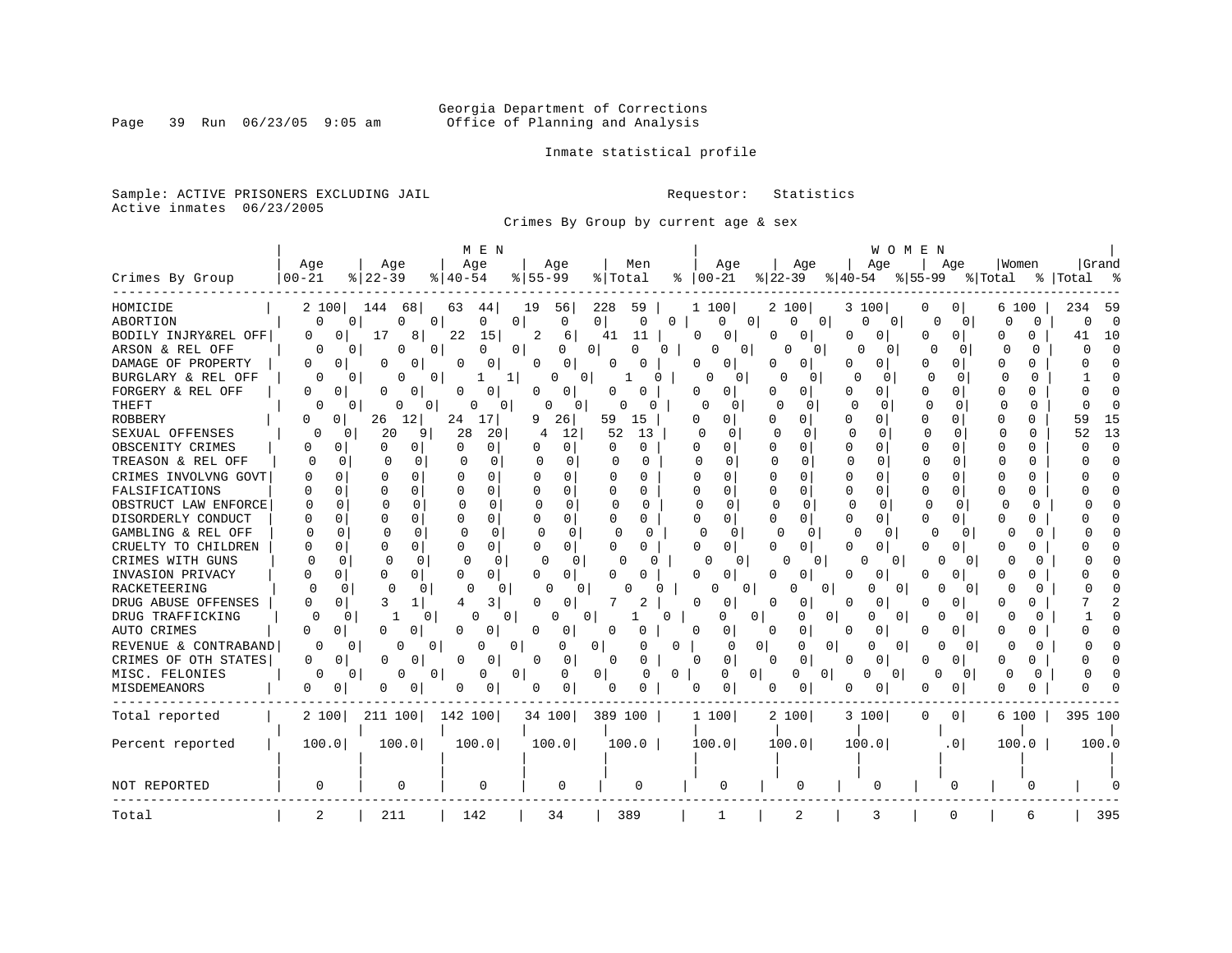# Georgia Department of Corrections<br>Page 40 Run 06/23/05 9:05 am 6ffice of Planning and Analysis Office of Planning and Analysis

### Inmate statistical profile

Sample: ACTIVE PRISONERS EXCLUDING JAIL **Requestor:** Statistics Active inmates 06/23/2005

Most Serious Offense by current age & sex

|                                                                                                                                      | Aqe          |              | Age      | M E N<br>Age  |           | Age |         | Men      |    | Age           |                | Age          |              | Age   | <b>WOMEN</b> | Age |                 | Women |            | Grand |
|--------------------------------------------------------------------------------------------------------------------------------------|--------------|--------------|----------|---------------|-----------|-----|---------|----------|----|---------------|----------------|--------------|--------------|-------|--------------|-----|-----------------|-------|------------|-------|
| Most Serious Offense 00-21                                                                                                           |              | $ 22-39 $    |          | $8   40 - 54$ | $8 55-99$ |     | % Total |          |    | $8   00 - 21$ |                | $ 22-39 $    | ୫∣40-54      |       |              |     | % 55-99 % Total |       | %  Total % |       |
| In the table below, misdemeanors come first, and are in lower-case letters. AFTER THAT COME FELONIES, IN UPPER-CASE LETTERS<br>NOTE: |              |              |          |               |           |     |         |          |    |               |                |              |              |       |              |     |                 |       |            |       |
| <b>MURDER</b>                                                                                                                        | 2 100        | 144          | 68       | 63<br>44      | 19        | 56  | 228     | 59       |    | 1 100         |                | 2 100        |              | 3 100 |              |     | 6 100           |       | 234 59     |       |
| KIDNAPPING                                                                                                                           | $\Omega$     | Ü            | 17<br>81 | 22            | 15        |     | - 6 I   | 41       | 11 | $\Omega$      | 0              |              | 0            |       |              |     |                 |       | 41         | -10   |
| <b>BURGLARY</b>                                                                                                                      |              | 0            | 0        |               | $\Omega$  | 0   |         | Ü        |    | 0<br>0        |                | $\Omega$     | 0            |       |              |     |                 |       |            |       |
| ARMED ROBBERY                                                                                                                        |              |              | 26<br>12 | 23            | 16        | 9   | 26      | 58       | 15 |               | 0 <sup>1</sup> |              |              |       |              |     |                 |       | 58         | 15    |
| HIJACKING MOTOR VEHI                                                                                                                 | <sup>n</sup> | 0            | 0        | 1             | 0         | 0   |         | $\Omega$ |    | 0             |                | $\circ$      | <sup>0</sup> |       |              |     |                 |       |            |       |
| RAPE                                                                                                                                 |              |              | 16<br>81 | 22            | 15        |     | 12      | 42       | 11 |               |                |              | 01           |       |              |     |                 |       |            |       |
| AGGRAV SODOMY                                                                                                                        |              | $\mathbf{0}$ | $\circ$  | 0             |           |     |         |          |    | 0             |                | $\mathbf{0}$ |              |       |              |     |                 |       |            |       |
| AGGRAV SEXUAL BATTER                                                                                                                 | $\Omega$     |              |          |               |           |     | 01      |          |    |               |                |              |              |       |              |     |                 |       |            |       |
| CHILD MOLESTATION                                                                                                                    | 0            |              | 0        |               |           | 0   |         |          |    |               |                |              |              |       |              |     |                 |       |            |       |
| AGGRAV CHILD MOLESTA                                                                                                                 | $\Omega$     |              |          |               |           |     | 0       | 5        |    |               |                |              |              |       |              |     |                 |       |            |       |
| VIOL GA CNTRL SBST A                                                                                                                 | 0            |              | 0        |               |           |     |         |          |    |               |                |              |              |       |              |     |                 |       |            |       |
| S/D CONT SUB SCHOOL                                                                                                                  |              |              |          |               |           |     |         |          |    |               |                |              |              |       |              |     |                 |       |            |       |
| S/D COCAINE                                                                                                                          | 0            | 0            |          |               |           |     |         |          |    |               |                |              |              |       |              |     |                 |       |            |       |
| POSS OF COCAINE                                                                                                                      |              |              |          |               |           |     |         |          |    |               |                |              |              |       |              |     |                 |       |            |       |
| ATT/CONSPRCY COMMT C                                                                                                                 |              |              | U        |               |           |     |         |          |    |               |                |              |              |       |              |     |                 |       |            |       |
| CONCEAL CONTRABAND                                                                                                                   |              |              |          | 8             |           |     | 16      | 4        |    |               |                |              |              |       |              |     |                 |       | -6         |       |
| CONVYNCE HANDLE CONT                                                                                                                 | 2 100        | 204          | 97       | 134<br>94     | 33        | 97  | 373     | 96       |    | 100           |                | 2 100        |              | 3 100 |              |     | 6 100           |       | 379        | 96    |
| Total                                                                                                                                |              |              | 211      | 142           | 34        |     | 389     |          |    |               |                |              |              |       |              |     |                 |       |            | 395   |